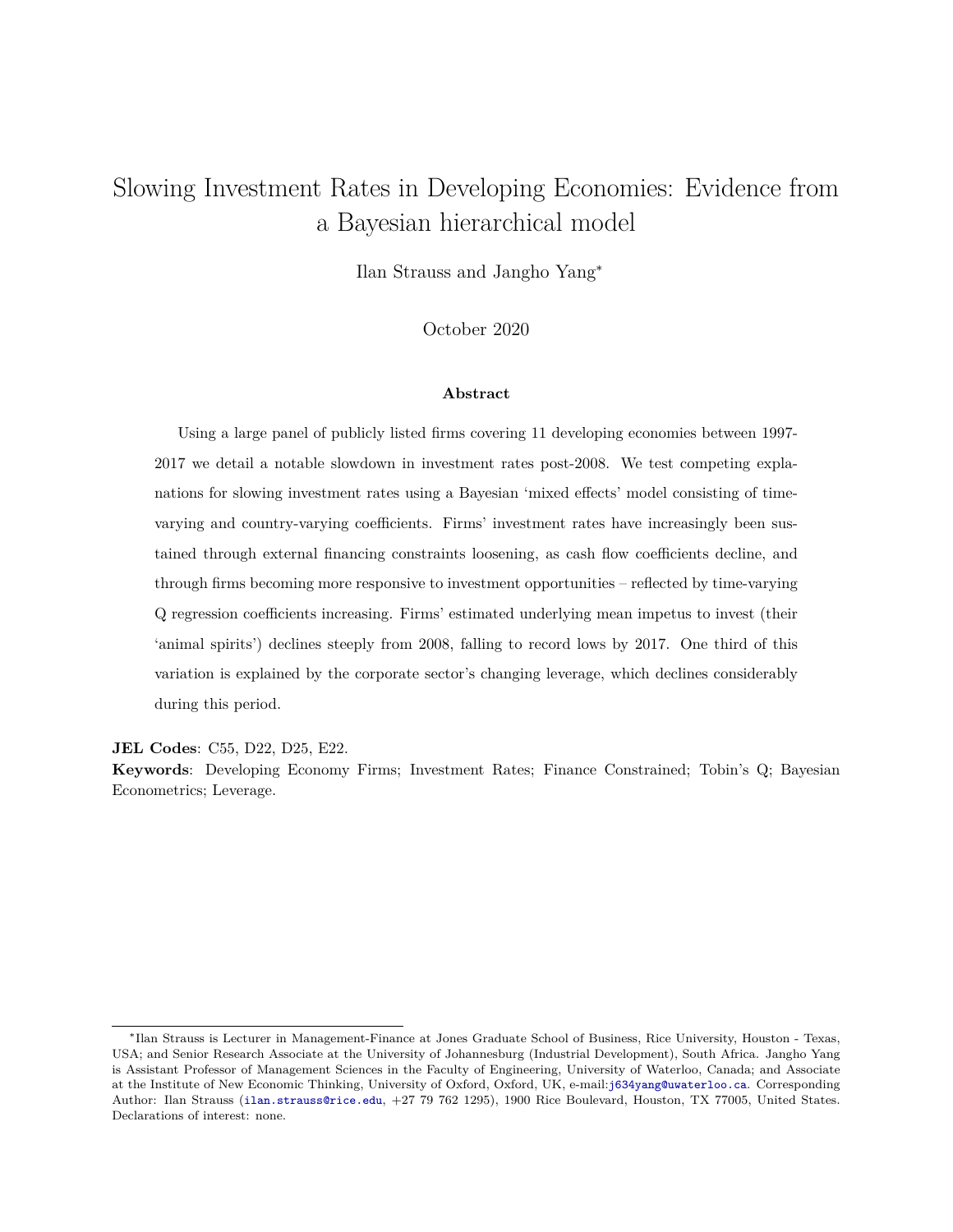## **1 Introduction**

After decades of strong growth for many diversified developing economies, growth and investment rates are now slowing. This not only risks reversing considerable progress in poverty reduction and employment generation, but has further knock-on effects for advanced economies given the increasing share of developing economies in global investment and GDP (A. Kose et al. [2017\)](#page-28-0). This paper investigates the nature and causes of the investment slowdown for publicly listed firms from 11 key developing economies.<sup>1</sup> Larger firms – often publicly listed – now comprise 40-60% of employment and turnover in key developing economies, far in excess of their proportion of total enterprises (Tsebe et al.  $2018$ ).<sup>2</sup> While in the universe of public firms, developing economies are of growing importance, with China overtaking the U.S. in number of listed firms (OECD [2018;](#page-29-1) Wigglesworth [2019\)](#page-30-0).<sup>3</sup>

We focus on three types of causes for declining investment rates among publicly listed firms. The first consists of external financing constraints: are financing constraints for publicly listed developing economy firms severe or becoming worse (Love [2003;](#page-28-1) Love and Zicchino [2006;](#page-28-2) Magud and Sosa [2015;](#page-28-3) Li et al. [2015\)](#page-28-4)?<sup>4</sup>

The second type of cause we estimate includes anything which changes firms' responsiveness to investment opportunities. Growing global integration of capital and product markets (Grahl [2001\)](#page-27-0) has seen publicly listed developing economy firms subject to growing competitive pressures, including ones similar to those facing developed economy firms. This might reasonably lead to growing market concentration within developing economies (Diez et al. [2018;](#page-26-0) Bonfiglioli et al. [2019;](#page-26-1) Chortareas et al. [2020\)](#page-26-2), and even a 'financialization' of their investment decision, as firms focus on maximizing short-term shareholder returns (Lazonick et al. [2014;](#page-28-5) Bortz and Kaltenbrunner [2018\)](#page-26-3). One way growing market concentration and 'financialization' can depress investment spending is through making firms *less* responsive to investment opportunities (Gutiérrez and Philippon [2017a,](#page-27-1)[b,](#page-27-2)

<sup>&</sup>lt;sup>1</sup>Our sample uses non-financial publicly listed firms. See Appendix [C](#page-37-0) for further details on our sample. Investment rate  $=$  $c$ apx/capital stock, where capital stock= intangible assets  $+$  inventories  $+$  gross property, plant, and equipment.

<sup>&</sup>lt;sup>2</sup>Based on the OECD's Structural and Demographic Business Statistics (SDBS) database which includes data on production and employment by firm size for South Africa, Brazil, Israel, Poland, Portugal, Turkey, and Brazil among other developing economies.

<sup>3</sup>Between 2008-2018, Asian non-financial companies raised through initial public offerings (IPOs) almost half of all capital raised by non-financial firms worldwide (Splender [2018\)](#page-29-2).

<sup>4</sup>Our sample, consisting of relatively larger firms, may plausibly be less financially constrained than small and medium sized enterprises (SMEs) in developing economies and certain non-listed firms too (Alter and Elekdag [2016\)](#page-25-0).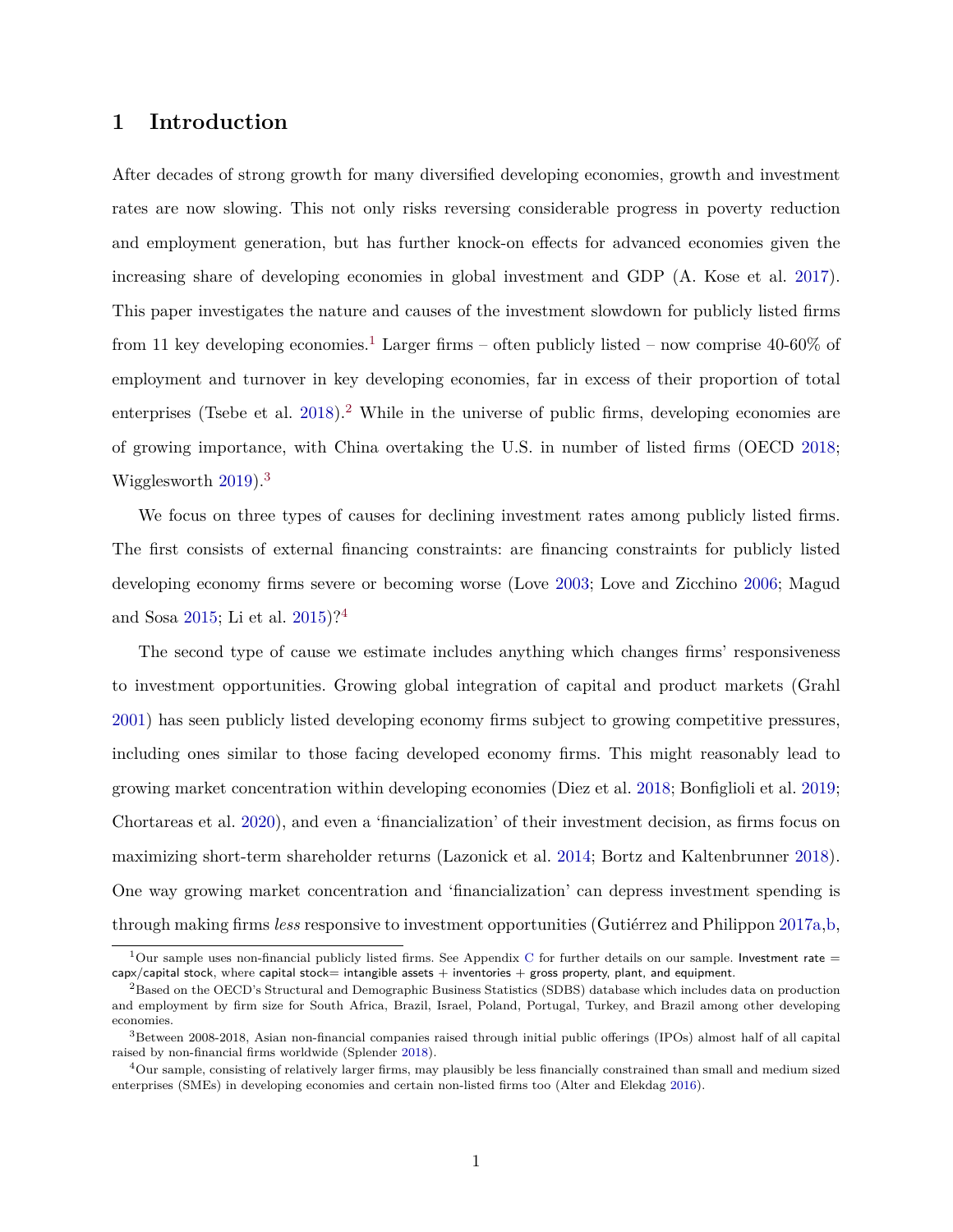[2018;](#page-27-3) Döttling et al.  $2017$ <sup>5</sup> On the other hand, growing access to global capital markets for developing economies may have seen firms become *more* responsive to investment opportunities (M. A. Kose, Nagle, et al. [2020\)](#page-28-6), as financing constraints have declined.

The third type of cause we investigate includes anything which impacts the underlying impetus of firms to invest at their baseline, other things being held equal. This represents exogenous shifts in firms' marginal product of capital, or 'animal spirits' changing, and includes spillover effects from weakening aggregate demand growth in advanced economies since 2008 or slowing investment rates in China since 2011. These in turn may ultimately be driven by ageing populations, slowing technological change, or increasing levels of inequality slowing aggregate demand growth (Summers [2015\)](#page-29-3).

A focus on the above factors is relevant for developing economy firms, especially those in our sample, as the economies in which they predominately operate have transitioned to middle-income status and above.<sup>6</sup> These firms increasingly face structural "middle-income traps" (Qureshi et al. [2014\)](#page-29-4), arising from declining fertility rates (Jones [2020;](#page-28-7) Harding [2020\)](#page-27-4), growing income inequality, and slowing capital accumulation creating a vicious cycle of low innovation and income growth (Fund [2014;](#page-27-5) A. Kose et al. [2017;](#page-28-0) M. A. Kose and Ohnsorge [2019\)](#page-28-8). Exogenous factors still help shape their (globally consolidated) investment rates, as domestic demand remains limited outside of China and India; but exogenously given commodity price movements are likely less relevant drivers of investment for most firms in our sample, apart from firms in Brazil and to some extent South Africa (UNCTAD [2019\)](#page-29-5) – see Appendix [C.4](#page-41-0) for the industry composition of our sample.

Our evidence is based on estimating 'cash flow-Q' investment demand equations. The Q theory model of investment is widely used to try and explain observed movements in firms' investment rates (Summers et al. [1981\)](#page-29-6), where marginal Q summarises the firm's investment opportunities, subject to adjustment costs. Following Fazzari et al. [\(1988\)](#page-27-6), if external and internal finance are not perfect substitutes (owing to external finance being more costly), then firms' demand for investment may not be determined exclusively by marginal  $Q$  – which we proxy by the market-to-book value

 $5$ These theories have no obvious relationship to the 2008 global financial crisis (GFC) though (Fernald et al. [2017\)](#page-27-7), even though this is when the major turning point is for developing economy firms' investment rates.

<sup>&</sup>lt;sup>6</sup>In our sample we have: Brazil (upper-middle), China (upper-middle), Malaysia (upper-middle), South Africa (upper-middle), Thailand (upper-middle), Indonesia (lower-middle / on the cusp of upper-middle), Pakistan (lower-middle), India (lower-middle), Poland (high), South Korea (high), and Taiwan (high), based on the World Bank's definition of GNI per capita between \$3,996- \$12,375, calculated using World Bank Atlas method for 2019.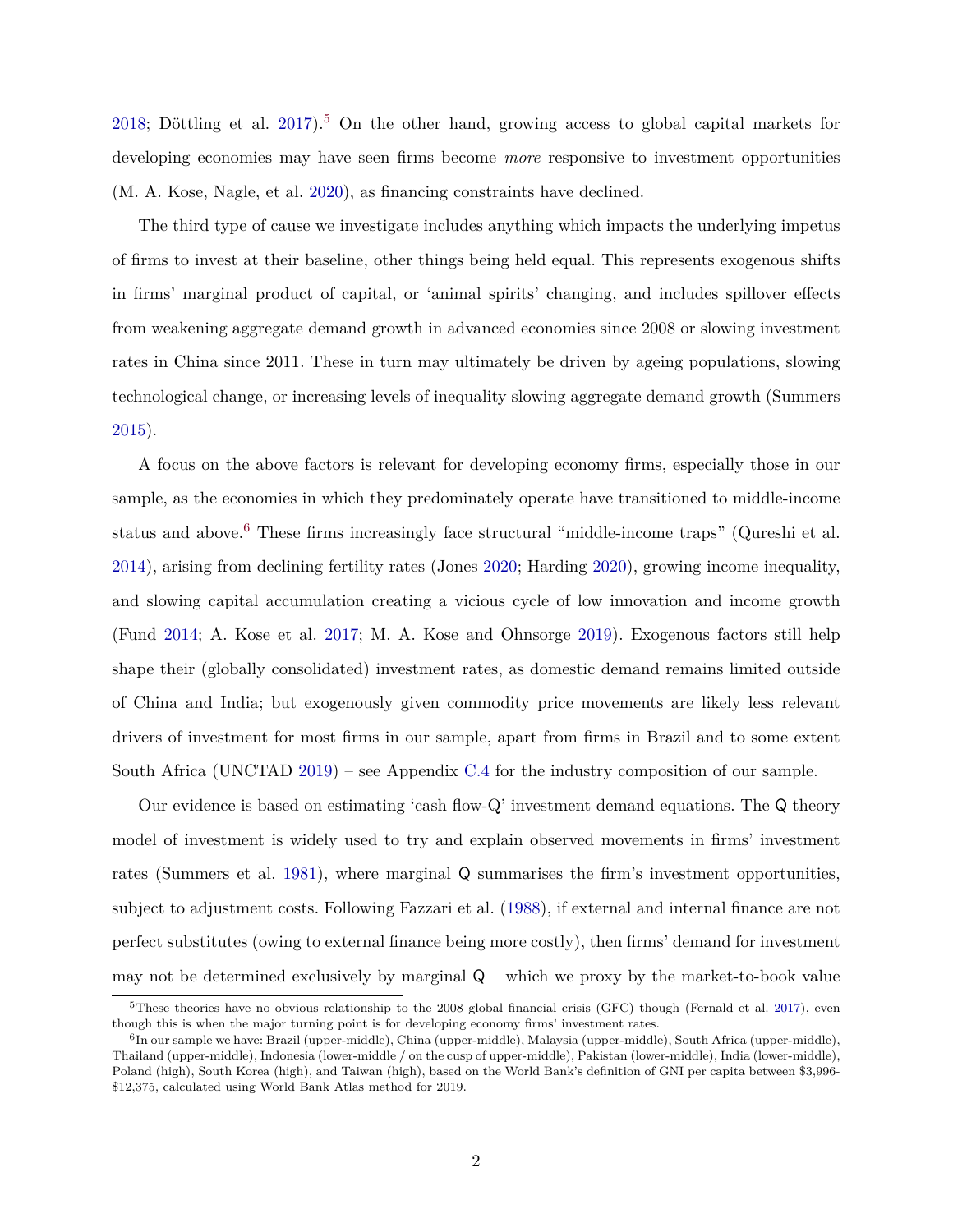of the firm's assets – but also on the availability of internal funds for investment financing. If the firm's investment spending is sensitive to changes in its internal funds – proxied by present cash flow – then that firm is 'financially constrained' since their investment decision is tied to their internally generated profits. This implies that access to external bank-based and/or market-based finance is inefficient and expensive. These 'finance constrained' investment demand models allow for cash flow coefficients to vary by firm type, rather than being held fixed across all firms. Some of the models also allow for Q coefficients to vary across firms.<sup>7</sup>

Extending this approach, we allow for firms' responsiveness to investment opportunities and their degree of external financing constraints to vary by country and year in order to assess if the restrictions which they face differ across these contexts (Gelman and Hill [2006;](#page-27-8) Gelman, Carlin, et al. [2013\)](#page-27-9).<sup>8</sup> This helps avoid nonsensical inferences which can arise when fixing coefficients to be equal across countries, years or other categories when they should not be (Barcikowski [1981;](#page-26-5) Pesaran and Smith [1995;](#page-29-7) Pepper [2002;](#page-29-8) Wooldridge [2003;](#page-30-1) Hsiao [2014\)](#page-27-10).

Our use of a mixed fixed and random coefficients Bayesian model, combined with a large crosscountry panel dataset, allows us to provide robust cross-country and time-varying evidence on the existence and nature of the slowdown in developing economy firms' investment rates. Our sample consists of 91,069 observations on 11,812 unique firms, across 11 major developing economies for 21 years between 1997-2017. This detailed firm-level data helps us to overcome some of the deficiencies in the existing literature that stem from their use of an overly narrow time period or geographic region (Anand and Tulin [2014;](#page-26-6) Qureshi et al. [2014;](#page-29-4) Islamaj et al. [2019\)](#page-27-11), or a reliance on fixed effects models for accounting for country effects (A. Kose et al. [2017\)](#page-28-0). From a methodological point of view, our Bayesian mixed effects model addresses the well known issue with the fixed effects estimator, namely that coefficient estimates from multiple interaction effects become highly unstable due to its sensitivity to sample size (Magud and Sosa [2015;](#page-28-3) Gelman [2019\)](#page-27-12). We overcome this issue through estimating our time-varying and country-varying coefficients 'jointly'. This allows for a "borrowing of strength" across clusters while still permitting multiple comparisons across unique sub-samples in the data. $9$  We can also apply measurement error correction to this model – a common problem in cash flow-Q regressions – to ensure that our core results are not driven by

<sup>7</sup>For a critique of these models and their interpretation Strebulaev, Whited, et al. [\(2012\)](#page-29-9).

<sup>8</sup>This effectively models the conditional heteroskedasticity (Sims [2010\)](#page-29-10).

<sup>9</sup>A phrase introduced by John W. Tukey (Brillinger et al. [2002\)](#page-26-7).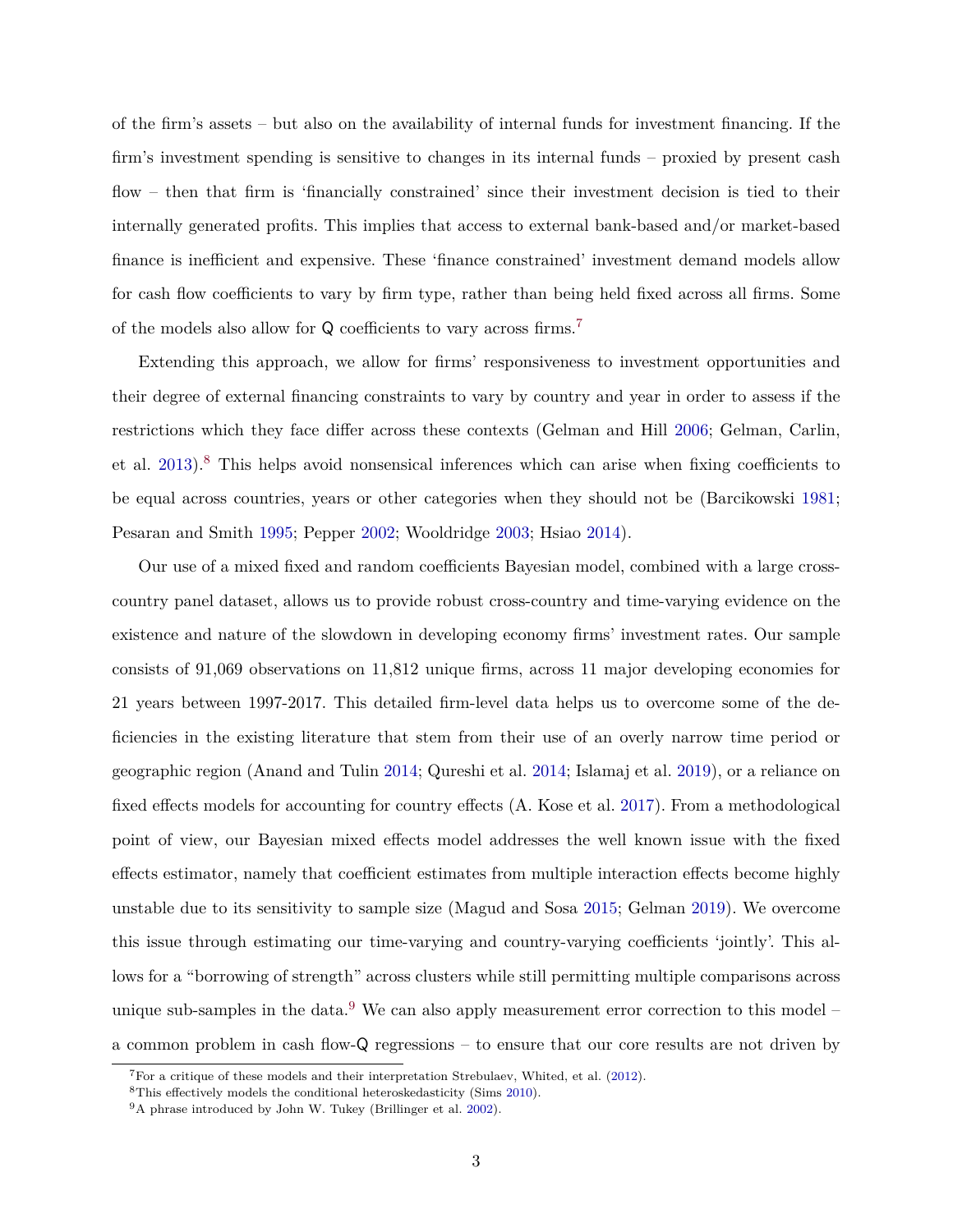attenuation bias (Appendix [D\)](#page-49-0). Moreover, as a Bayesian model, we are able to explain 'macroeconomic' variation between estimated random effects coefficients through the inclusion of 'group predictors', and estimate this variation concurrent to the firm-level variables explaining variation between firms.

Our findings are consistent with developing economy firms being at serious risk of their post-2008 investment rates languishing at persistently low levels for the foreseeable future, unless demand-side measures are taken to offset corporate deleveraging. We find that:

- 1. Raw investment rates by developing economy firms are largely cyclical between 1997-2013. From 2014 they fall below previous lows, especially for firms in the top half of the investment distribution.
- 2. Based on our 'cash flow-Q' investment demand estimation, we find a much clearer and steeper decline in the underlying mean impetus of firms as a whole to invest (their 'animal spirits') after 2008. This falls to the lowest levels since at least 1997 (when our sample begins). The fall is moderated until 2011, probably by temporarily higher rates of Chinese investment.
- 3. One third of the variation over time in the underlying mean impetus of firms to invest is explained by the corporate sector's changing leverage behaviour, which increased at the median during the early 2000s and then fell considerably since 2008, leading to a fall in firms' estimated investment rates.
- 4. There is considerable variability across countries in the degree of external financing constraints facing firms and in firms' responsiveness to investment opportunities. In general, we see an inverse correlation such that firms who are in countries which are less financially constrained are also more responsive to investment opportunities.
- 5. External financing constraints are moderate for firms in most developing economies, though structurally higher compared with advanced economy firms (Strauss and Yang [2020\)](#page-29-11). Firms' responsiveness to investment opportunities is relatively high, including compared with previous estimates in the literature (Erickson and Whited [2006;](#page-26-8) Andrei et al. [2019\)](#page-26-9), and relative to developed economy firms (Strauss and Yang [2020\)](#page-29-11).
- 6. After the 2008 global financial crisis (GFC) investment rates by developing economy firms appear to have increasingly been sustained through firms becoming gradually *more* responsive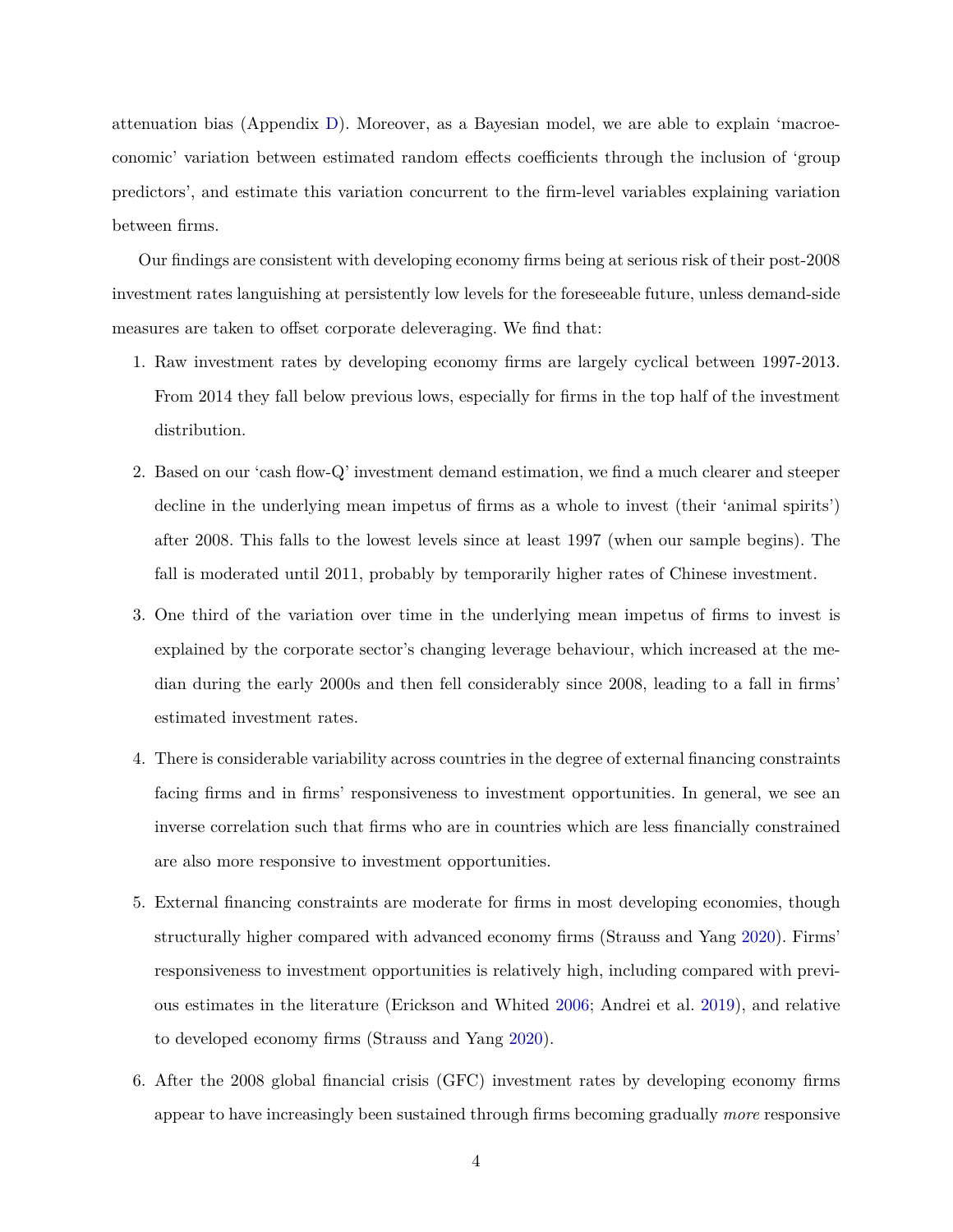to investment opportunities and through external finance constraints loosening, mostly like as access to cheap financing and surplus internal funds has grown. This also indicates that 'financialization' and growing market concentration have not depressed how responsive firms are to investment opportunities.

Our findings relate to the recent literature on the precise timing of the investment slowdown among developing economies. Using national accounts data, Magud and Sosa [\(2015\)](#page-28-3) find that private investment rates post-2008 global financial crisis (GFC) "remains close to pre-crisis trends". A. Kose et al. [\(2017\)](#page-28-0), ostensibly using similar data, instead find a sharp decline in investment rates since 2010, to well below both the pre-crisis and long-term averages, and forecast investment weakness to persist. Movements in our firm-level data accord more with A. Kose et al. [\(ibid.\)](#page-28-0) as raw investment rates decline to at or below pre-2002 levels (Figures [10](#page-44-0) and [2,](#page-10-0) Table [C.5\)](#page-44-1). However, plotting raw investment rate data is less informative than estimating econometrically the underlying change in the impetus of firms to invest, as we do.<sup>10</sup>

Our findings on the role of leverage in explaining one third of the estimated underlying investment cycle, including the more recent downturn, is somewhat at odds with Alter and Elekdag [\(2016\)](#page-25-0) who find leverage to be increasing through the 2008 GFC – though we cover a slightly different time period to them. In addition, they use Orbis data which covers small & medium sized enterprises (SMEs) and private firms, which the authors note are likely to be the main drivers of aggregate emerging market corporate leverage dynamics. Moreover, leverage in their sample does not actually increase greatly, according to their Appendix: median firm *total* liabilities relative to total equity increases from around 59% in 2004 to around 63% in 2013, a 6.7% increase.

Our paper is closest to Magud and Sosa [\(2015\)](#page-28-3) who estimate 'cash flow-Q' investment regression coefficients which vary by region and firm type.<sup>11</sup> They also find that coefficients, including financing constraints, vary significantly by region and firm type, but in their regression model coefficients are estimated in isolation from one another, often with highly unstable three-way interaction terms, such that we are left wondering if their coefficients changing back and forth in significance is due simply to changes in their sample size. As mentioned above, our Bayesian model overcomes this

 $10$ The latter approach help show that part of the (quickly exhausted) recovery between 2008-2011 was due to firms becoming more responsive to investment opportunities and being less finance constrained, with only a partial contribution from the underlying impetus to invest mildly recovering.

 $^{11}\mathrm{They}$  cover a different time period and two dozen more countries than us.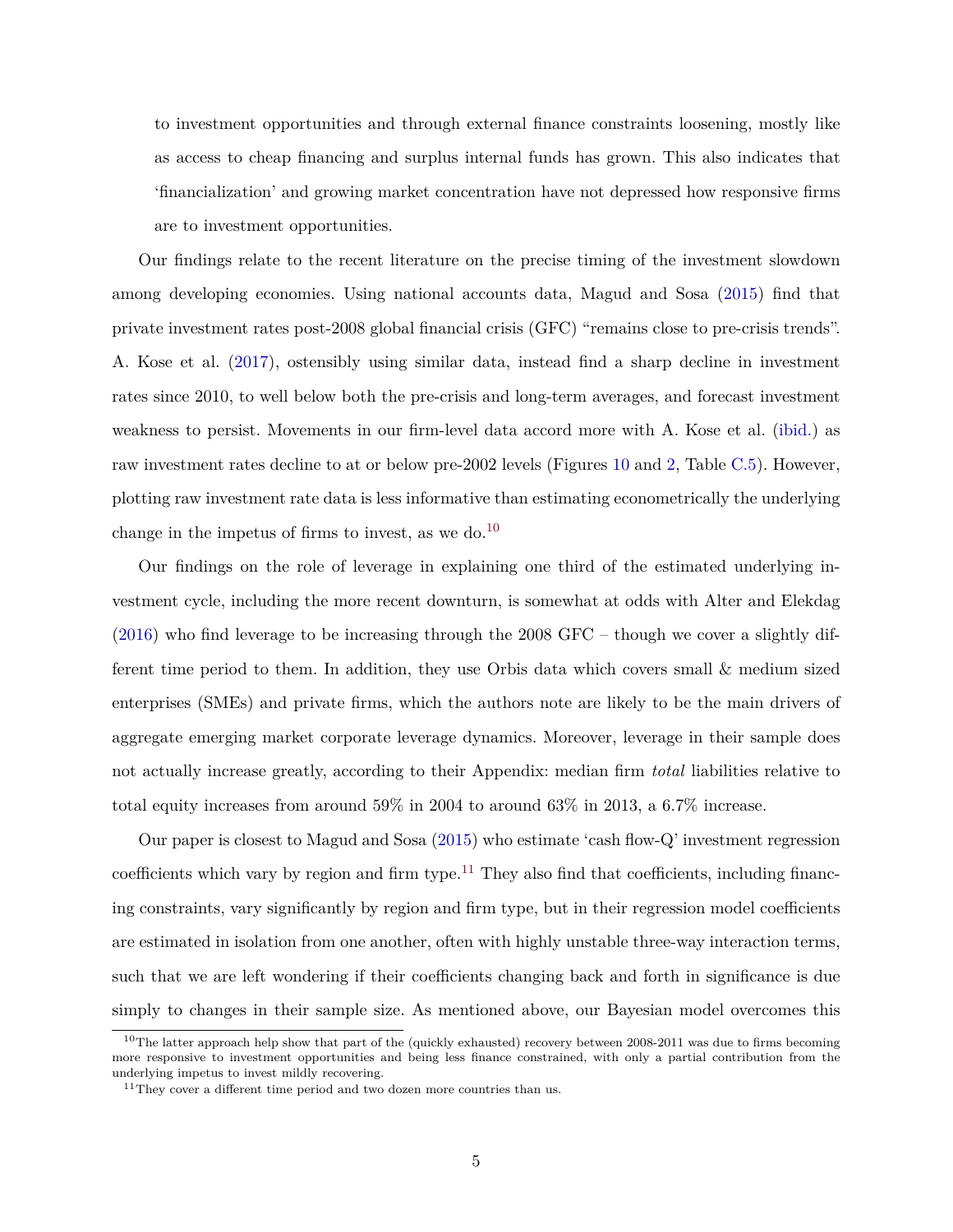issue through estimating coefficients jointly, while uncertainty in estimates is reflected in posterior Bayesian credible intervals (Gelman and Loken [2013;](#page-27-13) Wasserstein, Lazar, et al. [2016\)](#page-30-2). Our econometric estimation is a more developed version of the Bayesian hierarchical model used by Meager [\(2019\)](#page-28-9) for a meta-analysis. Hsiao and Tahmiscioglu [\(1997\)](#page-27-14) is a classical forerunner of applying this approach in estimating 'cash flow-Q' regressions.

Section [2](#page-6-0) describes our 'cash flow-Q' investment model and then provides a brief overview of our data and empirical movements in raw investment rates. Section [3](#page-11-0) explains our regression equation and estimation procedure using a Bayesian mixed effects hierarchical model with 'partial pooling' (detailed further in Strauss and Yang [2020\)](#page-29-11). Section [4](#page-13-0) reports the model's key findings and Section [5](#page-19-0) extends the model by adding a group-level predictor to explain differences between the time-varying random effect intercepts. Section [6](#page-23-0) concludes. Online Appendices detail our Bayesian model further, including priors and model fit (Appendix [B\)](#page-33-0); dataset and variables (Appendix [C\)](#page-37-0); descriptive statistics on key variables (Appendix [C.5\)](#page-44-1); and measurement error model (Appendix  $D$ ).

## <span id="page-6-0"></span>**2 Investment Model and Data**

### **2.1 Cash Flow-Q Investment Model**

Following the formulation in J. Lewellen and K. Lewellen  $(2016)$ , the value of the firm  $V_t$  is maximized with respect to the control variable investment  $I_t$ , given the capital stock  $K_t$  in period  $t$  and subject to the net present value of its profits  $\Pi(K_t, s_t)$ , less adjustment costs related to investment  $C(I_t, K_t, \lambda_t)$ , and less investment expenditure  $I_t$ . Profits are a function of a state variable  $s_t$ , reflecting past investment decisions and the firm's capital stock  $K_t$ . Quadratic investment adjustment costs are related to an exogenous stochastic parameter  $\lambda_t$ . The recursive Hamiltonian is:

<span id="page-6-1"></span>
$$
V_t = \Pi(K_t, s_t) - I_t - C(I_t, K_t, \lambda_t) + bE_t[V_{t+1}].
$$
\n(1)

Assuming quadratic adjustment costs  $C(\cdot)$ , and positive external financing costs  $b \geq 0$ , leads to the following regression specification which we estimate:

$$
\frac{I_t}{K_t} = -\frac{1}{a+b} + \frac{1}{a+b}q_t + \frac{b}{a+b}\left(\frac{\Pi_t}{K_t}\right) + \frac{a}{a+b}\lambda_t.
$$
\n<sup>(2)</sup>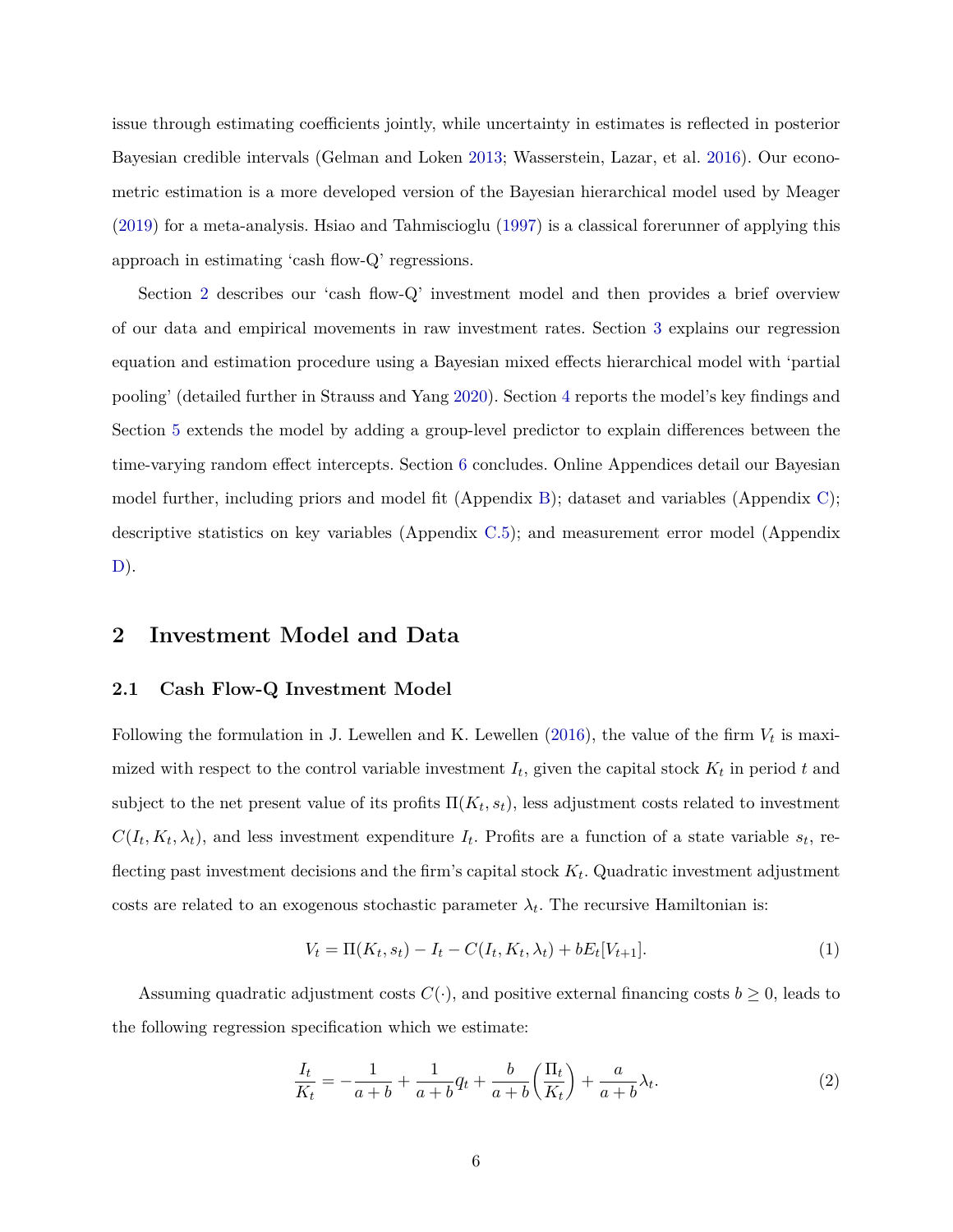Equation [2](#page-6-1) estimates firms' investment demand schedule, with a slope of *q* in investment-Q space. The *q* coefficient declines in proportion to  $1/(a + b)$ , such that an increase in *a*, the timeinvariant adjustment cost parameter, and/or in *b*, the cost of external financing, should reduce the coefficient size of  $q$ . Cash flow,  $\Pi_t/K_t$ , enters directly into the regression equation and reflects a 'Pecking Order' of preferred sources of financing for the firm, with external finance being more costly than internal finance (Myers [1984;](#page-28-11) Myers and Majluf [1984\)](#page-29-12). A more detailed version of the model can be found in Appendix [A.](#page-31-0)

### **2.2 Data Construction**

This section provides a brief overview of the key features of our data (Appendix [C](#page-37-0) for further details). Our sample covers non-financial publicly listed firms from developing economies. It is constructed first by merging S&P's Compustat Global and Compustat North America databases and then, after cleaning and trimming, and creating all variables, selecting our sub-sample.<sup>12</sup> Our final sample consists of 91,069 observations on 11,812 unique firms across 11 countries and 21 years between 1997-2017. This includes most major developing economies, except Russia, Mexico, Saudi Arabia, and Turkey due to their small sample sizes.<sup>13</sup> Country categorisation is first based on average GDP per capita (nominal) US\$ between 1997-2017 of \$15,000 or less. The country then requires a minimum of 1,400 observations to be included to help ensure sufficient credible intervals for our results. The firm's country is based on country of incorporation, rather than country of listing. We choose not to combine developed and developing economy firms since they show different investment dynamics. This then allows us to better isolate their unique time effects.

Our sample is fairly well dispersed across different countries of incorporation: China accounts for 24,486 observations (though beginning largely from 2001), followed by Taiwan (15,411), India (14,294), Korea (12,579), and Malaysia  $(8,832)$ .<sup>14</sup> The countries chosen are not commoditydependant exporters, according to UNCTAD's classification (UNCTAD [2019\)](#page-29-5), except Brazil and

 $^{12}\mathrm{This}$  data comes consolidated at the firm-level.

 $13$ Vietnam was excluded due to erratic behaviour in its capital stock. The countries in our sample account for the vast majority of investment spending for all developing and emerging markets on a population or GDP weighted basis (with Saudia Arabia, Mexico, Turkey, and Russia notable omissions).

<sup>14</sup>As one of the 'Asian Tigers' Taiwan has quite different economic dynamics to China, as so it makes sense to treat firms incorporated there differently.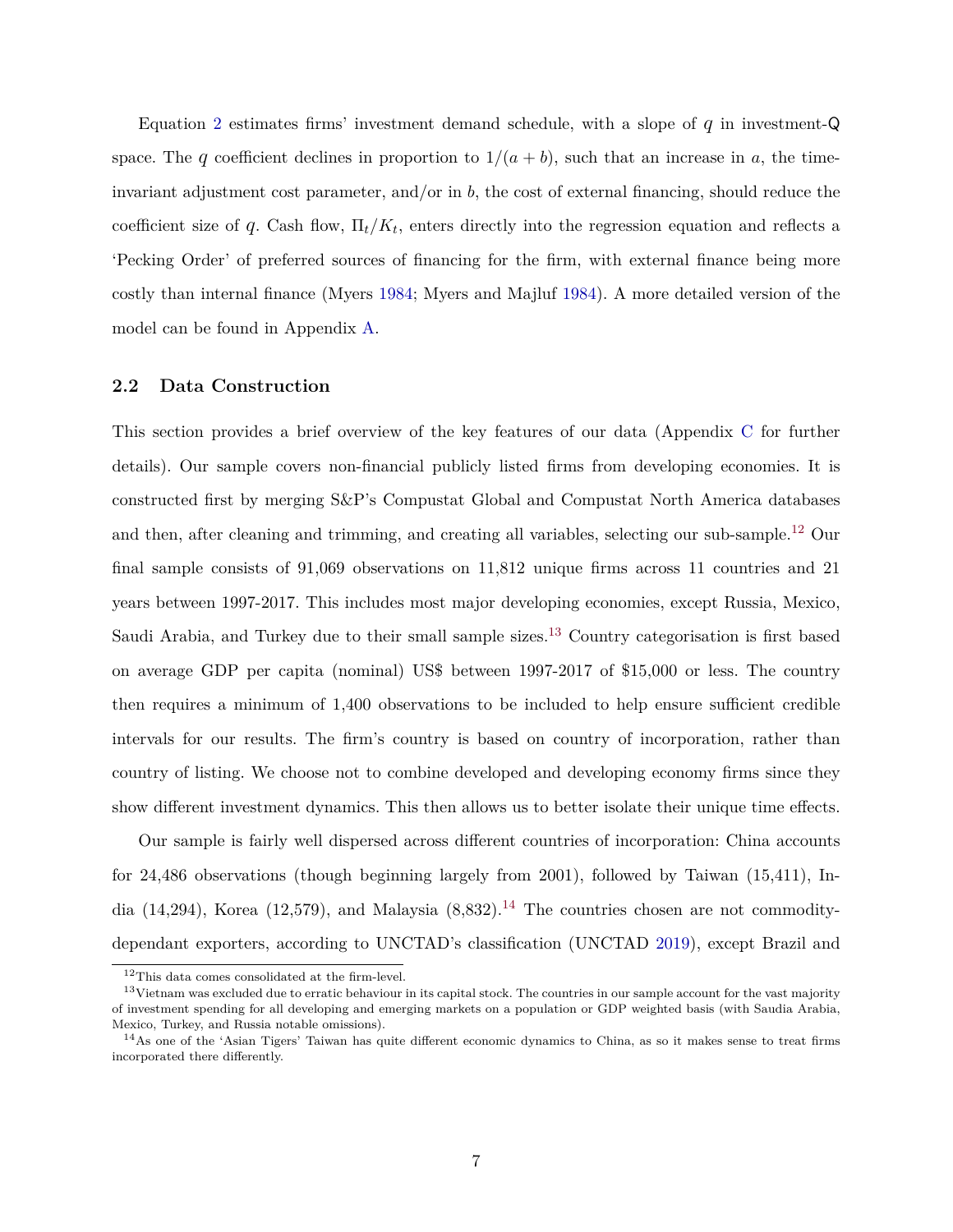to some extent South Africa.<sup>15</sup> We use an unbalanced panel since a balanced design, with no gaps in observations for a firm between any two years, would exclude most of the largest developing economy firms in existence today and create considerable survivor bias. The panel structure of our data helps ensure that our results are not by chance or due to measurement error of intangibles (Farhi and Gourio [2018\)](#page-26-10).<sup>16</sup> Variable definitions differ somewhat by country due to differing implementations of IFRS accounting guidelines.<sup>17</sup> Though the standardization of Compustat Global is considered in line with the regulations and standards of IFRS and is a major benefit of the data, with any country deviations for a variable noted in the database  $(Dai 2012).<sup>18</sup>$  $(Dai 2012).<sup>18</sup>$  $(Dai 2012).<sup>18</sup>$  Values are converted into nominal US\$ using the Compustat Global currency file and instructions. Our variables are reported gross, before amortization and depreciation, but after tax, unless stated otherwise.

Capital stock is the denominator used for the cash flow rate, investment rate, and capitaloutput ratio. We define the capital stock as Compustat's  $PPEGT + INTAN + INVT$ , which is equal to the sum of gross property, plant, and equipment; intangible assets; and inventories. Cash flow is defined as Compustat's OANCF from the cash flow statement, measured gross after taxes and interest payments, and after making adjustments for changes in working capital and other nonoperating income. We use the firm's market-to-book ratio (MTB), calculated as the market value of the firm's *total assets* (equity plus debt) over the book value of these assets, as our proxy for Tobin's Q. This creates the least amount of outliers and the greatest degree of similarity in the shape of Q distributions across developing economies. Importantly, using total assets, as opposed to just the firm's *capital stock*, helps keep Q strictly positive. If not then Q becomes negative during the 2008 GFC and for specific countries. The procedure for calculating Q values in Compustat is discussed further in Appendix [C.](#page-37-0)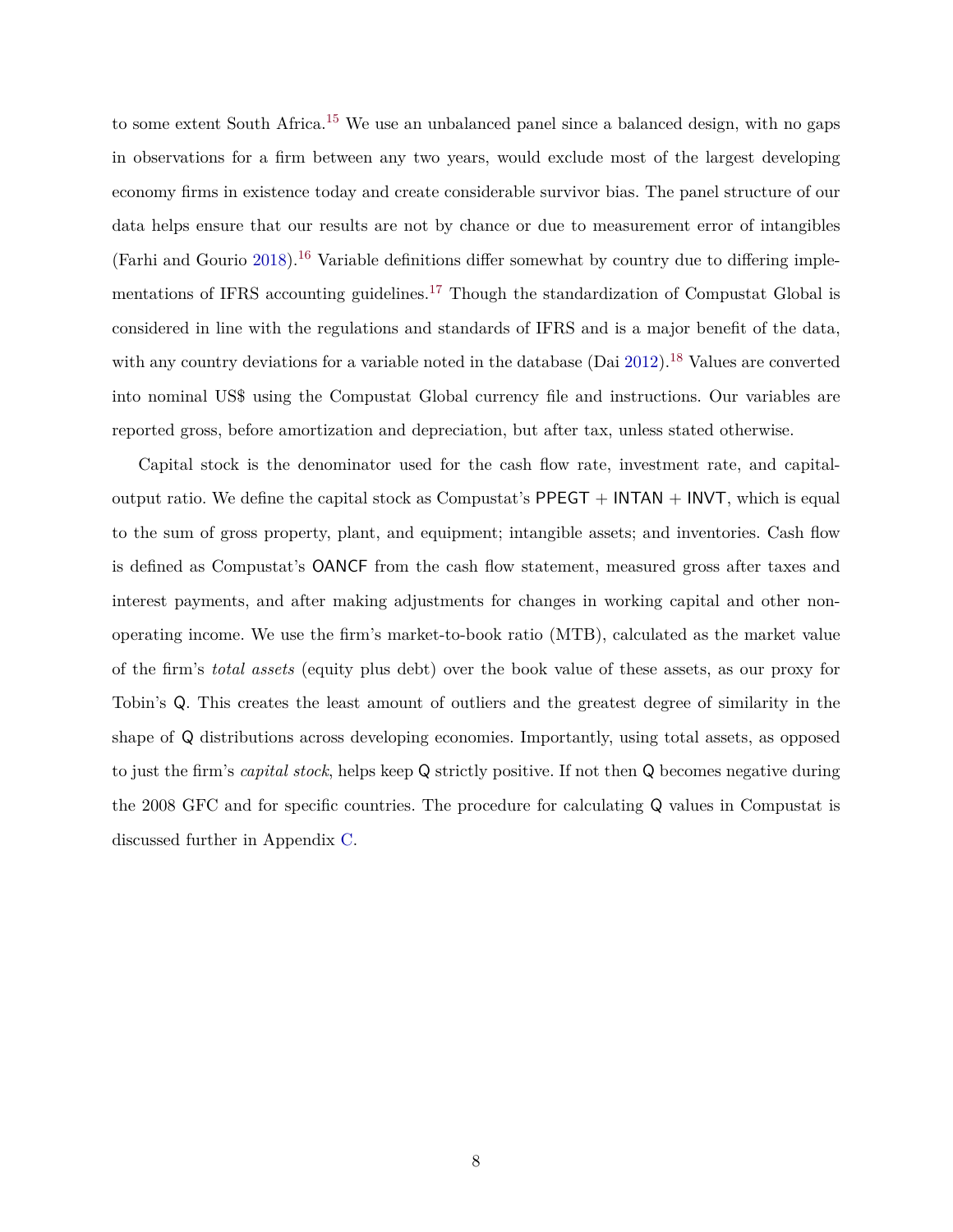<span id="page-9-0"></span>Figure 1. Pooled Developing Economy Firm-Level Investment Rates, by Time Period, 1997- 2017



Note: *Showing box plots of log2() firm-level investment rates with 'outliers' (observations outside of 1.5* x *IQR) as dots, and period median as bold horizontal lines within each box. Sample consists of firms incorporated in Brazil, India, Pakistan, Poland, South Africa, Taiwan, Korea, Thailand, Malaysia, Indonesia, and China.*

### <span id="page-9-1"></span>**2.3 Initial Data Description**

Figure [1](#page-9-0) shows the boxplot<sup>19</sup> for log investment rates over five consecutive time periods on our pooled sample (see also Figure [10](#page-44-0) Appendix). A cyclical pattern with a mildly upward trend is evident across the first four time periods' boxplots. The fifth and final time period, between 2014- 2017 (inclusive), shows a sharp fall in investment rates especially for the top 50% of our sample: the 75th percentile (the top hinge) and the median both fall far below that of previous time periods. The cyclical movement in firms' investment rates has been accompanied by median investment opportunities  $\overline{\phantom{a}}$  and cash flow rates (profitability) being stable or increasing (see

<sup>15</sup>See Appendix [C](#page-37-0) for further details. During the period 2008–2012 when energy prices peaked, Indonesia became temporarily energy export dependent even though it is considered to be a non-commodity exporting country with a sizeable energy sector (UNCTAD [2019\)](#page-29-5).

<sup>16</sup>Accounting guidelines for capitalizing intangible expenditure is much stricter under U.S. GAAP than IFRS.

 $17$ China's national standards are substantially converged with IFRS Standards, India less so. For further discussion and a list see Deloitte, 'Use of IFRS by jurisdiction', accessed 18 September 2020: [https://www.iasplus.com/en/resources/ifrs-topics/](https://www.iasplus.com/en/resources/ifrs-topics/use-of-ifrs) [use-of-ifrs](https://www.iasplus.com/en/resources/ifrs-topics/use-of-ifrs).

<sup>18</sup>Variable ACCTSTD indicates the Accounting Standard followed. 'DI' means Domestic standards generally in accordance with or fully compliant with International Financial Reporting Standards (IFRS).

<sup>19</sup>For each box plot the lower and upper hinges correspond to the first and third quartiles (the 25th and 75th percentiles). The upper whisker extends from the hinge to the largest value no further than 1.5 x IQR from the hinge (where IQR is the inter-quartile range, or distance between the first and third quartiles). The lower whisker extends from the hinge to the smallest value at most 1.5 \* IQR of the hinge. Data beyond the end of the whiskers are "outliers" and are plotted individually.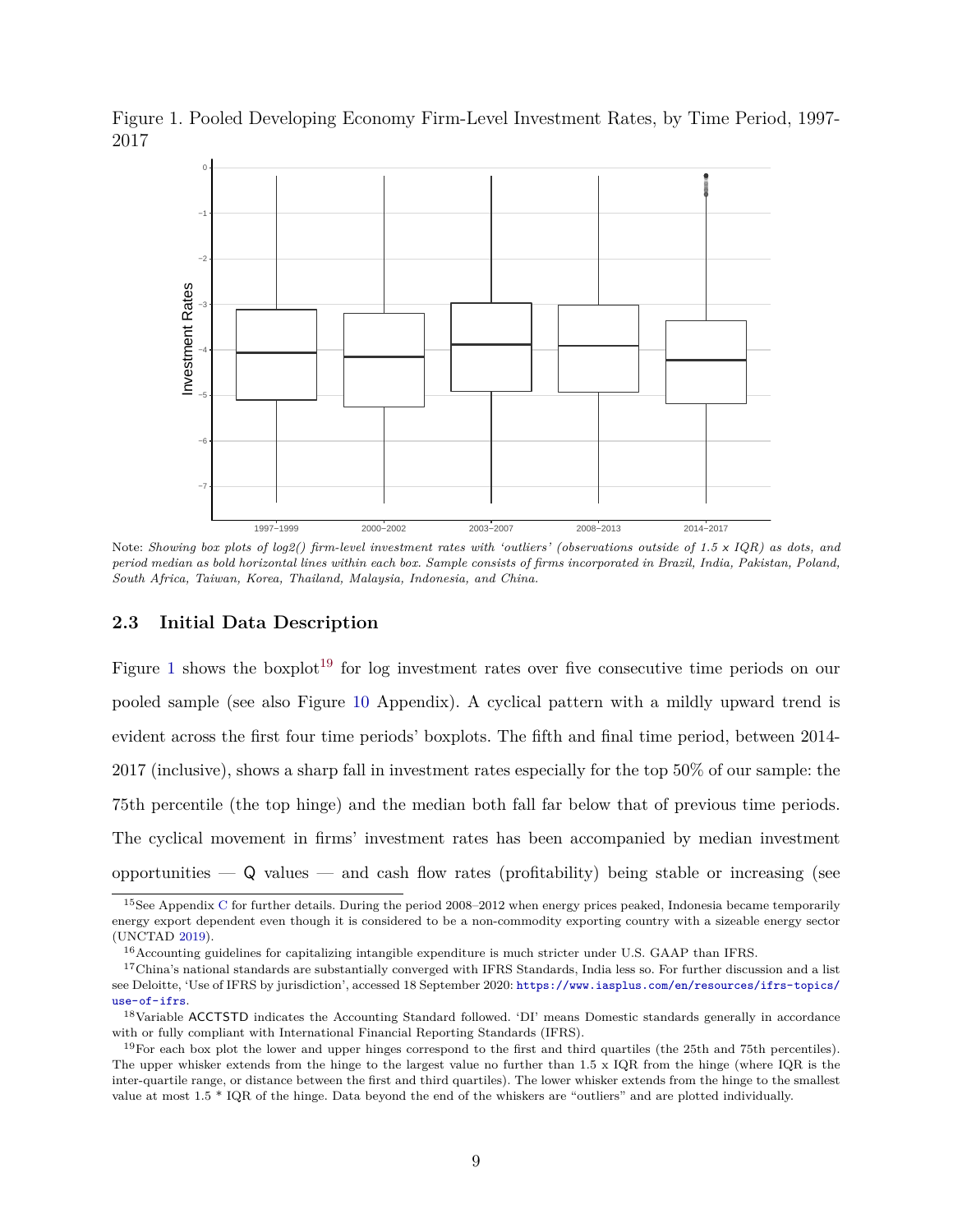

<span id="page-10-0"></span>Figure 2. Developing Economy Firm-Level Investment Rates, by Country Group, 1997-2017

1997−2002 2003−2008 2009−2017

Note: *Showing box plots of log2() firm-level investment rates with 'outliers' as dots and the year median as the bolded horizontal line. Log2(6.2% investment rate) is = -4, which China's firms' investment rates remain around while others are below this. China sample is too small prior to 2001 to make any precise inference for those years. 'Others' consists of Brazil, India, Pakistan, Poland, South Africa, and Taiwan; 'AFC' (Asian Financial Crisis) countries consists of Korea, Thailand, Malaysia and Indonesia.*

#### Appendix [C.5\)](#page-44-1).

Compared to advanced economies (Strauss and Yang [2020\)](#page-29-11), the fall in raw investment rates for developing economy firms post-2008 has been less severe and initially far more muted owing partly to Chinese firms' investment rates helping offset the decline. China's 2011 investment peak is evident in Figure [2](#page-10-0) which shows box plots for each country group for each year. In comparison, firms from the other countries in our sample show an investment peak around 2007. The upswing of the investment boom starts at different times for each group of countries, as can be seen from Figure [2.](#page-10-0) For firms incorporated in the 1997 Asian Financial Crisis (AFC) countries of Thailand, Korea, Malaysia, and Indonesia, investment rates bottom in 1999 before recovering from 2000 fairly continuously. While for firms in the 'Other' developing economies category, consisting of the heterogeneous group of Brazil, India, Pakistan, Poland, South Africa, and Taiwan, investment rates bottom in 2002 before picking up for the next cycle in 2003. These differing dynamics across firms in different countries makes neat periodizations and group categorizations difficult.

Plots of raw investment rates have obvious limitations though. By definition they overfit the sample, allowing more sampled countries to dominate since no regularization takes place. It also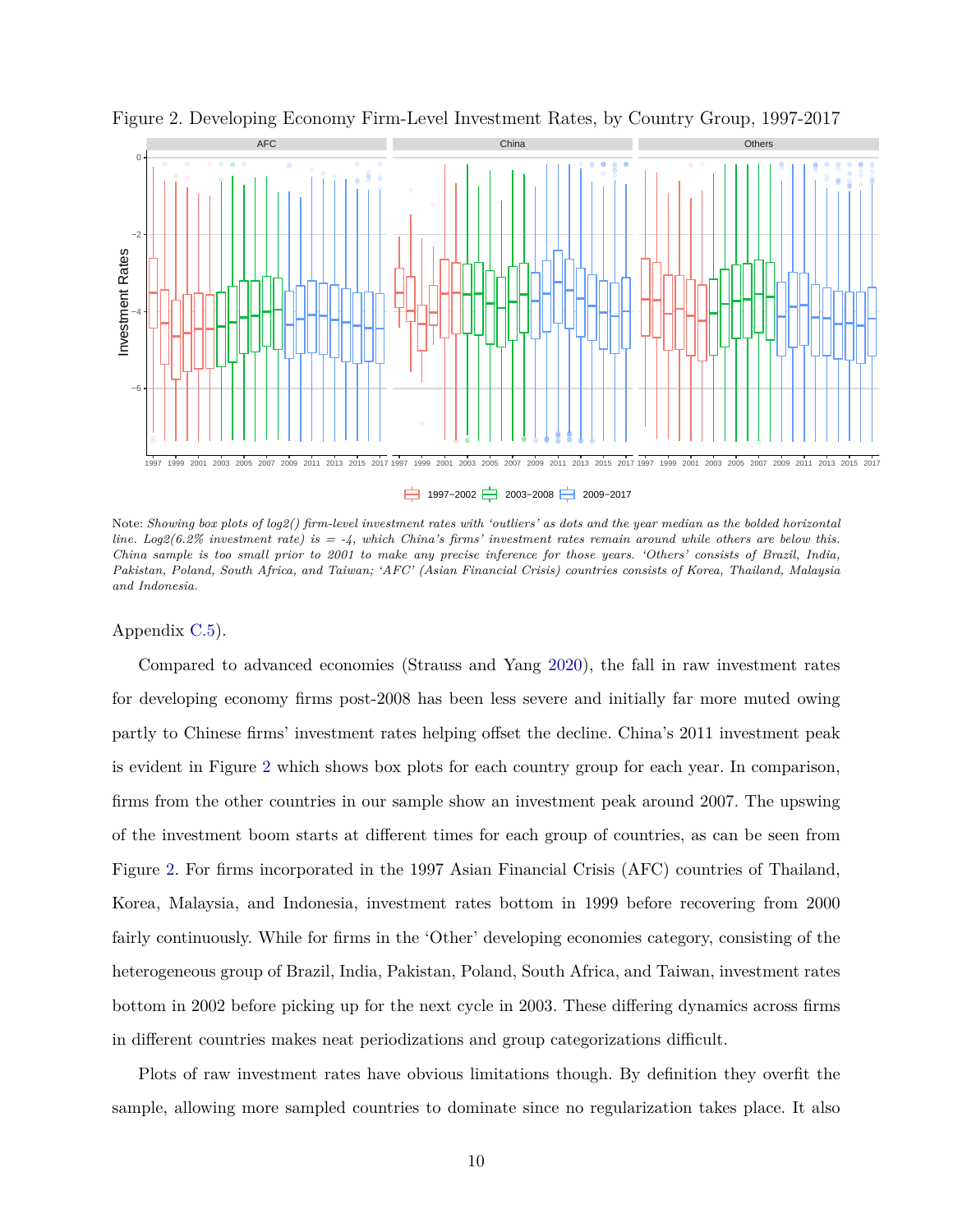does not account for changes in firms' ability to access external financial markets or the availability of good investment opportunities. We do this next when we estimate firms' investment demand function using a regularization estimator (a full Bayesian multilevel model).

### <span id="page-11-0"></span>**3 Econometric Model**

This section details the Bayesian hierarchical model which we use to estimate our 'cash flow-Q' investment regressions. A full treatment of this model can be found in Strauss and Yang [\(2020\)](#page-29-11) and are repeated in Appendix [B.](#page-33-0)

Our hierarchical model is a mixed effects model, which combines fixed and random coefficients (Greene [2003;](#page-27-15) Sims [2010;](#page-29-10) Hsiao [2014;](#page-27-10) Meager [2019\)](#page-28-9). This allows for the degree of variation between *countries* and *years* to be estimated directly from the data; rather than imposed *a priori* as a constraint, either by assuming no relevant differences between clusters of countries and years (complete pooling), or by assuming no relatedness between countries or years (no pooling, complete independence).<sup>20</sup> Instead, the parameters within each group are estimated together as draws from a common prior distribution (with common global parameters estimated from the data), allowing the inferences for one country (or year) to potentially 'learn' (or 'borrow strength') from another (McElreath [2018\)](#page-28-12). In this way the estimator regularizes estimates of the individual effects towards the grand mean estimated from the data. There is more learned pooling when clusters are similar to one another (as reflected by a small group-level standard deviation), and more smoothing for individual clusters (countries or years) with fewer observations. This helps ensure that countries or years with small samples do not overfit their data (liked in a fixed effect model), or that oversampled countries or years do not unfairly dominating the inference (liked in a pooled regression). This is particularly useful for developing economy studies where sample sizes can be small for any cluster. This joint estimation approach produces a lower *total* mean squared error for the sum of the parameters within a group than a maximum likelihood estimator which estimates each parameter separately (W. James and Stein [1961;](#page-27-16) Kreft and De Leeuw [1998;](#page-28-13) Lehmann and Casella [1998\)](#page-28-14).<sup>21</sup>

Following the investment demand function specification in eq. [2,](#page-6-1) the firm's investment rate is

 $^{20}$ For a discussion on the relationship between the Bayesian hierarchical estimator to the fixed effects and random effects estimators see Greene [\(2003,](#page-27-15) Chapter 16.7).

 $^{21}$ A bias-variance trade off arises in this estimation as with most regularization estimators (G. James et al. [2013\)](#page-27-17).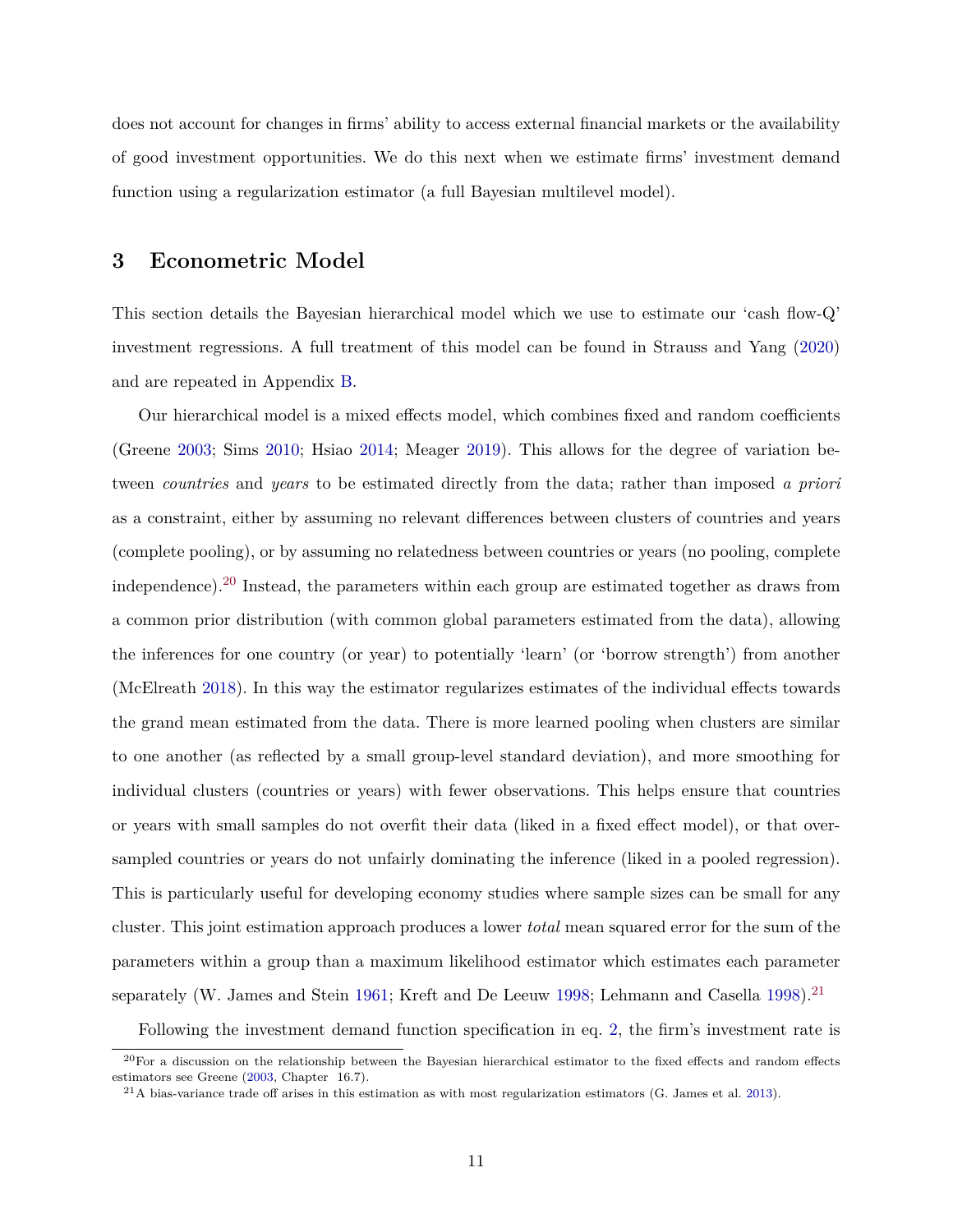determined by Q and the *cash flow* rate. Our hierarchical regression model allows the intercept of the firms' investment demand function, the slope of Q, and the slope of *cash flow* to vary by year and country, and also to be estimated as a 'fixed' pooled coefficient. Our baseline regression estimation, where  $y_{c,t[i]}$  is the investment rate of firm *i* in country *c* and time *t*, is:

<span id="page-12-0"></span>
$$
y_{c,t[i]} = (\alpha + \alpha_{c,t}) + (\beta^q + \beta^q_{c,t})Q_{c,t[i]} + (\beta^{cf} + \beta^{cf}_{c,t})CF_{c,t[i]} + \text{Controls} + \epsilon.
$$
 (3)

 $Q_{c,t[i]}$  and  $CF_{c,t[i]}$  are the Q and *cash flow* variables for firm *i* in country *c* and time *t* used to estimate the 'fixed effects' population coefficients  $\alpha$ ,  $\beta^q$ , and  $\beta^{cf}$ . These 'fixed' coefficients represent the global 'average' intercept coefficient and global slope coefficients for Q and *cash flow* for our total pooled sample. Their 'random' effect counterparts are the coefficients  $\alpha_{c,t}$ ,  $\beta_{c,t}^q$ , and  $\beta_{c,t}^{cf}$  and have subscripts showing that they vary by country and year. They represent the intercept coefficient, and the slope coefficients of Q and *cash flow* for each of the 11 countries, *c*, and 21 years, *t*. We also have a country: year group *j* (with  $11 \times 21 = 231$  clusters), which serves largely as a control group and so is not included as an additional subscript in the above equation. The random effects coefficients estimate how each variable's impact, for a given country or year, deviates from the coefficient's population average, such that  $\beta_{c,t}^q$  shows how the impact of Q on firms' investment rates in country *c*, or year *t*, deviates from the average impact of Q taken across all countries and years. Controls consist of  $\gamma^{\text{cor}}\text{CoR} + \gamma^{\text{kk}}\text{K} + \gamma^{\text{sic}}\text{SIC}$ , where CoR, K, and SIC are the categorical control variables that represent the capital-output ratio, capital stock size, and 1-digit NAICS industry code.  $\epsilon$  is an error term discussed further in Strauss and Yang [\(2020\)](#page-29-11) and Appendix [B.](#page-33-0) We include an AR(1) error process to account for the panel nature of our data.<sup>22</sup>

Our random effects already effectively explore differences in financing constraints across firms in different years and countries. As a result we do not divide firms *a priori* into further groups, such as firm size, based on the degree of external financing constraints they might possibly face. Instead we use firm size and industry code as fixed effects control variables (Whited [1992;](#page-30-3) Hsiao and Tahmiscioglu [1997;](#page-27-14) Kaplan and Zingales [1997\)](#page-28-15). Moreover, we do not find meaningful patterns in coefficients when estimating our random effects by firm size, revenue, or industry code.

From a Bayesian estimation perspective our model is simply an extension of Bayes rule. We use a student-t likelihood and multivariate normal prior on our random effects, which are drawn from

 $22$ An AR(2) process did not improve the model fit by a relevant amount.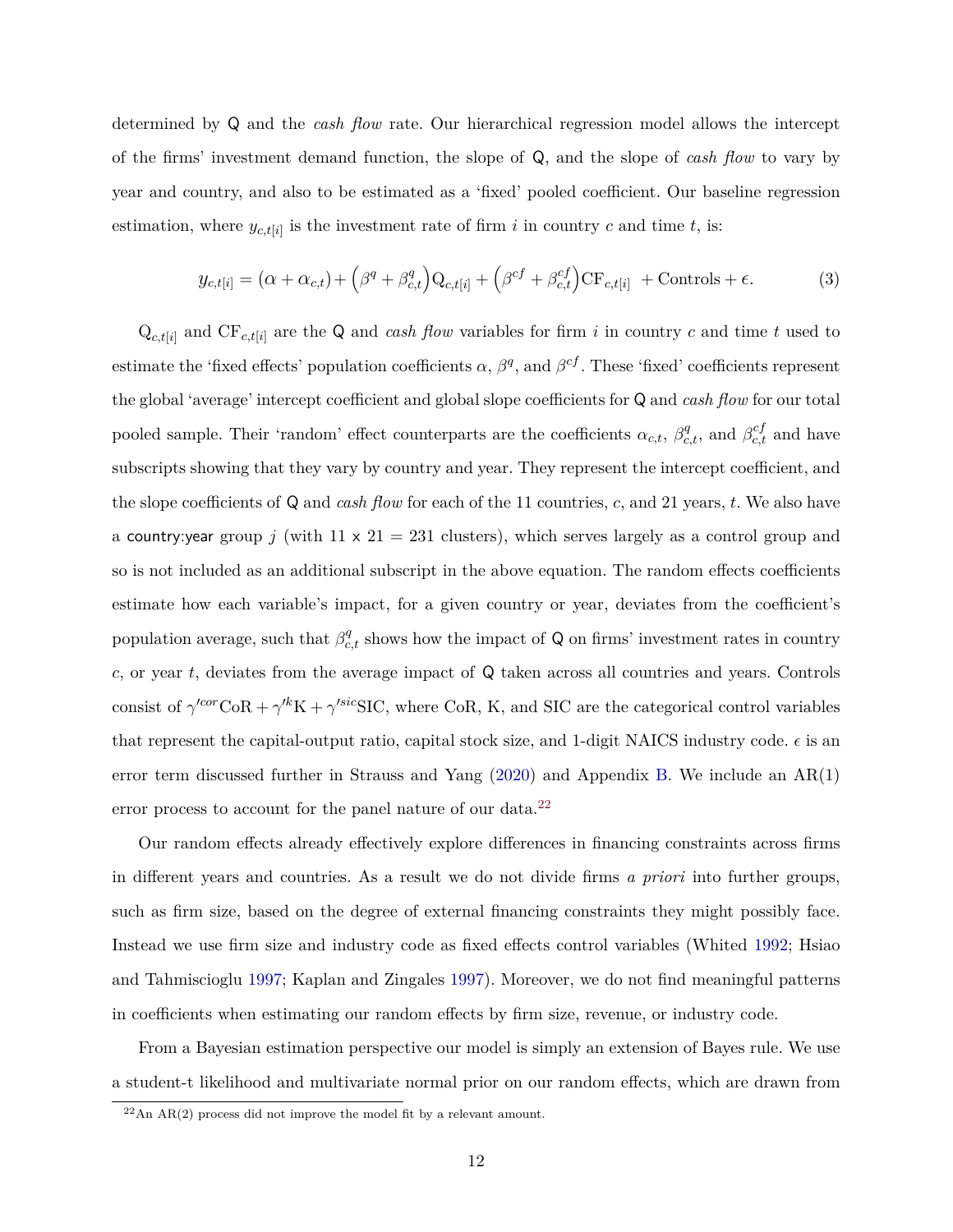a common distribution, and estimated jointly. This leads to the following joint posterior parameter distribution, with *N* number of observations, *K* number of predictors and, *L* number of groups:

$$
p(\theta|y) \propto p(y|\theta) p(\theta|\phi) p(\phi)
$$
  
 
$$
\propto \underbrace{\prod_{l=1}^{L} \text{student-}t(y_{.l}|\beta_{l}, \nu, \sigma_{y})}_{\text{Likelihood}} \underbrace{\prod_{l=1}^{L} \text{MVN}(\beta_{l}|\mathbf{M}_{\beta}, \Sigma^{\beta}) p(\mathbf{M}_{\beta}, \Sigma^{\beta})}_{\text{Prior}} \qquad (4)
$$

where *y* and  $\theta$  denote the data and parameters of the likelihood function, respectively, and  $\phi$  is the parameters of the prior distribution on group-varying components of  $\theta$ .  $p(M_\beta, \Sigma^\beta)$  is the prior distribution on the parameters of the prior distribution, also called the *hyper prior* distribution. A detailed discussion on the choice of priors can be found in Appendix [B.4.](#page-36-0)

## <span id="page-13-0"></span>**4 Results**

Applying our Bayesian hierarchical ('mixed effects') model to estimate the 'cash flow-Q' equations allows us to test the following three hypotheses on the causes and nature of the investment slowdown among development economy firms:

### **4.1 Hypotheses**

- i **The investment slowdown since 2008 has been sharp and largely persistent** (sharply declining *intercept* coefficients since  $2008 - \alpha_{c,t} \downarrow$ : The intercept of the investment demand curve, reflecting firms' animal spirits or exogenous shifts in the marginal product of capital, is declining since the 2008 GFC despite countervailing policy measures in force.
- ii **Moderate external financing constraints, loosening over time** (potentially relevant but diminishing *cash flow rate* coefficients –  $\beta_c^{cf} \rightarrow smaller$ ): Firms are moderately financially constrained, due either to external financing being costly and/or relative demand for external financing being high (Gutiérrez and Philippon [2017b;](#page-27-2) Döttling et al. [2017\)](#page-26-4). But this is declining over time as global monetary conditions ease and profitability remains strong.
- iii **Cyclical responsiveness to investment opportunities, increasing more recently** (Q coefficients –  $\beta_t^q \rightarrow$ ): Firms are not becoming less responsive to investment opportunities over time due to market concentration or 'financialization' (Lazonick et al. [2014;](#page-28-5) Gutiérrez and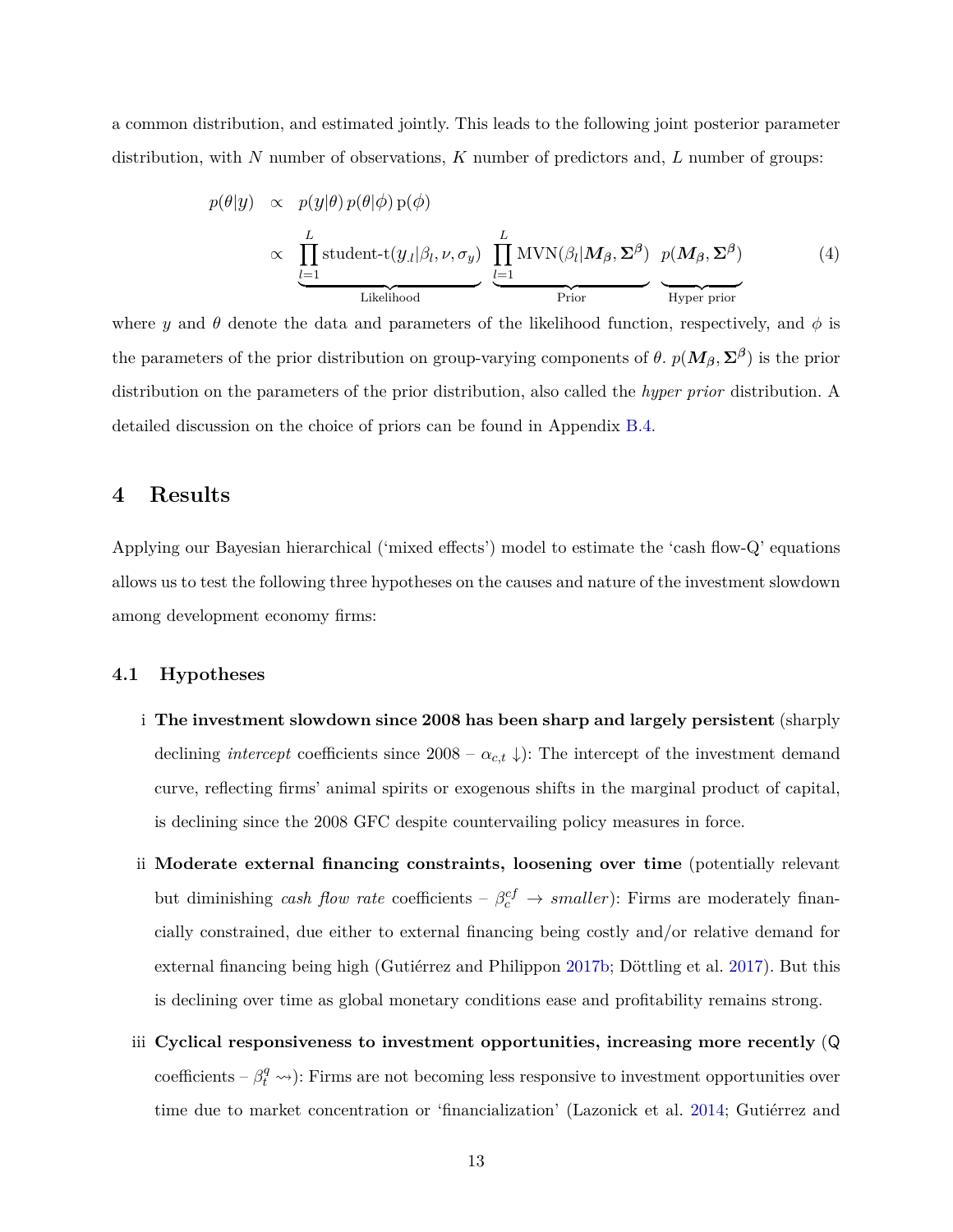Philippon [2018\)](#page-27-3), and in fact are gradually becoming more responsive to investment opportunities as firms struggle to maintain high levels of investment amidst structurally weaker global demand yet easy financing conditions.

### **4.2 Findings**

Table [1](#page-14-0) presents the primary summary output from our hierarchical regression model. Further details on the estimation method can be found in Strauss and Yang [\(2020\)](#page-29-11). Predictors are meancentred. Not reported in the table is the calculated Bayesian  $R^2$ , which indicates the model 'fit' is moderate and lies between [0*.*352*,* 0*.*36] for the 90% credible interval.<sup>23</sup> Our core findings are robust to measurement error (Appendix [D\)](#page-49-0).

<span id="page-14-0"></span>

|                                 | Variable                | Estimate | Est.Error | $1-95\%$ CI | u-95% CI | Ŕ    |
|---------------------------------|-------------------------|----------|-----------|-------------|----------|------|
|                                 | $\alpha$                | $-3.00$  | 0.08      | $-3.16$     | $-2.85$  | 1.00 |
| <b>Fixed Effects</b>            | $\beta^q$               | 0.25     | 0.03      | 0.20        | 0.31     | 1.00 |
|                                 | $\beta^{cf}$            | 0.19     | 0.04      | 0.10        | 0.28     | 1.00 |
|                                 | $\sigma_{\alpha_c}$     | 0.15     | 0.04      | 0.09        | 0.25     | 1.00 |
| Country<br>Random Effects       | $\sigma_{\beta_c^q}$    | 0.09     | 0.02      | 0.05        | 0.15     | 1.00 |
|                                 | $\sigma_{\beta_c^{cf}}$ | 0.11     | 0.04      | 0.06        | 0.20     | 1.00 |
|                                 | $\sigma_{\alpha_t}$     | 0.17     | 0.03      | 0.12        | 0.25     | 1.00 |
| Year<br>Random Effects          | $\sigma_{\beta_t^q}$    | 0.02     | 0.01      | 0.00        | 0.04     | 1.00 |
|                                 | $\sigma_{\beta_t^{cf}}$ | 0.07     | 0.03      | 0.02        | 0.12     | 1.00 |
|                                 | $\sigma_{\alpha_j}$     | 0.14     | 0.01      | 0.12        | 0.16     | 1.00 |
| Country: Year<br>Random Effects | $\sigma_{\beta_j^q}$    | 0.04     | 0.01      | 0.02        | 0.05     | 1.00 |
|                                 | $\sigma_{\beta_j^{cf}}$ | 0.13     | 0.02      | 0.09        | 0.18     | 1.00 |
| Student-t                       | $\sigma$                | 0.68     | 0.00      | 0.68        | 0.69     | 1.00 |
| Parameters                      | $\nu$                   | 8.24     | 0.24      | 7.78        | 8.73     | 1.00 |

Table 1. Summary of Hierarchical Model Regression Results

Note: *Results are for Regression Model [3.](#page-12-0) For each coefficient, the mean (estimate), standard deviation (Est.Err), 5% and 95% percentiles (l-95% CI and U-95% CI) of the posterior distribution is reported. The latter two percentile ranges represent the 90% credible/uncertainty interval.* **Rˆ** *is the convergence metric and close to one when the MCMC chains are well-mixed and converged.*

Table [1](#page-14-0) reports the fixed effects coefficients and the variation in the random effect coefficients for each group (year, country, and year:country control). The variation in the random coefficients

<sup>&</sup>lt;sup>23</sup>The fit is almost identical when looked at before and after the 2008 GFC. A large portion of the fit comes from autoregressive error term. The fit of this model appears to be better for advanced economies (Strauss and Yang [2020\)](#page-29-11). Though the models are not identical given different sample sizes and one different dummy variable in Strauss and Yang [\(ibid.\)](#page-29-11).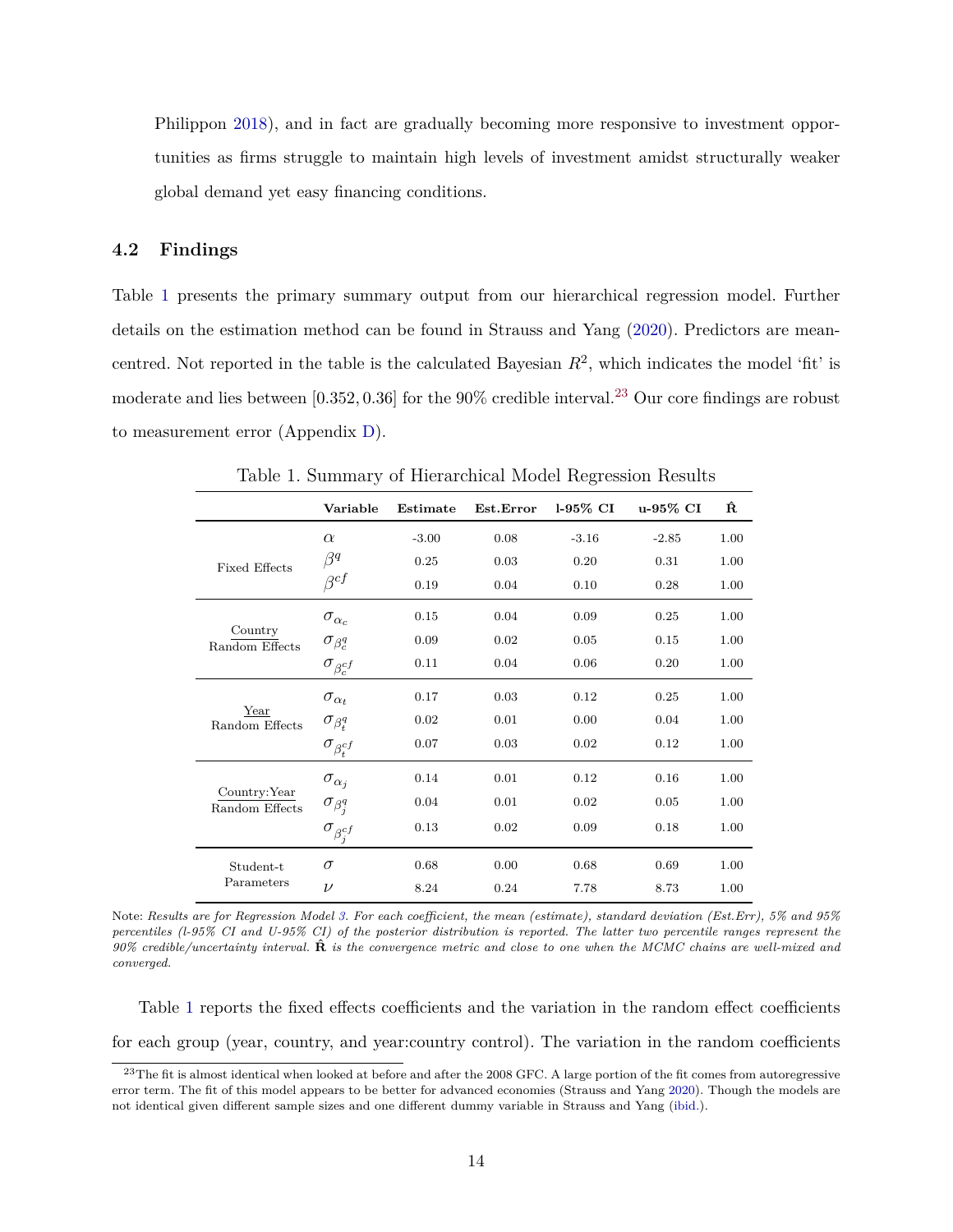within each group *c, t, j* is captured in the standard deviation of that group's random effect, such that  $\sigma_{\alpha_t}$  shows the variation in the random effect intercept across years.

Several key findings stand out. Firstly, as shown in Figure [3,](#page-16-0) the slowdown in developing economy firms' estimated investment rates shows a strong cylicality but also a sharp weakening after the 2008 GFC, falling continuously after a modest recovery lasting until 2011. This is reflected in the estimated movement of our mean-centred random effects intercept coefficients over time, which captures the underlying impetus of firms to invest, all else being held equal.<sup>24</sup> Figure [3](#page-16-0) shows that the attempted recovery in baseline investment rates among developing economy firms collapses after 2011 (probably as Chinese incorporated firms' investment rates slow and sinks to their lowest levels in our sample). In general our estimates have more uncertainty at the time-level than at the country-level and this is shown in wider Bayesian credible intervals. These credible intervals become tighter for later years as our sample size increases. China and India have the highest intercept coefficients indicating a greater underlying impetus to investment. We show later in section [5](#page-19-0) that one third of the variation over time in the time-varying random effects intercepts in Figure [3](#page-16-0) can be explained by the corporate sector's changing leverage behaviour, which increased during the early 2000s and then fell considerably since 2008.

How are we to explain the apparent contrast and incongruity between the estimated intercept investment rates (Figure [3\)](#page-16-0) – which show an incredibly steep and largely persistent decline in baseline investment rates of the investment demand function since 2008 (notwithstanding a modest recovery until 2011) – and the 'raw' investment rates which we plotted in Section [2.3,](#page-9-1) and which showed a notable but far more modest decline in investment rates post-2008? A major difference between the two is that Figure [3](#page-16-0) shows the estimated intercept coefficients which holds constant changing firm-level responsiveness to investment opportunities and changing external financing constraints. This fact is important because, as we show below, developing economy firms' responsiveness to investment opportunities, and the degree of external financing constraints which they face, have both been changing over time. Another difference between our estimated intercept coefficients and the raw investment rates is that our econometric estimator produces a 'partially pooled' estimate for each coefficient which allows for one year's data to inform another year's; whereas the raw

 $24$ We do not include the fixed effect value of the intercept in this plot as its value is arbitrary and not of interest to us in the case of an intercept coefficient.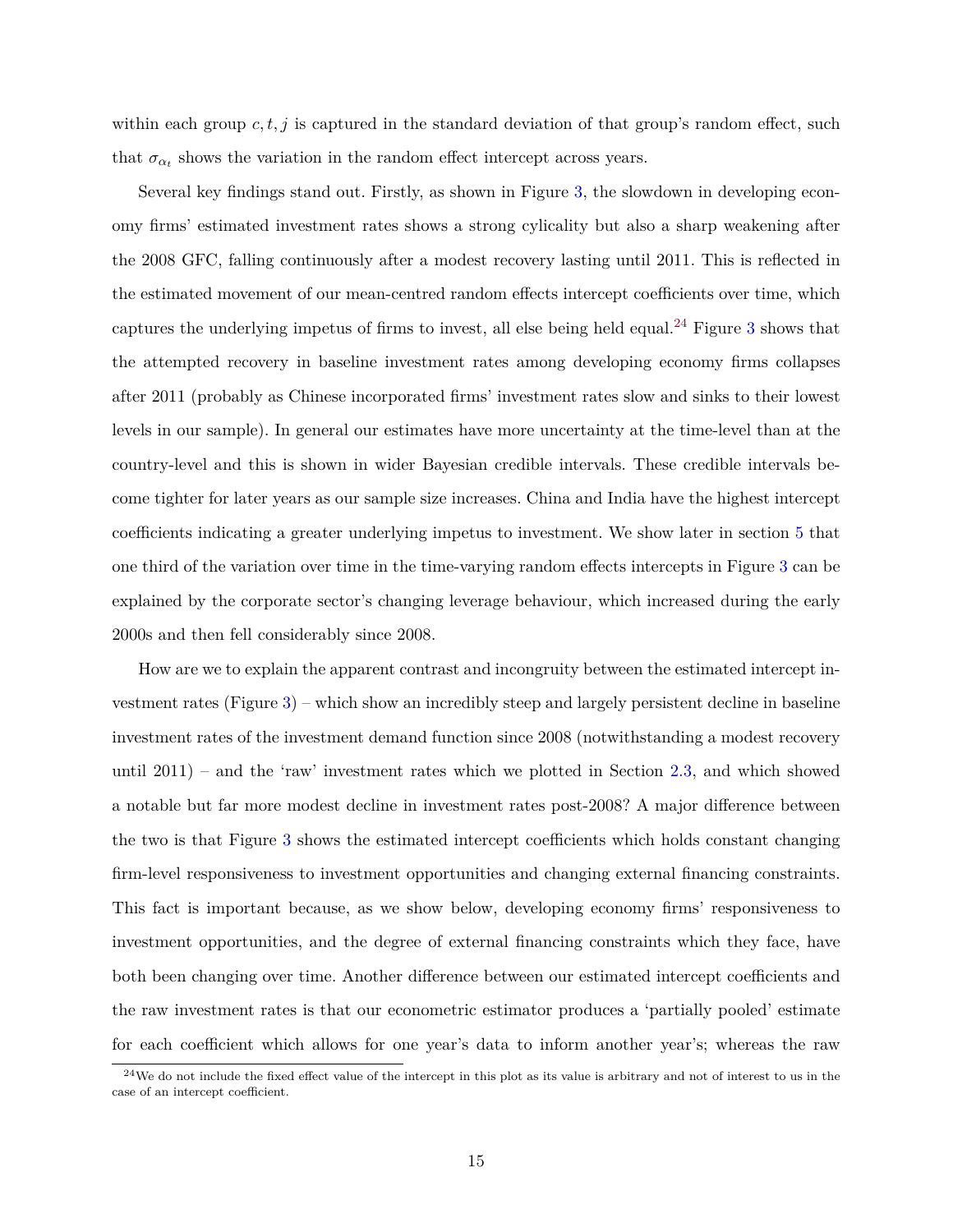<span id="page-16-0"></span>

Figure 3. Intercept Coefficients by Country and Year, 1997-2017

Note: *This shows the exponentiated random intercept coefficient, i.e the predicted mean/median investment rate. An exponentiated intercept coefficient of above (below) 1 shows an increasing (decreasing) mean-centred investment rate from the global average. The intercept falls greatly after the 1997 AFC (right hand side graph), rising during the commodity-boom years between 2003-2008, and then falling subsequently. The recovery in the underlying impetus to invest post-2008 was, however, short-lived and the intercept falls to levels below those seen at the bottom of the AFC. The fixed effects intercept is not included. Bayesian 90% credible intervals display a high degree of certainty for later years and most countries.*

investment rates do not. This 'partial pooling' in the estimator helps ensure that the estimated intercept investment rate for years with less data are not assumed to be higher or lower due only to a smaller sample size.

Secondly, developing economy firms remain responsive to investment opportunities (Figure [4\)](#page-17-0): more so than developed economy firms (where Q coefficients are lower - see Strauss and Yang [2020\)](#page-29-11), and increasingly so over time as the coefficient move above the previously established cyclical pattern after roughly 2012.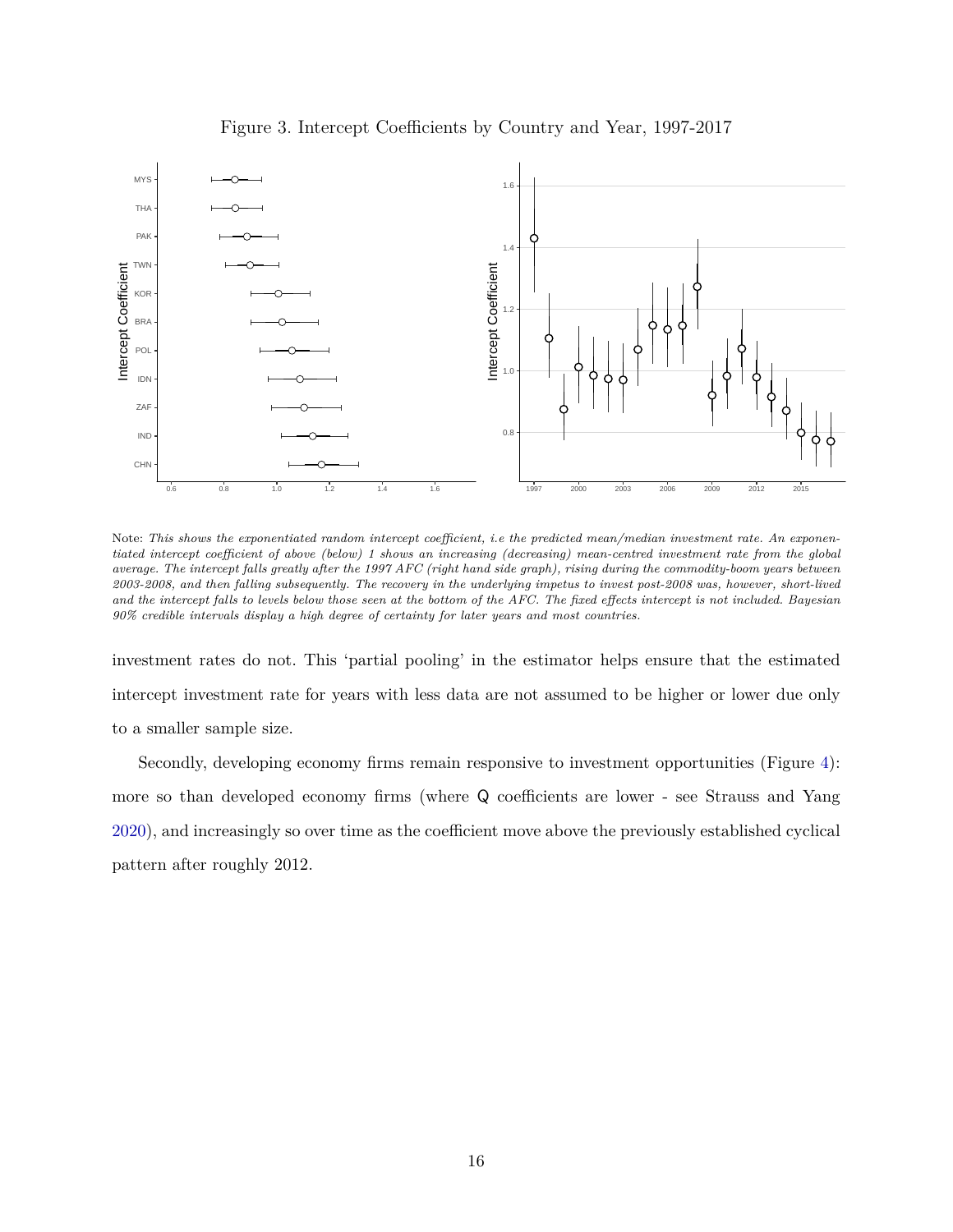<span id="page-17-0"></span>

Figure 4. Q Coefficients by Country and Year, 1997-2017

Note: *Q coefficient shows strong cyclical movements with no clear tendency to increase or decrease over time, except in the past few years. This upswing indicates that firms are not less responsive to investment opportunities, despite lower investment rates, but in fact the opposite. The* Q *coefficient is interpreted as an elasticity. The 68% credible interval is shown in dark black, and the 90% credible interval in grey.*

This is depicted in Figure [4](#page-17-0) which plots the total Q coefficient for each country and year. This coefficient is equal to the sum of the Q fixed effects  $\beta^q$ , and the country- or year-specific Q random effects coefficients ( $\beta_c^q$ , or  $\beta_t^q$ *t* ). We see no signs of growing monopoly power of firms, or growing 'financialization' of firm behaviour making firms less response to investment opportunities over time, since the time-varying Q coefficient is not flattening over time (Lazonick et al. [2014;](#page-28-5) Gutiérrez and Philippon [2017a,](#page-27-1) [2018\)](#page-27-3).

The red vertical line in Figure [4](#page-17-0) shows the Q fixed effects coefficient being  $\approx 0.25$  (Table [1\)](#page-14-0), with the random effects deviating around it. Because both the Q coefficient and the dependant variable are in log form we can interpret this result as an elasticity, such that a 100% increase in the fixed effects value of Q increases firms' investment rate by 25%, from an investment rate of say 5% to 6*.*25% (a 1.25 percentage point increase). This is considerably higher than the responsiveness of advanced economy firms to investment opportunities (Strauss and Yang [2020\)](#page-29-11). It is also higher than the Q coefficient estimates from previous studies, though our regression specification is not directly comparable (Erickson and Whited [2000,](#page-26-12) [2012;](#page-26-13) Peters and Taylor [2017;](#page-29-13) Andrei et al. [2019\)](#page-26-9). As shown in Figure [4,](#page-17-0) Taiwan, Thailand, Poland, and Malaysia are the most responsive to investment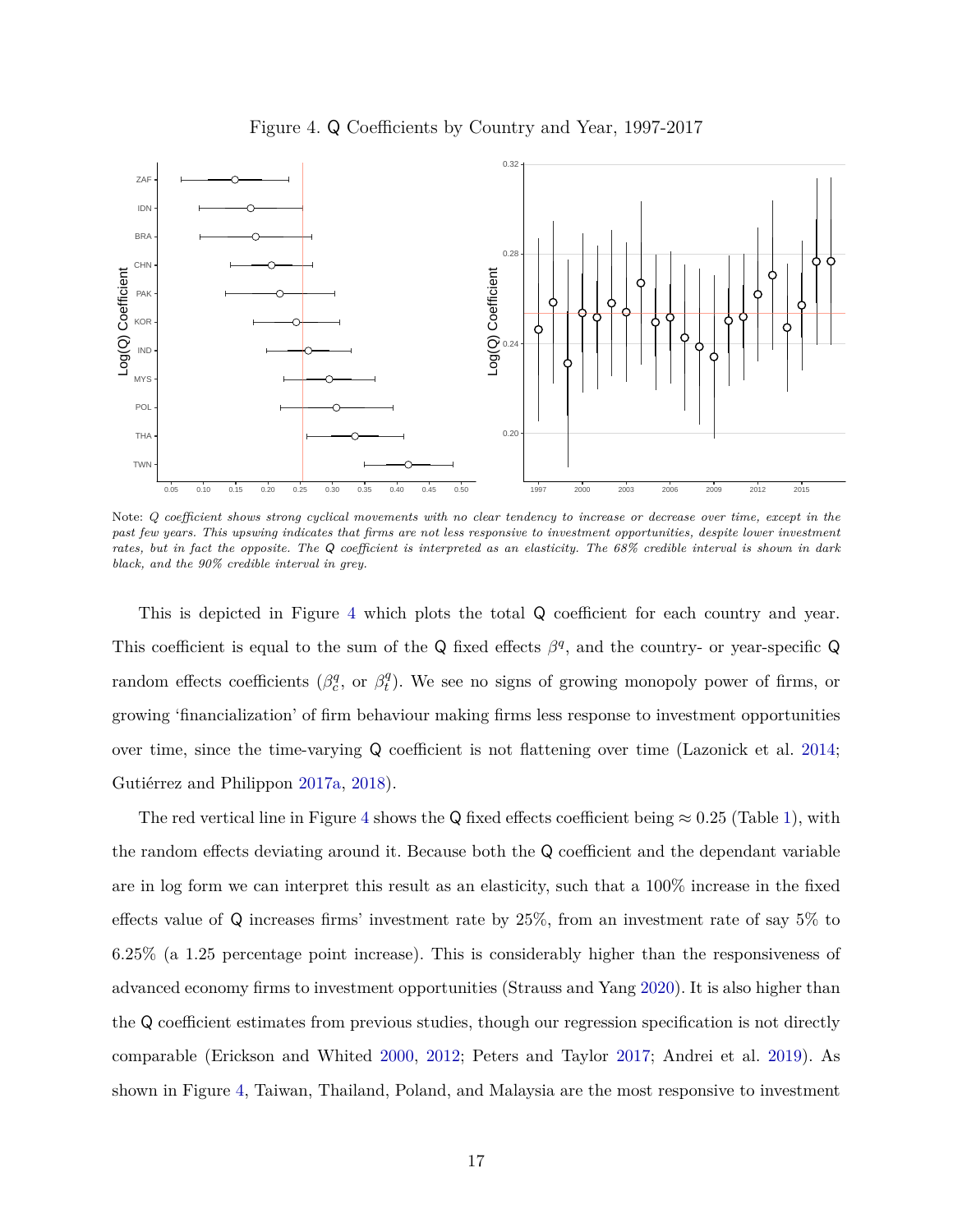opportunities, with Taiwan having a coefficient as high as  $\approx 0.41$ . This compares to South Africa at the bottom end with a coefficient as low as  $\approx 0.146$  and highlights the importance of allowing for heterogeneity across clusters in estimating effects. Note that the credible intervals are large for the year dimension in Figure [4](#page-17-0) and improves only moderately over time even though our sample size is much bigger for later years (Appendix [C.5\)](#page-44-1).

Finally, we find that developing economy firms do face external financing constraints, but they are not as high as one might expect based on previous studies (Love [2003;](#page-28-1) Love and Zicchino [2006;](#page-28-2) Magud and Sosa [2015;](#page-28-3) Li et al. [2015\)](#page-28-4). Such external financing constraints have also been declining since the 2008 GFC. This is evident in Figure [5](#page-18-0) which plots the total (exponentiated) cash flow coefficient (equal to the sum of the fixed effect and random effects cash flow coefficients). Apart from global monetary easing – which has greatly reduced borrowing costs for developing economy firms and governments (United Nations [2015\)](#page-30-4) – cash flow rates (profitability) have tended to be stable or increasing post-2008 GFC for developing economy firms (Appendix [C.5\)](#page-44-1).<sup>25</sup>



<span id="page-18-0"></span>

Note: *The 68% confidence interval is shown in grey and the 90% credible interval is shown in dark black. Exponentiated fixed effects coefficients are the red lines at* 1*.*2*. Total effect shown for country or year here is equal to the sum of fixed effects and random effects. External financing constraints have been decreasing for firms since 2003 and 2008 in particular, making it easier for firms to respond to investment opportunities.*

 $^{25}$ Even though this has gone hand-in-hand with raw Q values also increasing for most countries, it appears that firms have had an increasing sufficiency of cash flow to cover them and more – and have still found the need to be more responsive to investment opportunities over time.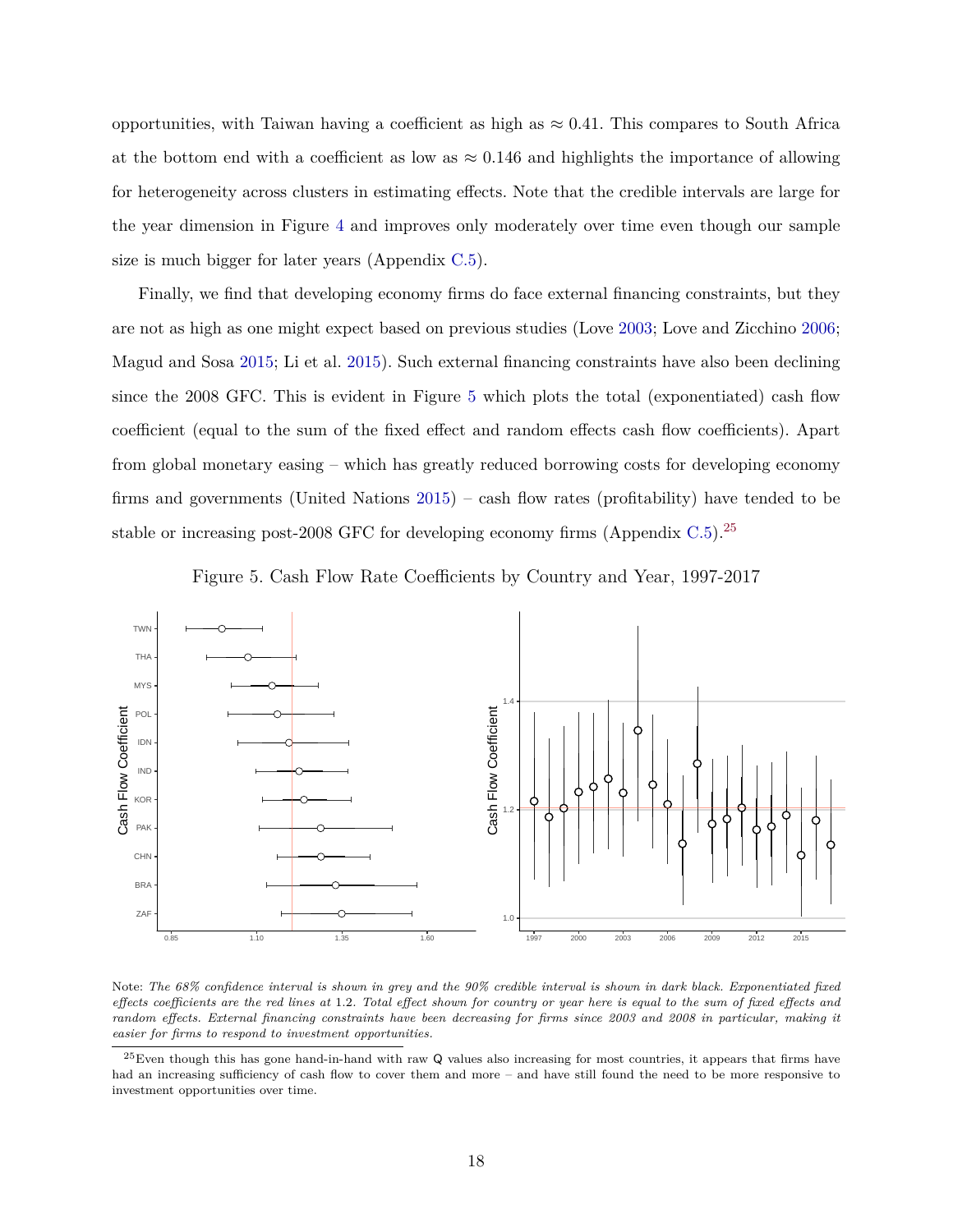The vertical red line in Figure [5](#page-18-0) represents the fixed effect cash flow coefficient, with a value of 0.19 (0.04) (Table [1\)](#page-14-0). In comparison, as noted in Strauss and Yang [\(2020\)](#page-29-11), advanced economy's fixed effect cash flow, at 0*.*06, is less than one third of this, indicating their much lower external financing constraints. The credible intervals depicted in Figure [5](#page-18-0) are fairly large, nevertheless Brazil and South African firms appear to face the largest degree of external financing constraints with (exponentiated) cash flow coefficients around 1.35. Since this regression relationship is log-level, this means that an exponentiated coefficient above 1 implies a percentage increase in the geometric mean of *y* for a one unit (i.e. 100%) increase in cash flow rates, while a coefficient of below one implies a percentage decrease. This means that, with an exponentiated fixed effect cash flow coefficient of 1.35, when cash flow rates increase by 100%, the geometric mean of the investment rate, which is 5.8% in our sample, increases by 35% from 5.8% to 7.8% (a 2 percentage points increase). Taiwan, in contrast, has a economically unimportant cash flow coefficient of  $\approx 1$ ; implying no response in investment rates to changes in firms' cash flow rates. Note that firms in countries with small *cash flow* coefficients (Figure [5\)](#page-18-0) tend to also have higher Q values. This reflects the negative correlation which our estimated variance-covariance matrix finds.<sup>26</sup>

# <span id="page-19-0"></span>**5 Deleveraging: Explaining estimated mean (intercept) investment rates**

This section tries to explain reasons for the movement in the estimated mean investment rate (Figure [3\)](#page-16-0), which displays cyclical variation, followed by the present deeper slump. Changes in this underlying impetus to invest can be understood theoretically as shifts in investors 'animal spirits' or in the exogenous marginal product of capital. In terms of our econometric model, this amounts to explaining variation *between* years in the random effects intercept coefficients using an additional set of 'macroeconomic' predictors which vary across years but not within each country or by firm.

<sup>&</sup>lt;sup>26</sup>Although we do not report it above, our model also estimates the correlation between different coefficients within each group, i.e. cor(intercept, logQ), cor(intercept, cash flow), and cor(logQ, cash flow) among the year, country, and year:country random effects. We place a weak prior on the variance-covariance matrix of the random effects within each group and find no statistically meaningful correlations except for a negative correlation at the *country level* only between cash flow and Q, such that cor(logQ, cash flow) =  $-0.43(0.23)$ , or  $[-0.80, 0.07]$  for the 90% credible interval. While this estimated correlation does pass through zero, the vast majority of its mass does not, indicating that for firms in a given country, a high Q coefficient is associated with a low *cash flow* coefficient. We interpret this as showing that external financing constraints differ by country, such that in countries with weak cash flow coefficients (lower financing constraints) firms are much more responsive to investment opportunities, while in countries with large cash flow coefficients, the opposite is true and Q coefficients are lower as firms are less able to respond to investment opportunities.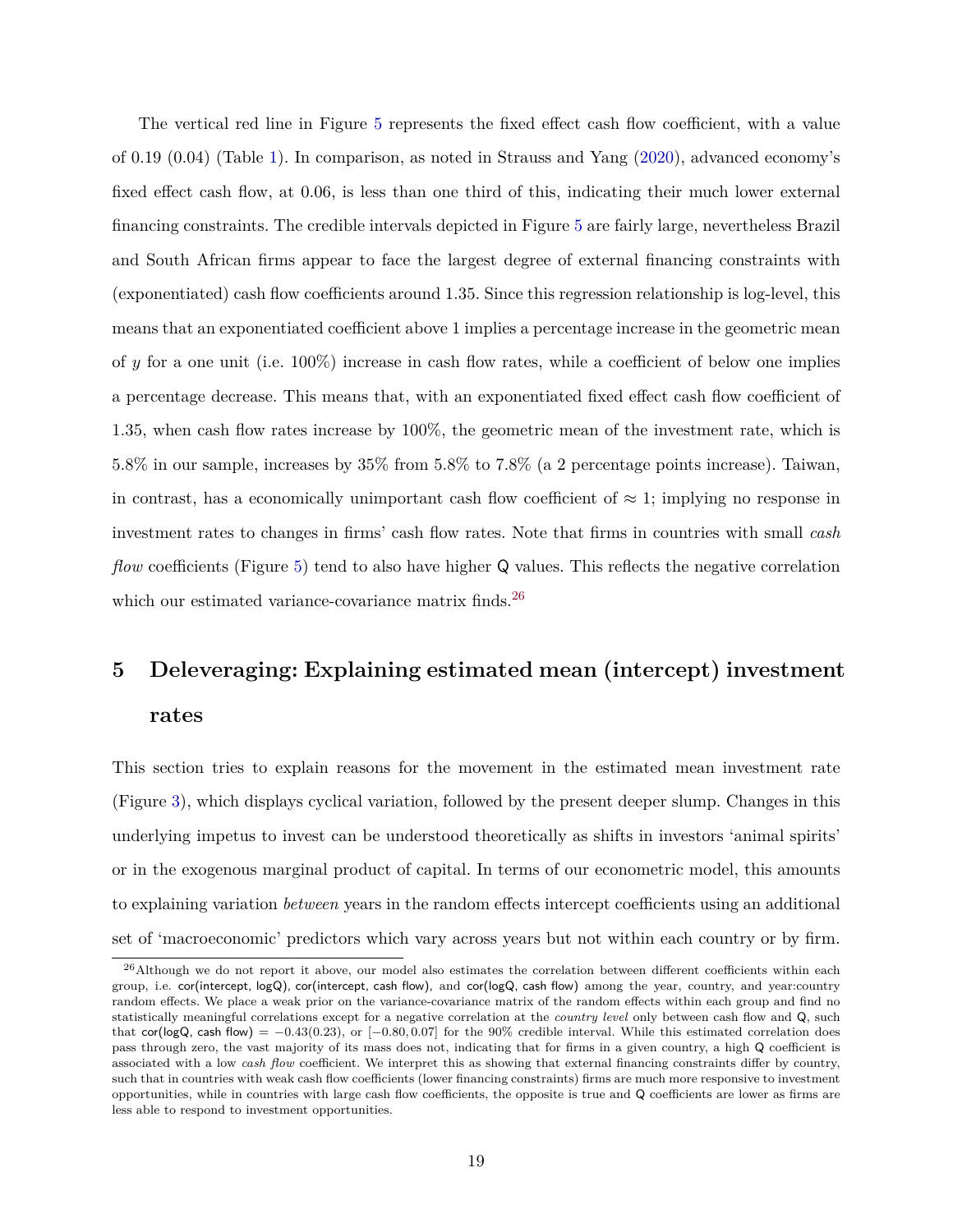Adding predictors at the group level in a multilevel model corresponds to the classical method of contrasts in the analysis of variance (Gelman and Hill  $2006$ ).<sup>27</sup>

We use leverage as the main group-level predictor to predict the random effect intercept. In a world in which the Modigliani-Miller theorem does not hold, leverage matters to the investment decision of the individual firm – usually inversely (Ahn et al. [2006\)](#page-25-1). In Jensen [\(1986\)](#page-27-18) some leverage can, therefore, help the firm avoid over-investment. While in the model of Myers [\(1977\)](#page-28-16) deleveraging can help the *individual firm* avoid having to pass up good investment opportunities, or invest less than the optimal amount if it reduces a company's risky debt.<sup>28</sup> These micro, firm-level, perspectives on leverage contrast with general-equilibrium and macroeconomic approaches in which more leverage can lead to more investment spending (Pintus and Wen [2013\)](#page-29-14). When taken as a whole, deleveraging by the corporate sector can reduce aggregate demand and spending, with Japan being the classic case of this (Koo [2011\)](#page-28-17).<sup>29</sup>

Empirically, leverage is known to be highly pro-cyclical (Caballero et al. [2019;](#page-26-14) Alter and Elekdag [2016\)](#page-25-0), enabling a boom in investment rates as aggregate demand increases and finance constraints loosen. Mendoza and Terrones [\(2008\)](#page-28-18) find a strongly positive association between leverage and the business cycle, including credit extensions, real exchange rate dynamics, and investment rates for industrial and emerging countries over the period 1960–2006. More recently some studies have, conversely, found leverage increasing among emerging market and developing economy firms even amidst the post-2008 downswing of the business cycle (Monitor [2014;](#page-28-19) Howell [2020\)](#page-27-19).<sup>30</sup> Using Orbis data covering both public *and* private firms, Alter and Elekdag [\(2016\)](#page-25-0) try show that emerging market corporate leverage increased dramatically between 2004 and 2014 . The authors note, however, that SMEs and other (non-listed) firms – firms not included in our sample – are likely the key drivers of aggregate emerging market corporate leverage dynamics. Moreover, their definition of leverage, as *total* liabilities over firm equity, shows only a moderate increase for the median firm

 $^{27}\rm{Group}$  level predictors are often interpreted as 'contextual effect' in the social sciences.

<sup>28</sup>Notes Myers [1977](#page-28-16) (pg.3):"The argument is similar to Jensen and Meckling [1976](#page-28-20) analysis of agency costs and optimal capital structure. The suboptimal investment policy is an agency cost induced by risky debt." In many respects this is what we see in our sample: firms are becoming more responsive to investment opportunities – not less – as deleveraging has occurred (as proxied by the time-varying Q coefficient in the previous section increasing).

 $^{29}$ In our data we do not see a big fall in asset values; and few firms with negative equity as expected from a classic 'balance sheet recession' (Koo [2011\)](#page-28-17).

<sup>30</sup>Interest coverage ratios have deteriorated in advanced economies, where people now speak of 'Zombie firms' (using Worldscope data) (Banerjee and Hofmann [2020\)](#page-26-15). This is confirmed in Compustat where in our advanced economy sample (Strauss and Yang [2020\)](#page-29-11), interest expenses as a share of EBIT have been rising steadily since 2001 and by 2017 are at almost twice their 2000 level, 31% at the median. But evidence on this for developing economy firms is weak.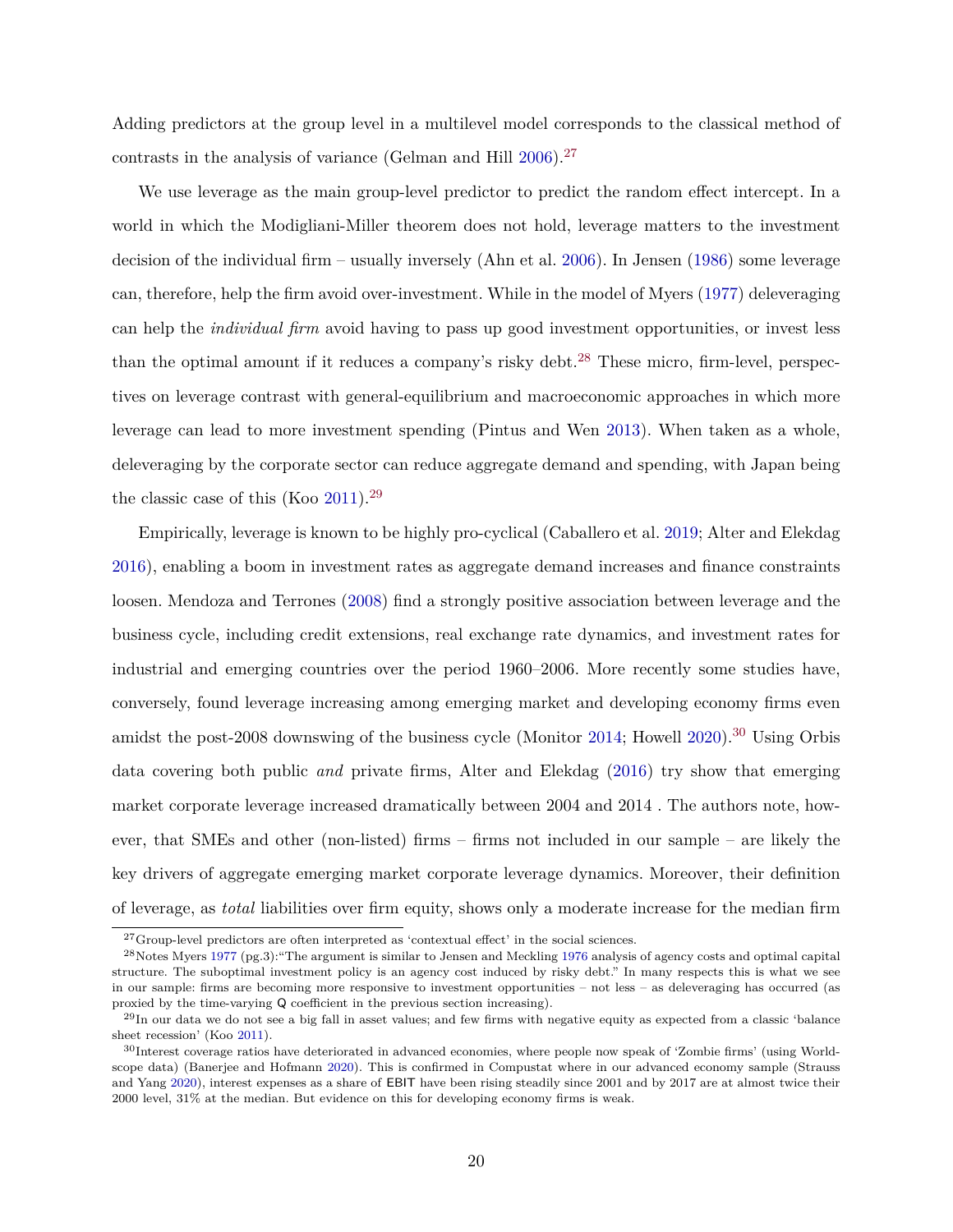from  $\sim$  59% leverage in 2004 to  $\sim$  63% in 2013.<sup>31</sup>

We define leverage as total debt (short-term plus long-term debt) relative to the firms' total equity value (preferred stock plus common equity). We use median log leverage of our pooled sample within each year to try and account for changes in the underlying impetus of firms to invest (our time-varying random effects).<sup>32</sup> To do this we use the previously estimated random effects intercept coefficients as our investment rate 'data' to now be predicted by our new macroeconomic leverage predictor. This extended econometric model is detailed in Appendix [B.2.](#page-34-0) In a classical regression, the group-level coefficients to be predicted and the group-level predictors would be collinear, and so must be run as two separate regressions (as in Hsiao and Tahmiscioglu [1997\)](#page-27-14). This problem is avoided in a Bayesian model because of the partial pooling of the random group-level coefficients toward the estimated group-level population mean.

Figure [6](#page-22-0) shows a clear positive relationship between the random effects intercept and median leverage within each year (of our pooled sample). Overall, there has been a shift from a highleverage, high investment dynamic, to a relatively low-leverage, low investment one for developing country firms. Median leverage declines by 40% from 0.5 in 2008 to 0.3 in 2017. These leverage dynamics closely track other supporting metrics in our data, such as the inverse interest coverage ratio (IICR), defined as interest and related expenses over earnings before interest and taxes,  $(xint/ebit) - Appendix Figure 12.$  $(xint/ebit) - Appendix Figure 12.$ 

After adding the median log leverage group-predictor to our baseline regression, all regressions are re-run concurrently as part of a single model. We find that a large portion (33%) of the variation between our random effects intercepts is statistically explained by median leverage within each year in our globally pooled sample. Formally, this amounts to the SD(intercept*year*) declining from  $SD(0.17)$  to  $SD(0.12)$ , with the uncertainty in this estimate remaining the same at 0.03.<sup>33</sup>

Next, in Figure [7](#page-23-1) below, we plot the new random effects intercepts (top blue line) and compare it to the old random effects intercepts (bottom red line) to see which parts of the estimated investment

<sup>&</sup>lt;sup>31</sup>Developing economy firms using low interest rates to deleverage (or to reduce total debt burden through refinancing at lower rates) is consistent with their estimated external financing constraints diminishing, as the time trend of our random effect cash flow coefficient shows. Studies have also tended to focus on the rise of *public* debt in emerging markets since 2008 (M. A. Kose, Nagle, et al. [2020\)](#page-28-6). This is not inconsistent with the deleveraging of firms: tax revenue falls for government if firms spend less through deleveraging (all else being equals). Governments have also migrated bad private debt to public balance sheets to enable corporate deleveraging, especially in advanced economies. On international bond issuance by developing and emerging economies see Feyen et al. [\(2015\)](#page-27-20).

<sup>&</sup>lt;sup>32</sup>Aggregate leverage also has predictive power but is less robust to outliers and amounts to using the mean of the sample. This is why we use the median.

<sup>33</sup>The 90% posterior credible interval for the variation in the random effects declines, therefore, from [0.12, 0.25] to [0.8, 0.18].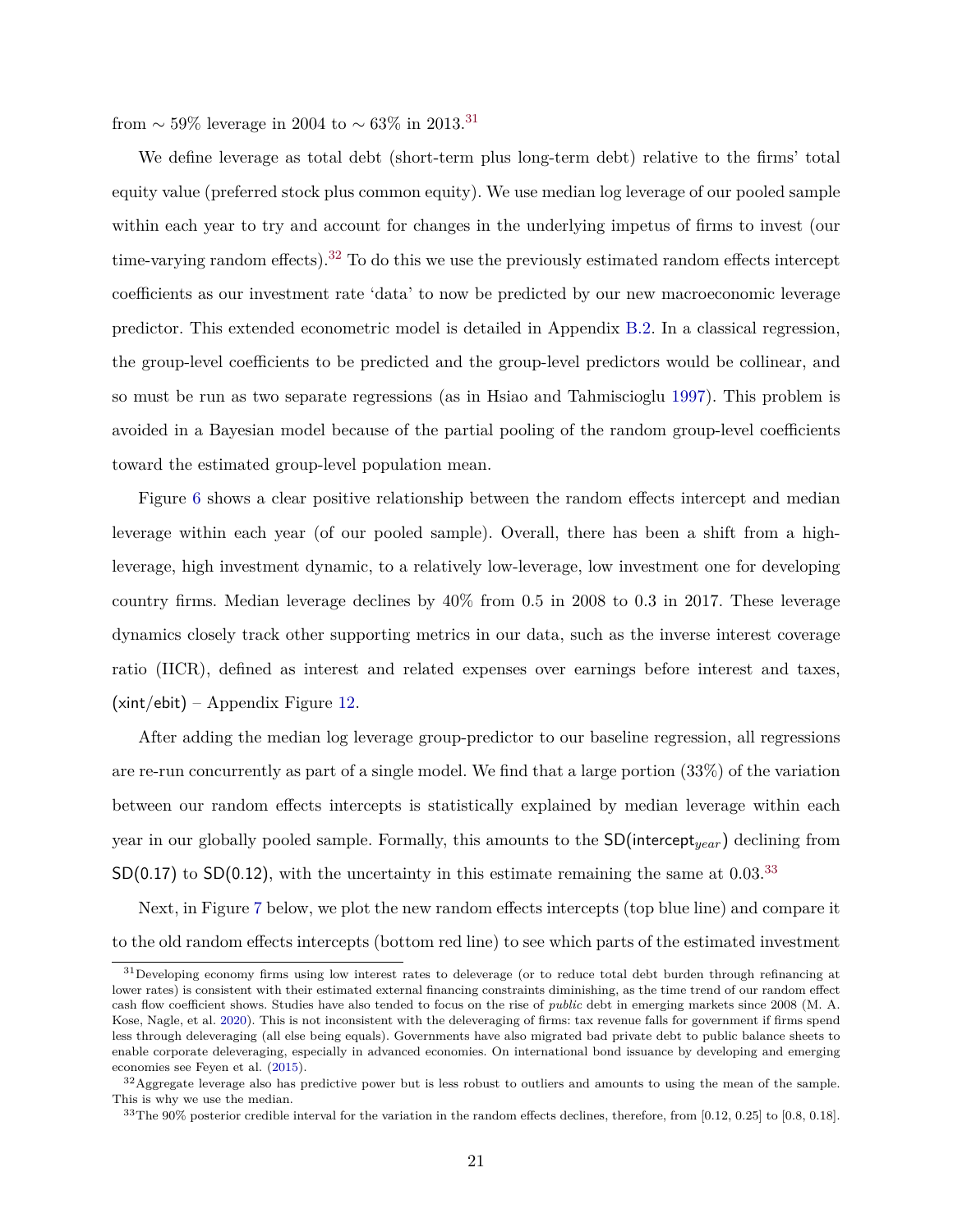<span id="page-22-0"></span>



Note: *Fitted local polynomial regression ('LOESS') line between the intercept coefficients – the regression data to be explained – and leverage, the group-level variable used to account for differences in pooled mean investment rates over time. 90% credible interval shown as vertical line. Median leverage is defined as total debt relative to total equity value of the median firm,* (dltt  $+$  dlc)/seq.

cycle are best explained by the new median macroeconomic leverage predictor. We note the periods of the old random effects which change the most following the introduction of the new predictor: these are the uptick in estimated investment rates since 2001 and the decline in investment rates since 2013. In particular, a large portion of the dramatic drop in 'animal spirits' of firms since around 2011 can be accounted for by developing economy firms' deleveraging increasing. After accounting for this deleveraging in fact (top blue line), estimated investment rates now stay constant and even increase marginally between 2014-2017 (Figure [7\)](#page-23-1).

Given that financing constraints have been declining at the firm-level (shown previously), and monetary conditions globally have been easing, this deleveraging may be driven by slowing growth creating a relative constriction in aggregate demand growth.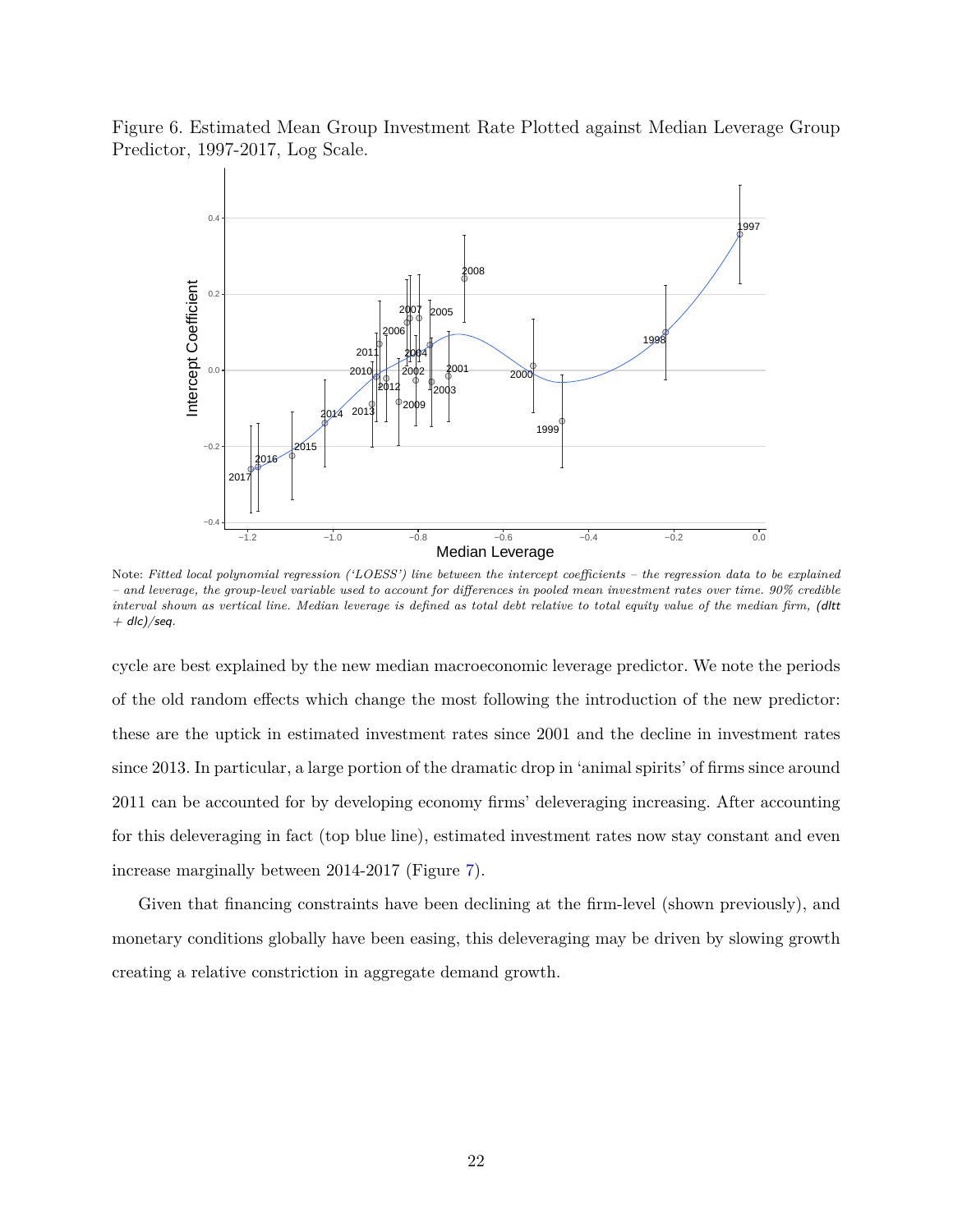

<span id="page-23-1"></span>Figure 7. Predicted Investment Intercept With and Without Leverage Group Predictor

Note: *Plotting time-varying random effects plus fixed effects intercepts, with random effects population mean as a horizontal line. Using median log leverage as a group predictor sees the predicted time-varying random effects intercept investment rate shift up, as they are drawn from a distribution with a new higher population mean parameter (horizontal thick blue line). This group predictor helps account for much of the uptick in investment rates in the 2000s and especially the decline since 2013.*

## <span id="page-23-0"></span>**6 Conclusion**

Between 1997-2017 raw investment rates of developing economy firms show cyclical variation, declining steeply once Chinese investment rates fall after 2011, especially for the top half of the investment rate distribution. However, estimation of firms' 'cash flow-Q' investment demand function, using a Bayesian hierarchical model, indicates that investment demand may actually have slowed far more dramatically than raw investment rates suggest. Evidence from our time-varying intercept coefficients, reflecting the underlying mean impetus of firms to invest (their 'animal spirits'), show a sharp fall since the 2008 GFC to the lowest levels seen in our sample, with only a short-lived recovery between 2008-2011. This collapse in the intercept of firms' investment demand function has occurred despite developing economy firms becoming less financially constrained over time, as cash flow coefficients have declined since 2008 amidst easy global monetary conditions; and despite developing economy firms becoming increasingly more responsive to investment opportunities. The latter is reflected in developing economy firms' time-varying Q coefficient values increasing since around 2012. Greater responsiveness of developing economy firms to investment opportunities is not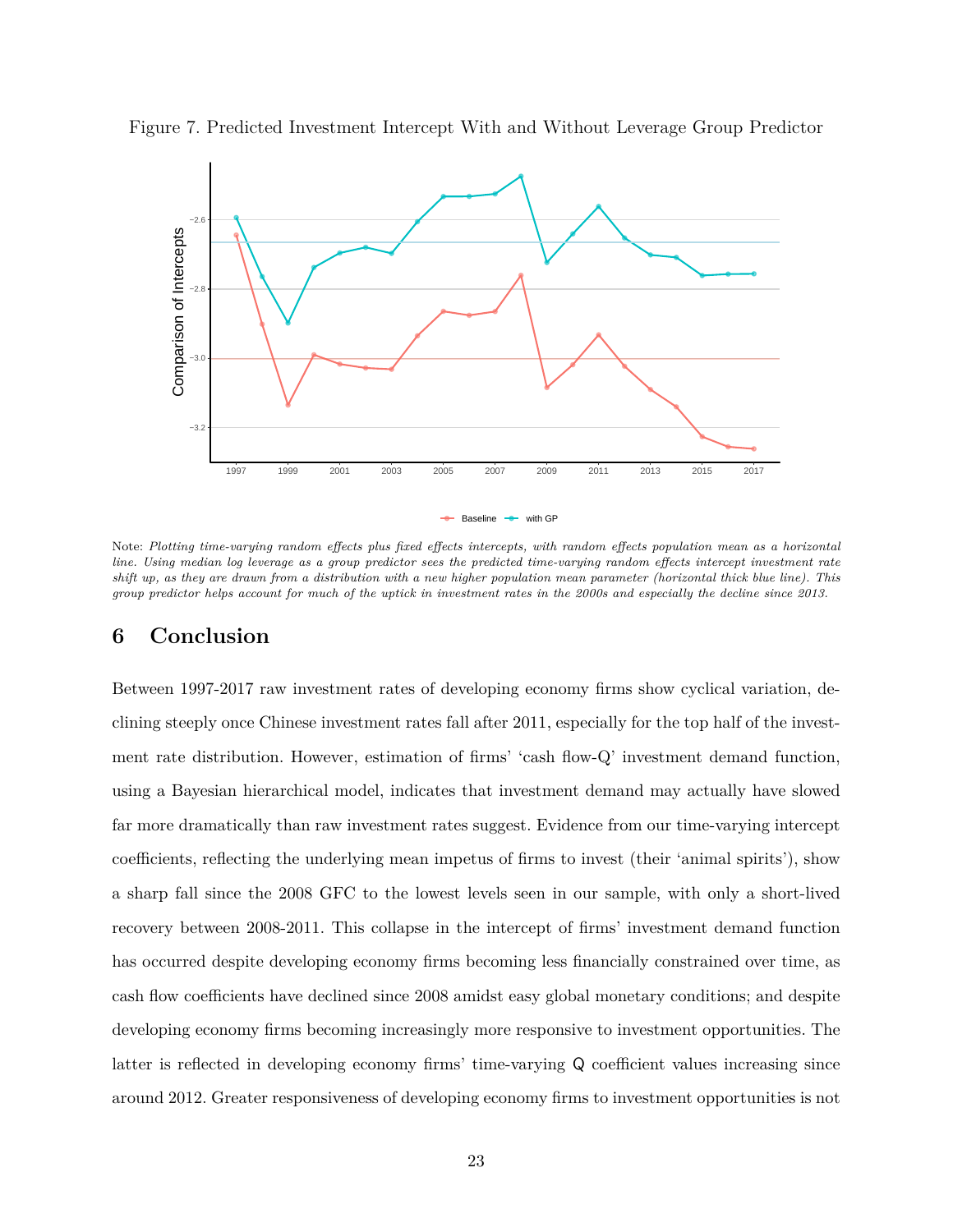necessarily a positive development though (Richardson [2006\)](#page-29-15), and may reflect a growing dearth of good investment opportunities facing firms relative to plentiful available financing post-2008 GFC (Howell [2020\)](#page-27-19).

Extending our hierarchical model, one third of the variation in the underlying impetus of developing economy firms to invest is explained by the corporate sector's changing leverage behaviour, which increased at the median during the early 2000s and then fell considerably after 2008. Private sector deleveraging has historically risked creating a deflationary environment unless offset by a large increase in government spending and public debt accumulation, as was the case in Japan (Koo [2011\)](#page-28-17). Growing leverage among advanced economy firms (Banerjee and Hofmann [2020\)](#page-26-15) may to some extent be offsetting developing economy firms' deleveraging. But these cross-country private sector dynamics only risk creating further unsustainable global imbalances. This offset is likely only partial given weak wider economic conditions in advanced economies post-2008, especially in Europe. Weakening aggregate demand in advanced economies since 2008 is likely to have contributed to the fall in 'animal spirits' of developing economy firms in our sample. These negative spillovers we have not been able to estimate though.

China to some extent appears to act as an alternative centre of economic gravity for developing economy firms and so works to offset the deflationary impact of slowing demand growth from advanced economies. This is somewhat evident in our sample by their investment rate peak extending into 2011, thereby offsetting firm's underlying impetus to offset from falling further from 2008. A separate analysis might tell us what exactly the changing contribution of Chinese investment is to driving wider developing economy investment rates.

Finally, our study is not representative of all firms in developing economies, but as larger firms our sample reflects an important – if not always the primary – driver of private investment, innovation, and employment. As publicly listed firms, our sample probably faces fewer financing constraints than the majority of firms in developing economies, which are small & non-listed, and so our findings on financing constraints stand with that important caveat in mind. SME growth may reflect the dynamism and churn of the private sector, while our study focuses on firms who are already at the frontier of domestic production and so who macroeconomically have the largest present direct impact on the total quantum of fixed capital investment expenditure. Further studies might explore if our findings hold for SMEs and private firms, as separate rather than pooled samples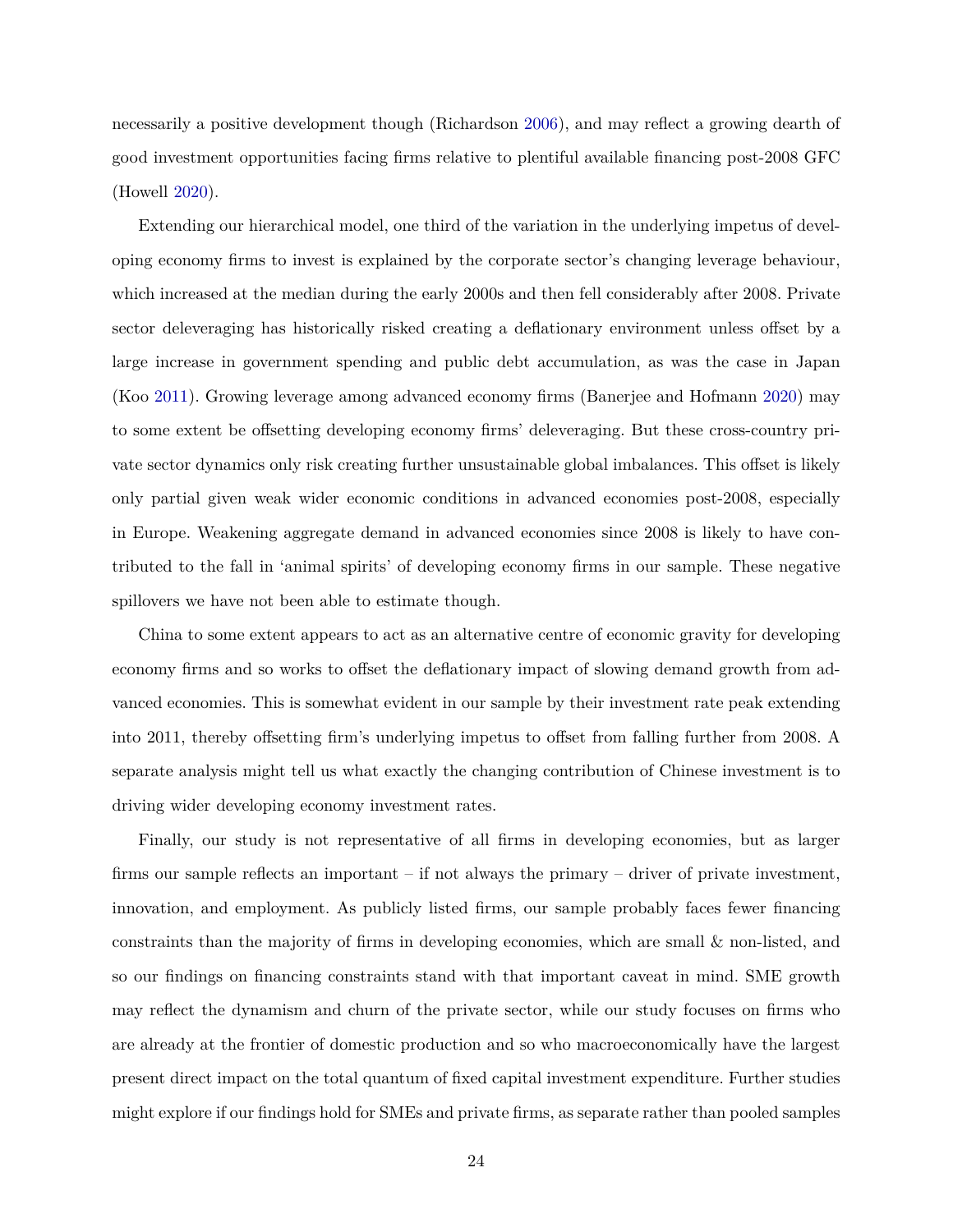(Alter and Elekdag [2016\)](#page-25-0). As well as even the interaction between these sub-samples through a hierarchical model.

Our study has tried to show the considerable flexibility and predictive potential of a mixed effects Bayesian approach to micro-data; not only for small samples as in Meager [\(2019\)](#page-28-9), but also for exploring variation in large datasets, which are increasingly common in academic research and which traditional econometric approaches may overfit and underexplore.

## **Funding**

No funding was received for this project. We have no conflicts of interest to declare.

## **Acknowledgements**

We acknowledge the comments and assistance of Paul Bürkner and Duncan Foley. Thank you to the feedback received from the participants at the University of Cape Town (UCT) Economics Seminar, 7 September 2020. A special thank you to Rob Petersen for supporting this research since its inception, the S&P Compustat data support staff, the RStan team, and Shenglong Wang at New York University's High Performance Computing Centre for his generous assistance.

## **Data availability**

The data underlying this article cannot be shared publicly due to it being proprietary. The data comes from S&P's Compustat Global and downloaded via Wharton's WRDS - a paid subscription data interface. For those with existing paid access to the Compustat Global database the data can be shared. The data can also be shared on a case by case basis if permission is granted by S&P.

## **References**

- <span id="page-25-1"></span>Ahn, Seoungpil, David J Denis, and Diane K Denis (2006). "Leverage and Investment in Diversified Firms." *Journal of Financial Economics* 79.2, pp. 317–337.
- <span id="page-25-0"></span>Alter, Adrian and Selim Elekdag (2016). "Emerging Market Corporate Leverage and Global Financial Conditions." *IMF Working Paper*. url: [https://www.imf.org/external/pubs/ft/wp/](https://www.imf.org/external/pubs/ft/wp/2016/wp16243.pdf) [2016/wp16243.pdf](https://www.imf.org/external/pubs/ft/wp/2016/wp16243.pdf).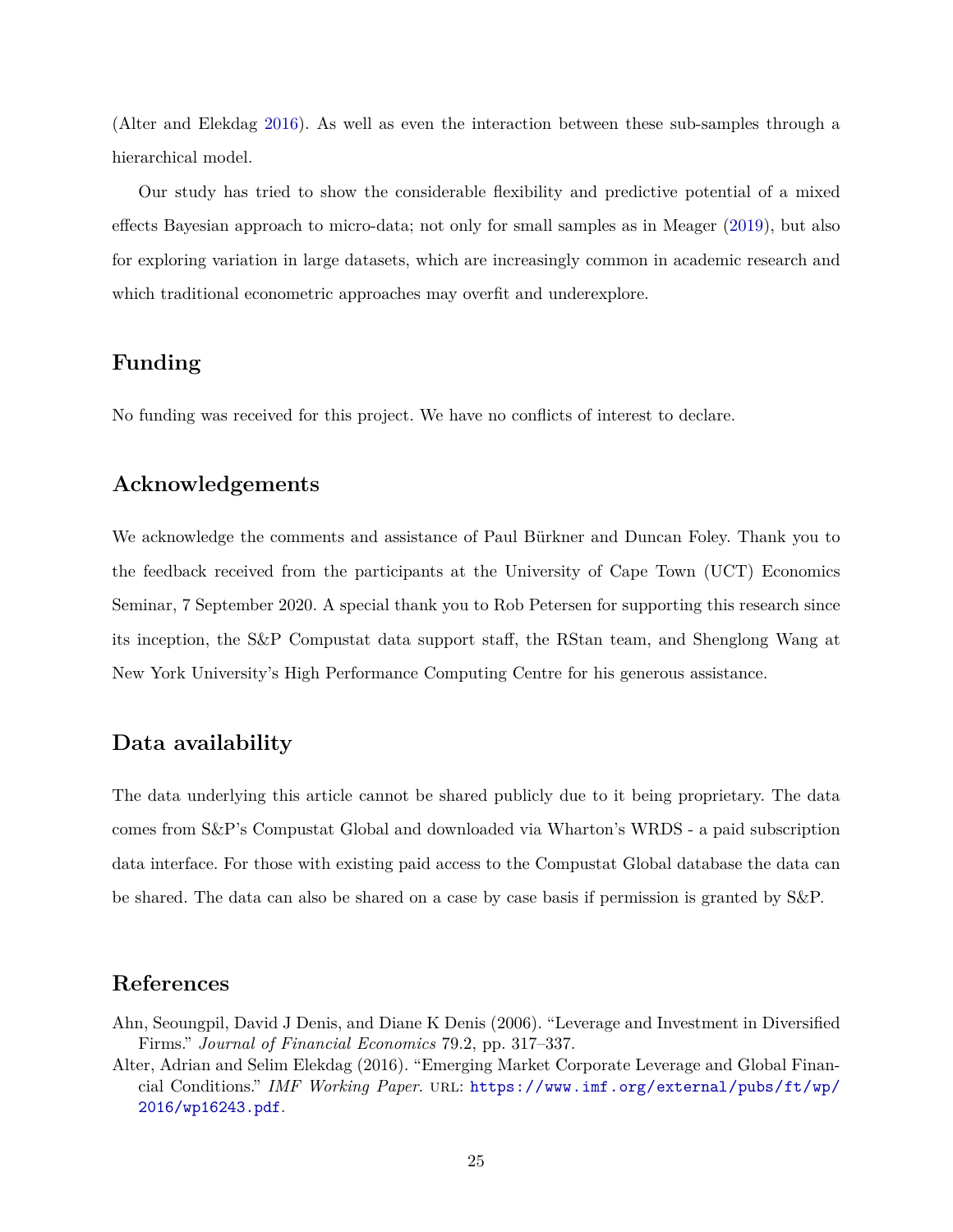- <span id="page-26-6"></span>Anand, R and V Tulin (2014). "Disentangling India's Investment Slowdown." *International Monetary Fund Working Paper*. url: [http://testnew.ncaer.org/uploads/photo- gallery/](http://testnew.ncaer.org/uploads/photo-gallery/files/1393484025Feb_26_NCAER_Seminar_Paper.pdf) [files/1393484025Feb\\_26\\_NCAER\\_Seminar\\_Paper.pdf](http://testnew.ncaer.org/uploads/photo-gallery/files/1393484025Feb_26_NCAER_Seminar_Paper.pdf).
- <span id="page-26-9"></span>Andrei, Daniel, William Mann, and Nathalie Moyen (2019). "Why Did the Q Theory of Investment Start Working?" *Journal of Financial Economics* 133.2, pp. 251–272.
- <span id="page-26-17"></span>Arnold, Jeffrey B. (2019). *Heteroskedasticity*. url: [https://jrnold.github.io/bayesian\\_notes/](https://jrnold.github.io/bayesian_notes/heteroskedasticity.html) [heteroskedasticity.html](https://jrnold.github.io/bayesian_notes/heteroskedasticity.html) (visited on 09/07/2019).
- <span id="page-26-15"></span>Banerjee, Ryan Niladri and Boris Hofmann (2020). *Corporate Zombies: Anatomy and life cycle*. Tech. rep. Bank for International Settlements.
- <span id="page-26-5"></span>Barcikowski, Robert S (1981). "Statistical Power with Group Mean as the Unit of Analysis." *Journal of Educational Statistics* 6.3, pp. 267–285.
- <span id="page-26-18"></span>Betancourt, Michael and Mark Girolami (2015). "Hamiltonian Monte Carlo for Hierarchical Models." *Current Trends in Bayesian Methodology with Applications* 79, p. 30.
- <span id="page-26-1"></span>Bonfiglioli, Alessandra, Rosario Crinò, and Gino Gancia (2019). "Concentration in International Markets: Evidence from US Imports." *Queen Mary Working Paper No. 883*. URL: [https://](https://www.econstor.eu/bitstream/10419/210440/1/106751774X.pdf) [www.econstor.eu/bitstream/10419/210440/1/106751774X.pdf](https://www.econstor.eu/bitstream/10419/210440/1/106751774X.pdf).
- <span id="page-26-3"></span>Bortz, Pablo G and Annina Kaltenbrunner (2018). "The International Dimension of Financialization in Developing and Emerging Economies." *Development and Change* 49.2, pp. 375–393.
- <span id="page-26-7"></span>Brillinger, David R et al. (2002). "John W. Tukey: His life and professional contributions." *The Annals of Statistics* 30.6, pp. 1535–1575.
- <span id="page-26-14"></span>Caballero, Julián, Andrés Fernández, and Jongho Park (2019). "On Corporate Borrowing, Credit Spreads and Economic Activity in Emerging Economies: An empirical investigation." *Journal of International Economics* 118, pp. 160–178.
- <span id="page-26-2"></span>Chortareas, Georgios, Emmanouil Noikokyris, and Fathima Roshan Rakeeb (2020). "Investment, Firm-Specific Uncertainty, and Market Power in South Africa." *Economic Modelling. Forthcoming*. url: [https://www.sciencedirect.com/science/article/pii/S0264999319314415?](https://www.sciencedirect.com/science/article/pii/S0264999319314415?casa_token=ZfMA_EG2NpIAAAAA:GsgbacR2fl7VaenEJVehqXN_P88q6AEXse4vOw0JuBnts2O_qAbnBh8qLDznopGrFzFJIAP4Fw) casa token=ZfMA EG2NpIAAAAA: GsgbacR2fl7VaenEJVehqXN P88q6AEXse4vOw0JuBnts20 [qAbnBh8qLDznopGrFzFJIAP4Fw](https://www.sciencedirect.com/science/article/pii/S0264999319314415?casa_token=ZfMA_EG2NpIAAAAA:GsgbacR2fl7VaenEJVehqXN_P88q6AEXse4vOw0JuBnts2O_qAbnBh8qLDznopGrFzFJIAP4Fw).
- <span id="page-26-19"></span>Compustat, S&P (2009). "Market Capitalization for Non-North American companies." *S&P Guide*.
- <span id="page-26-11"></span>Dai, Rui (2012). "International Accounting Databases on WRDS: Comparative analysis." *Available at SSRN 2938675*.
- <span id="page-26-20"></span>Damodaran, Aswath (2013). *A Tangled Web of Values: Enterprise value, firm value and market cap*. url: [http://aswathdamodaran.blogspot.com/2013/06/a-tangled-web-of-values](http://aswathdamodaran.blogspot.com/2013/06/a-tangled-web-of-values-enterprise.html)[enterprise.html](http://aswathdamodaran.blogspot.com/2013/06/a-tangled-web-of-values-enterprise.html) (visited on  $09/07/2019$ ).
- <span id="page-26-16"></span>Deaton, Angus (1997). *The Analysis of Household Surveys: A microeconometric approach to development policy*. The World Bank.
- <span id="page-26-0"></span>Diez, Mr Federico, Mr Daniel Leigh, and Suchanan Tambunlertchai (2018). *Global market power and its macroeconomic implications*. International Monetary Fund.
- <span id="page-26-4"></span>Döttling, Robin, German Gutierrez Gallardo, and Thomas Philippon (2017). "Is there an Investment Gap in Advanced Economies? If so, why?" *Paper presented to ECB Forum of Central Banking*.
- <span id="page-26-12"></span>Erickson, Timothy and Toni M Whited (2000). "Measurement Error and the Relationship Between Investment and Q." *Journal of Political Economy* 108.5, pp. 1027–1057.
- <span id="page-26-8"></span>— (2006). "On the Accuracy of Different Measures of Q." *Financial Management* 35.3, pp. 5–33.
- <span id="page-26-13"></span>— (2012). "Treating Measurement Error in Tobin's Q." *The Review of Financial Studies* 25.4, pp. 1286–1329.
- <span id="page-26-10"></span>Farhi, Emmanuel and François Gourio (2018). *Accounting for Macro-Finance Trends: Market power, intangibles, and risk premia*. National Bureau of Economic Research.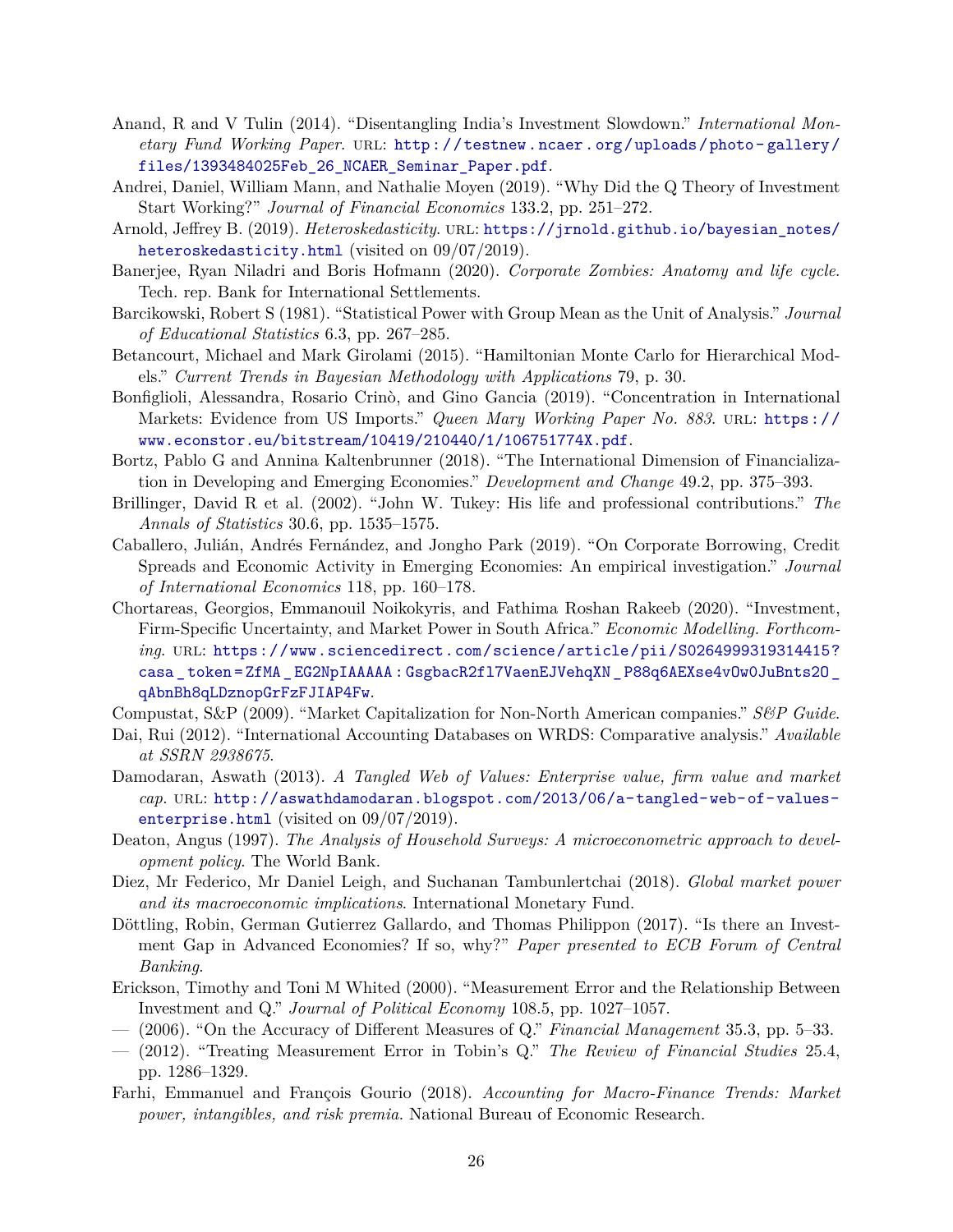- <span id="page-27-6"></span>Fazzari, Steven M et al. (1988). "Financing Constraints and Corporate Investment." *Brookings Papers on Economic Activity* 1, pp. 141–206. issn: 00072303, 15334465. url: [http://www.](http://www.jstor.org/stable/2534426) [jstor.org/stable/2534426](http://www.jstor.org/stable/2534426).
- <span id="page-27-7"></span>Fernald, John G et al. (2017). "The Disappointing Recovery of Output After 2009." NBER Working Paper No. 23543.
- <span id="page-27-20"></span>Feyen, Erik et al. (2015). "Global Liquidity and External Bond Issuance in Emerging Markets and Developing Economies." *World Bank Policy Research Working Paper 7363*.
- <span id="page-27-5"></span>Fund, International Monetary (2014). *World Economic Outlook: Recovery Strengthens, Remains Uneven*. International Monetary Fund. URL: [https://www.imf.org/en/Publications/WEO/](https://www.imf.org/en/Publications/WEO/Issues/2016/12/31/Recovery-Strengthens-Remains-Uneven) [Issues/2016/12/31/Recovery-Strengthens-Remains-Uneven](https://www.imf.org/en/Publications/WEO/Issues/2016/12/31/Recovery-Strengthens-Remains-Uneven).
- <span id="page-27-12"></span>Gelman, Andrew (2019). *You need 16 times the sample size to estimate an interaction than to estimate a main effect*. url: [https://statmodeling.stat.columbia.edu/2018/03/15/need-](https://statmodeling.stat.columbia.edu/2018/03/15/need-16-times-sample-size-estimate-interaction-estimate-main-effect/)[16 - times - sample - size - estimate - interaction - estimate - main - effect/](https://statmodeling.stat.columbia.edu/2018/03/15/need-16-times-sample-size-estimate-interaction-estimate-main-effect/) (visited on  $09/07/2019$ .

<span id="page-27-9"></span>Gelman, Andrew, John B Carlin, et al. (2013). *Bayesian Data Analysis*. Chapman and Hall/CRC.

- <span id="page-27-8"></span>Gelman, Andrew and Jennifer Hill (2006). *Data Analysis Using Regression and Multilevel/Hierarchical Models*. Cambridge University Press.
- <span id="page-27-13"></span>Gelman, Andrew and Eric Loken (2013). "The Garden of Forking Paths: Why multiple comparisons can be a problem, even when there is no "fishing expedition" or "p-hacking" and the research hypothesis was posited ahead of time." *Department of Statistics, Columbia University*.

<span id="page-27-0"></span>Grahl, John (2001). "Globalized Finance." *New Left Review* 8, p. 23.

- <span id="page-27-15"></span>Greene, William H (2003). *Econometric Analysis*. Pearson Education India.
- <span id="page-27-1"></span>Gutiérrez, Germán and Thomas Philippon (2017a). *Declining Competition and Investment in the US*. National Bureau of Economic Research.
- <span id="page-27-2"></span>— (2017b). *Investmentless Growth: An empirical investigation*. Brookings Papers on Economic Activity.
- <span id="page-27-3"></span>— (2018). "Ownership, Concentration, and Investment." *AEA Papers and Proceedings*. Vol. 108, pp. 432–37.
- <span id="page-27-4"></span>Harding, Robin (Jan. 2020). *The Costs of a Declining Population*. Ed. by Financial Times. url: <https://www.ft.com/content/c017334e-36bb-11ea-a6d3-9a26f8c3cba4>.
- <span id="page-27-21"></span>Haskel, Jonathan and Stian Westlake (2018). *Capitalism Without Capital: The rise of the intangible economy*. Princeton University Press.
- <span id="page-27-22"></span>Hayashi, Fumio (1982). "Tobin's Marginal Q and Average Q: A neoclassical interpretation." *Econometrica: Journal of the Econometric Society*, pp. 213–224.
- <span id="page-27-19"></span>Howell, Michael J (2020). "Capital Wars." *Capital Wars: The rise of global liquidity*. Springer.
- <span id="page-27-10"></span>Hsiao, Cheng (2014). *Analysis of Panel Data*. Cambridge University Press.
- <span id="page-27-14"></span>Hsiao, Cheng and A Kamil Tahmiscioglu (1997). "A Panel Analysis of Liquidity Constraints and Firm Investment." *Journal of the American Statistical Association* 92.438, pp. 455–465.
- <span id="page-27-11"></span>Islamaj, Ergys et al. (2019). "Explaining Recent Investment Weakness: Causes and Implications." *Emerging Markets Finance and Trade* 55.8, pp. 1709–1721.
- <span id="page-27-17"></span>James, Gareth et al. (2013). *An Introduction to Statistical Learning: with applications in R*. Vol. 112. Springer.
- <span id="page-27-16"></span>James, W. and Charles Stein (1961). "Estimation with Quadratic Loss." *Proceedings of the Fourth Berkeley Symposium on Mathematical Statistics and Probability, Volume 1: Contributions to the Theory of Statistics*. Berkeley, Calif.: University of California Press, pp. 361–379. URL: <https://projecteuclid.org/euclid.bsmsp/1200512173>.
- <span id="page-27-18"></span>Jensen, Michael C (1986). "Agency Costs of Free Cash Flow, Corporate Finance, and Takeovers." *The American Economic Review* 76.2, pp. 323–329.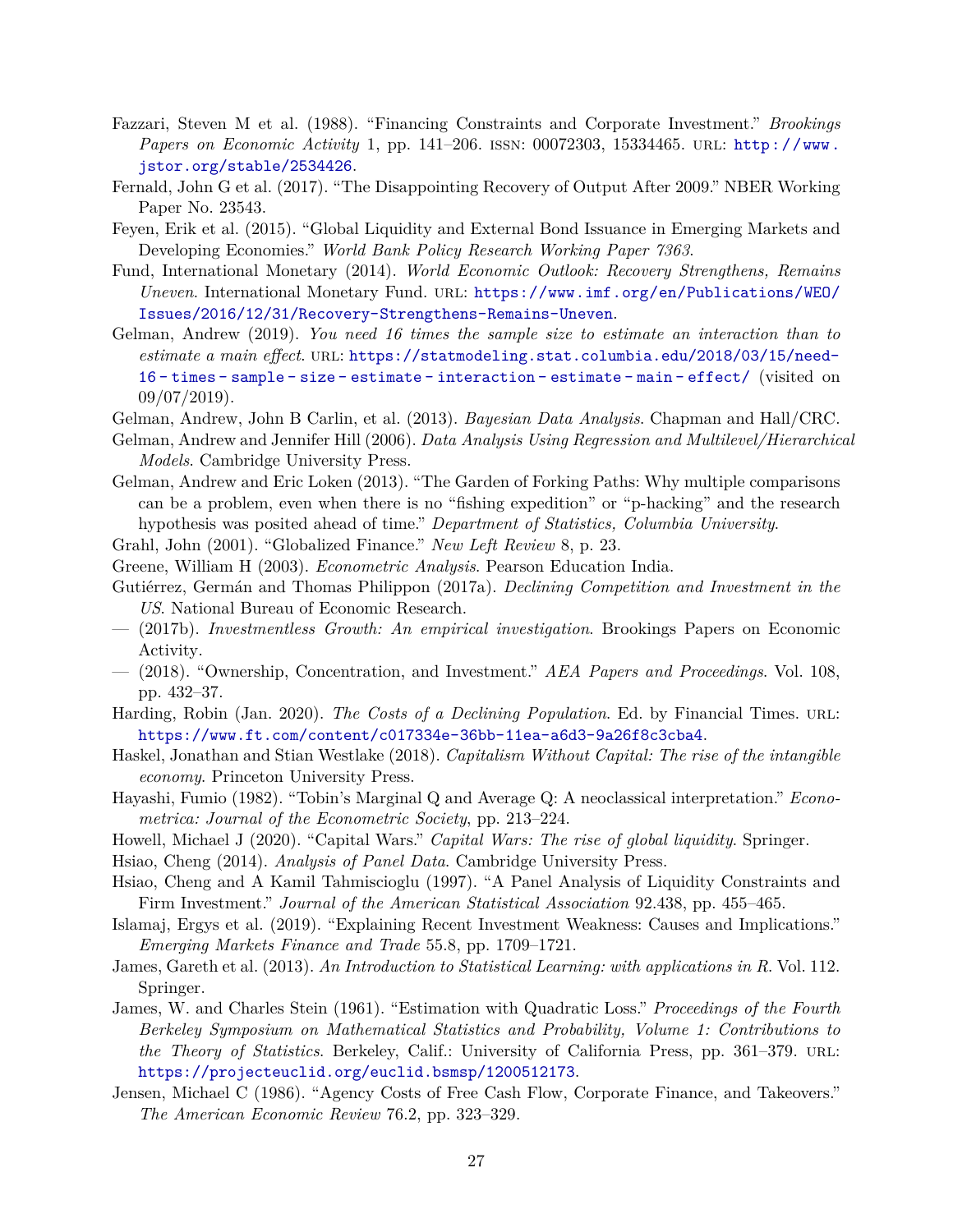- <span id="page-28-20"></span>Jensen, Michael C and William H Meckling (1976). "Theory of the Firm: Managerial behavior, agency costs and ownership structure." *Journal of Financial Economics* 3.4, pp. 305–360.
- <span id="page-28-7"></span>Jones, Charles I. (2020). *The End of Economic Growth? Unintended Consequences of a Declining Population*. National Bureau of Economic Research.
- <span id="page-28-15"></span>Kaplan, Steven N and Luigi Zingales (1997). "Do Investment-Cash Flow Sensitivities Provide Useful Measures of Financing Constraints?" *The Quarterly Journal of Economics* 112.1, pp. 169–215.
- <span id="page-28-21"></span>Koenker, Roger and Kevin F Hallock (2001). "Quantile Regression." *Journal of Economic Perspectives* 15.4, pp. 143–156.
- <span id="page-28-17"></span>Koo, Richard (2011). "The World in Balance Sheet Recession: Causes, cure, and politics." *Real-World Economics Review* 58.12, pp. 19–37.
- <span id="page-28-0"></span>Kose, Ayhan et al. (2017). "Weakness in Investment Growth: Causes, implications and policy responses." World Bank Policy Research Working Paper 7790.
- <span id="page-28-6"></span>Kose, M Ayhan, Peter Nagle, et al. (2020). *Global Waves of Debt: Causes and consequences*. url: <https://www.worldbank.org/en/research/publication/waves-of-debt>.
- <span id="page-28-8"></span>Kose, M Ayhan and Franziska Ohnsorge (2019). *A Decade After the Global Recession: Lessons and Challenges for Emerging and Developing Economies*. World Bank.
- <span id="page-28-13"></span>Kreft, Ita GG and Jan De Leeuw (1998). *Introducing Multilevel Modeling*. Sage.
- <span id="page-28-5"></span>Lazonick, William et al. (2014). "Profits without Prosperity." *Harvard Business Review* 92.9, pp. 46– 55.
- <span id="page-28-14"></span>Lehmann, Erich L and George Casella (1998). *Theory of Point Estimation*. New York Springer.
- <span id="page-28-23"></span>Lequiller, François and Derek Blades (2014). *Understanding National Accounts: Second Edition*. OECD Publishing. url: [https://www.oecd-ilibrary.org/content/publication/978926421](https://www.oecd-ilibrary.org/content/publication/9789264214637-en)4637 [en](https://www.oecd-ilibrary.org/content/publication/9789264214637-en).
- <span id="page-28-22"></span>Lewandowski, Daniel, Dorota Kurowicka, and Harry Joe (2009). "Generating Random Correlation Matrices based on Vines and Extended Onion Method." *Journal of Multivariate Analysis* 100.9, pp. 1989–2001.
- <span id="page-28-10"></span>Lewellen, Jonathan and Katharina Lewellen (2016). "Investment and Cash Flow: New evidence." *Journal of Financial and Quantitative Analysis* 51.4, pp. 1135–1164.
- <span id="page-28-4"></span>Li, Delong, Nicolas E. Magud, and Fabian Valencia (2015). "Financial Shocks and Corporate Investment in Emerging Markets." *Journal of Money, Credit and Banking*.
- <span id="page-28-1"></span>Love, Inessa (2003). "Financial Development and Financing Constraints: International evidence from the structural investment model." *The Review of Financial Studies* 16.3, pp. 765–791.
- <span id="page-28-2"></span>Love, Inessa and Lea Zicchino (2006). "Financial Development and Dynamic Investment Behavior: Evidence from panel VAR." *The Quarterly Review of Economics and Finance* 46.2, pp. 190–210.
- <span id="page-28-3"></span>Magud, Nicolas E and Sebastian Sosa (2015). "Investment in Emerging Markets: We Are Not in Kansas Anymore...Or Are We?" *International Monetary Fund Working Paper No. 15/77*.
- <span id="page-28-12"></span>McElreath, Richard (2018). *Statistical Rethinking: A Bayesian course with examples in R and Stan*. Chapman and Hall/CRC.
- <span id="page-28-9"></span>Meager, Rachael (2019). "Understanding the Average Impact of Microcredit Expansions: A Bayesian hierarchical analysis of seven randomized experiments." *American Economic Journal: Applied Economics* 11.1, pp. 57–91.
- <span id="page-28-18"></span>Mendoza, Enrique G and Marco E Terrones (2008). *An Anatomy of Credit Booms: Evidence from macro aggregates and micro data*. Tech. rep. National Bureau of Economic Research.
- <span id="page-28-19"></span>Monitor, Fiscal (2014). "World Economic Outlook, April 2014: Recovery Strengthens, Remains Uneven." *World Economic Outlook*.
- <span id="page-28-16"></span>Myers, Stewart C (1977). "Determinants of Corporate Borrowing." *Journal of Financial Economics* 5.2, pp. 147–175.
- <span id="page-28-11"></span>— (1984). "The Capital Structure Puzzle." *The Journal of Finance* 39.3, pp. 574–592.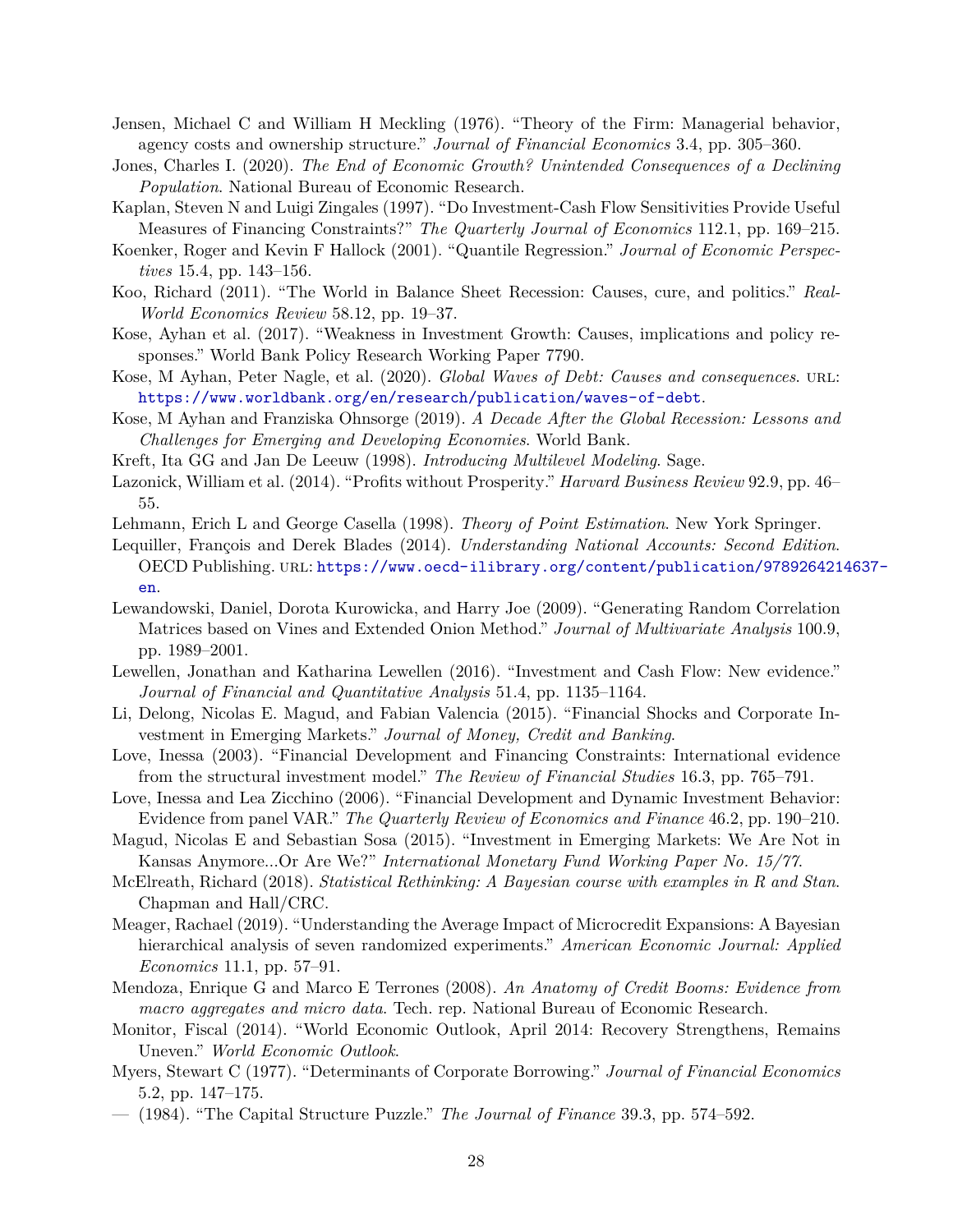- <span id="page-29-12"></span>Myers, Stewart C and Nicholas S Majluf (1984). "Corporate Financing and Investment Decisions When Firms Have Information that Investors Do Not Have." *Journal of Financial Economics* 13.2, pp. 187–221.
- <span id="page-29-1"></span>OECD (2018). "OECD Equity Market Review: Asia 2018." url: [http://www.oecd.org/daf/ca/](http://www.oecd.org/daf/ca/OECD-Equity-Market-Review-Asia-2018.pdf) [OECD-Equity-Market-Review-Asia-2018.pdf](http://www.oecd.org/daf/ca/OECD-Equity-Market-Review-Asia-2018.pdf).
- <span id="page-29-8"></span>Pepper, John V (2002). "Robust Inferences from Random Clustered Samples: An application using data from the panel study of income dynamics." *Economics Letters* 75.3, pp. 341–345.
- <span id="page-29-7"></span>Pesaran, M Hashem and Ron Smith (1995). "Estimating Long-Run Relationships from Dynamic Heterogeneous Panels." *Journal of Econometrics* 68.1, pp. 79–113.
- <span id="page-29-13"></span>Peters, Ryan H and Lucian A Taylor (2017). "Intangible Capital and the Investment-Q Relation." *Journal of Financial Economics* 123.2, pp. 251–272.
- <span id="page-29-14"></span>Pintus, Patrick A and Yi Wen (2013). "Leveraged Borrowing and Boom–Bust Cycles." *Review of Economic Dynamics* 16.4, pp. 617–633.
- <span id="page-29-19"></span>PWC (2018). *IFRS and U.S. GAAP: Similarities and differences*. url: [https://www.pwc.com/](https://www.pwc.com/us/en/cfodirect/assets/pdf/accounting-guides/pwc-ifrs-us-gaap-similarities-and-differences.pdf) [us/en/cfodirect/assets/pdf/accounting- guides/pwc- ifrs- us- gaap- similarities](https://www.pwc.com/us/en/cfodirect/assets/pdf/accounting-guides/pwc-ifrs-us-gaap-similarities-and-differences.pdf)[and-differences.pdf](https://www.pwc.com/us/en/cfodirect/assets/pdf/accounting-guides/pwc-ifrs-us-gaap-similarities-and-differences.pdf) (visited on 09/07/2019).
- <span id="page-29-4"></span>Qureshi, Zia, Jose L Diaz-Sanchez, and Aristomene Varoudakis (2014). "The Post-Crisis Growth Slowdown in Emerging Economies and the Role of Structural Reforms." *The World Bank Policy Research Working Paper 7107*. url: [http://documents.worldbank.org/curated/en/](http://documents.worldbank.org/curated/en/888961468339602415/pdf/WPS7107.pdf) [888961468339602415/pdf/WPS7107.pdf](http://documents.worldbank.org/curated/en/888961468339602415/pdf/WPS7107.pdf).
- <span id="page-29-15"></span>Richardson, Scott (2006). "Over-Investment of Free Cash Flow." *Review of Accounting Studies* 11.2-3, pp. 159–189.
- <span id="page-29-16"></span>Romer, David (1996). *Advanced Macroeconomics*. McGraw Hill.
- <span id="page-29-17"></span>Schmidt-Catran, Alexander W and Malcolm Fairbrother (2015). "The Random Effects in Multilevel Models: Getting them wrong and getting them right." *European Sociological Review* 32.1, pp. 23– 38.
- <span id="page-29-10"></span>Sims, Christopher A (2010). "But Economics is Not an Experimental Science." *Journal of Economic Perspectives* 24.2, pp. 59–68.
- <span id="page-29-2"></span>Splender, John (Nov. 2018). *China's IPO dominance over US highlighted by small listings*. Ed. by Financial Times. URL: https://www.ft.com/content/202cfbb2-e2b0-11e8-a6e5-[792428919cee](https://www.ft.com/content/202cfbb2-e2b0-11e8-a6e5-792428919cee).
- <span id="page-29-18"></span>Stan Development Team (2019). *Multivariate Priors for Hierarchical Models*. unl: [https://mc](https://mc-stan.org/docs/2_18/stan-users-guide/multivariate-hierarchical-priors-section.html)[stan.org/docs/2\\_18/stan-users-guide/multivariate-hierarchical-priors-section.](https://mc-stan.org/docs/2_18/stan-users-guide/multivariate-hierarchical-priors-section.html) [html](https://mc-stan.org/docs/2_18/stan-users-guide/multivariate-hierarchical-priors-section.html) (visited on 09/07/2019).
- <span id="page-29-11"></span>Strauss, Ilan and Jangho Yang (2020). "Corporate Secular Stagnation: Empirical Evidence on the Advanced Economy Investment Slowdown." *INET Oxford Working Paper No. 2019-16*. URL: [https://www.inet.ox.ac.uk/files/Paper\\_1\\_\\_\\_Advanced\\_Economy\\_Investment\\_Rates.](https://www.inet.ox.ac.uk/files/Paper_1___Advanced_Economy_Investment_Rates.pdf) [pdf](https://www.inet.ox.ac.uk/files/Paper_1___Advanced_Economy_Investment_Rates.pdf).
- <span id="page-29-9"></span>Strebulaev, Ilya A, Toni M Whited, et al. (2012). "Dynamic Models and Structural Estimation in Corporate Finance." *Foundations and Trends in Finance* 6.1–2, pp. 1–163.
- <span id="page-29-3"></span>Summers, Lawrence H (2015). "Demand Side Secular Stagnation." *American Economic Review* 105.5, pp. 60–65.
- <span id="page-29-6"></span>Summers, Lawrence H et al. (1981). "Taxation and Corporate Investment: A q-theory approach." *Brookings Papers on Economic Activity* 1981.1, pp. 67–140.
- <span id="page-29-0"></span>Tsebe, Mpho et al. (2018). *Firm Dynamics in South Africa*. OECD.
- <span id="page-29-5"></span>UNCTAD (2019). "The State of Commodity Dependence 2019." United Nations Conference on Trade and Development: Geneva.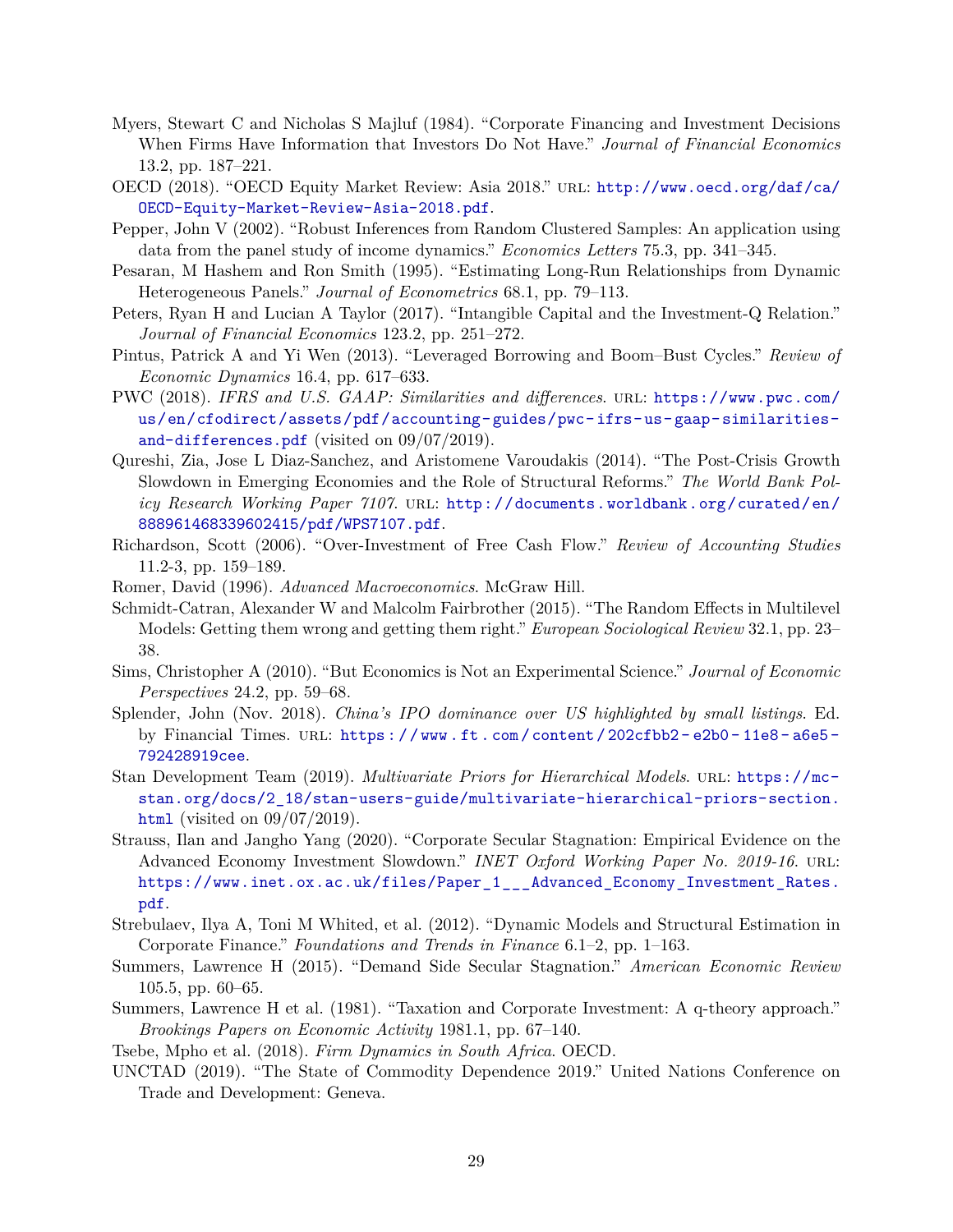- <span id="page-30-4"></span>United Nations (2015). *World Economic Situation and Prospects 2015*. URL: [https://www.un.](https://www.un.org/en/development/desa/policy/wesp/wesp_archive/2015wesp_full_en.pdf) [org/en/development/desa/policy/wesp/wesp\\_archive/2015wesp\\_full\\_en.pdf](https://www.un.org/en/development/desa/policy/wesp/wesp_archive/2015wesp_full_en.pdf).
- <span id="page-30-2"></span>Wasserstein, Ronald L, Nicole A Lazar, et al. (2016). "The ASA's Statement on P-Values: Context, process, and purpose." *The American Statistician* 70.2, pp. 129–133.
- <span id="page-30-3"></span>Whited, Toni M (1992). "Debt, Liquidity Constraints, and Corporate Investment: Evidence from panel data." *The Journal of Finance* 47.4, pp. 1425–1460.
- <span id="page-30-0"></span>Wigglesworth, Robin (Oct. 2019). *US has fewer listed public companies than China*. Ed. by Financial Times. url: <https://www.ft.com/content/73aa5bce-e433-11e9-9743-db5a370481bc>.
- <span id="page-30-1"></span>Wooldridge, Jeffrey M (2003). "Cluster-Sample Methods in Applied Econometrics." *American Economic Review* 93.2, pp. 133–138.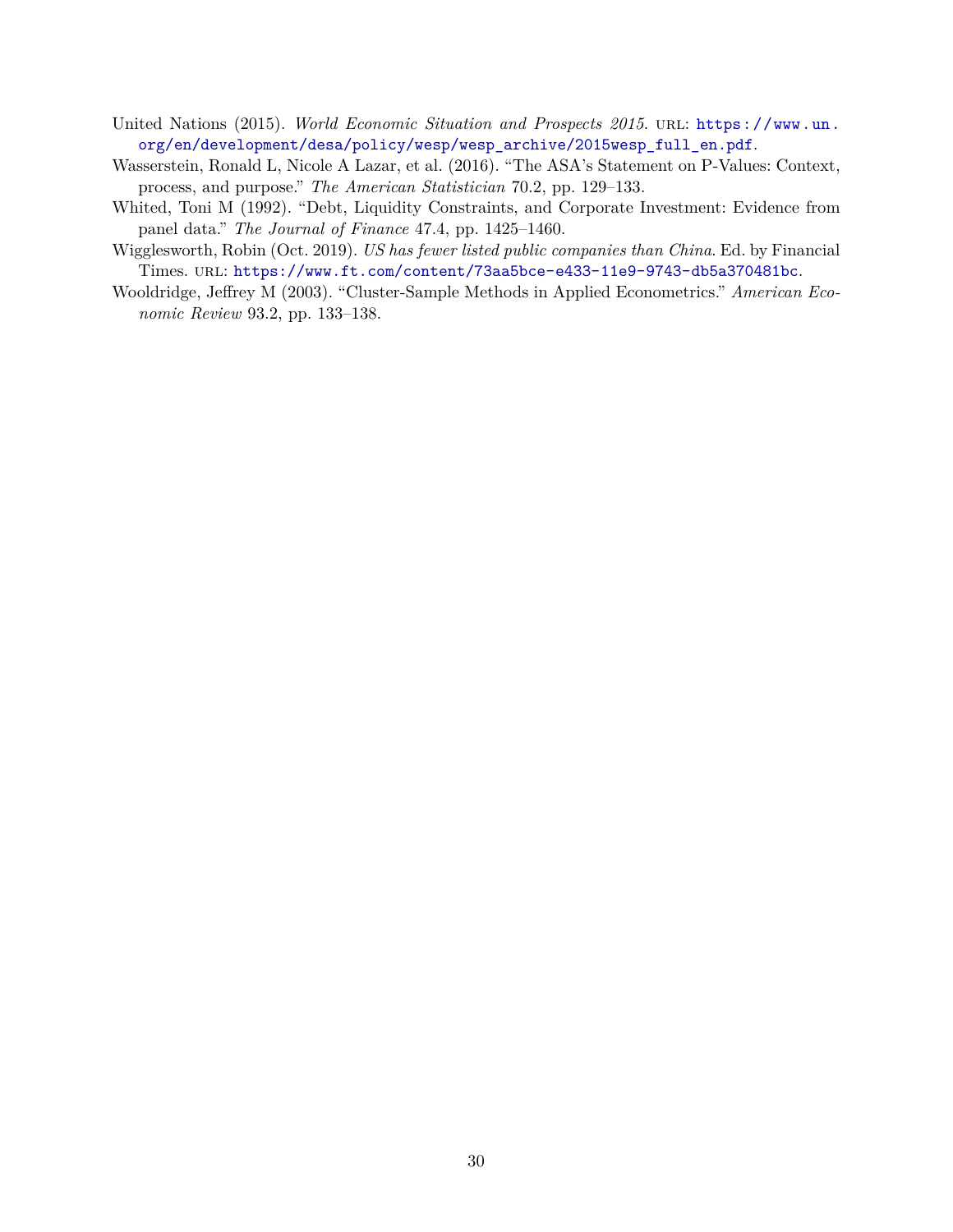# **Appendices**

For Online Publication. This Appendix draws on Strauss and Yang [\(2020\)](#page-29-11).

## <span id="page-31-0"></span>**A Model**

Following the formulation in J. Lewellen and K. Lewellen  $(2016)$ , the value of the firm  $V_t$  is maximized with respect to the control variable investment *I<sup>t</sup>* , given the capital stock *K<sup>t</sup>* in period *t* and subject to the net present value of its profits  $\Pi(K_t, s_t)$ , less adjustment costs related to investment  $C(I_t, K_t, \lambda_t)$ , and less investment expenditure  $I_t$ . Profits are a function of a state variable  $s_t$ , reflecting past investment decisions and the firm's capital stock  $K_t$ . Quadratic investment adjustment costs are related to an exogenous stochastic parameter  $\lambda_t$ . The recursive Hamiltonian is:

<span id="page-31-2"></span>
$$
V_t = \Pi(K_t, s_t) - I_t - C(I_t, K_t, \lambda_t) + bE_t[V_{t+1}].
$$
\n(5)

The first order condition (FOC) taken with respect to the control variable investment *I<sup>t</sup>* in period *t* is (Romer [1996\)](#page-29-16):

$$
1 + C_I(I_t, K_t, \lambda_t) = bE_t[V_k(K_{t+1}, s_{t+1}, \lambda_{t+1})]
$$
\n(6)

<span id="page-31-1"></span>
$$
= q_t. \tag{7}
$$

Equation [6](#page-31-1) states that the firm invests until the purchase price of capital (fixed at 1), plus the marginal adjustment cost, equals the marginal value of capital.  $q_t$  is the present discounted value of future marginal revenue products of an additional unit of capital. This makes *q* the market value of an additional unit of capital. With a purchase price of capital fixed at 1, *q* is the ratio of the market value of an additional unit of capital to its replacement cost. We proxy this by the book-to-market value of the firm.<sup>34</sup> Next, quadratic investment adjustment costs for  $C(\cdot)$  are assumed. Substitution of this into the FOC leads to the following - with subscript *I* referring to the partial derivative with

<sup>&</sup>lt;sup>34</sup>We use market value of equity plus book value of debt for the numerator (market value) and total assets as the denominator (book value). This keeps the variable strictly positive, despite some loss of interpretation.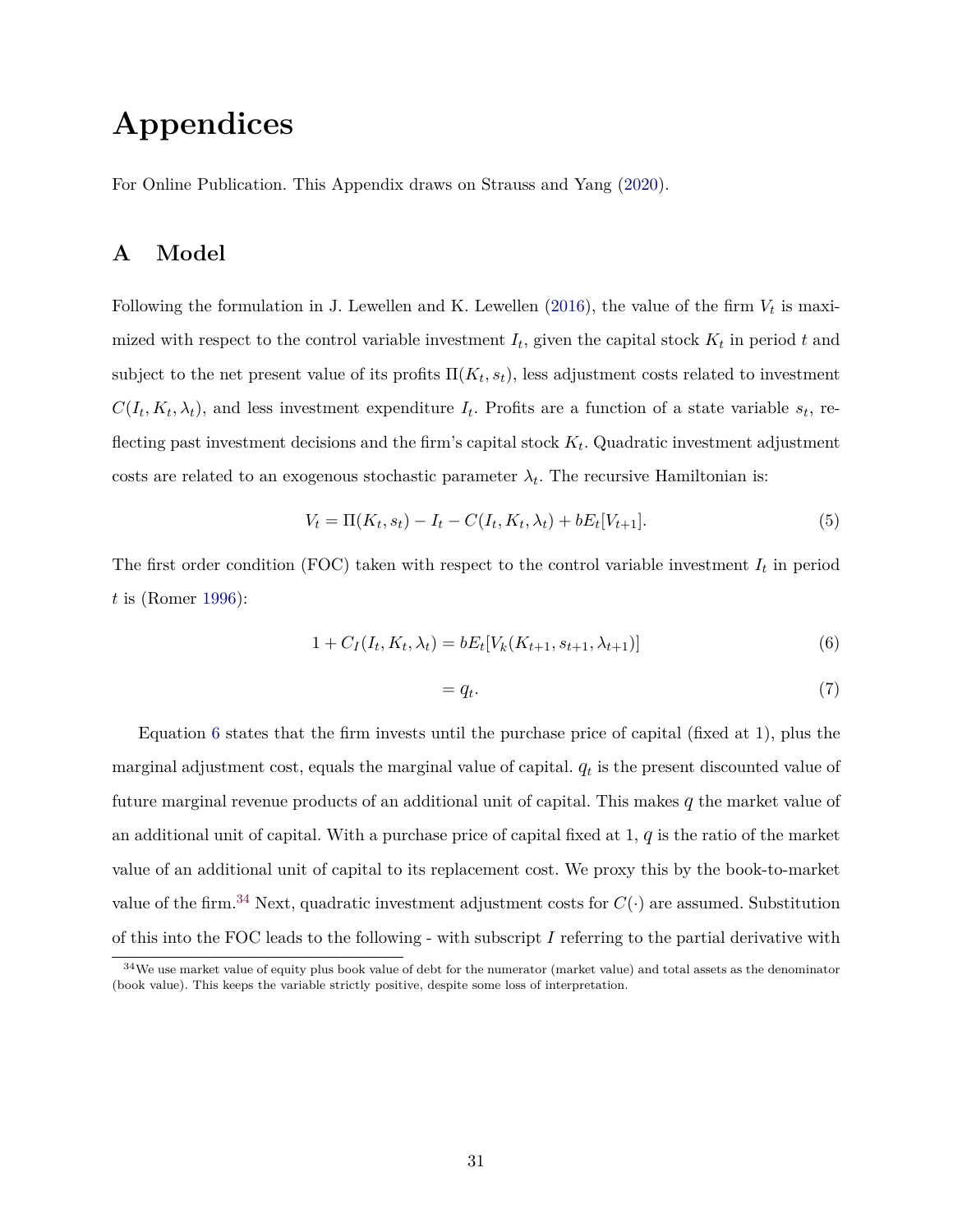respect to investment:

$$
C_t = \frac{1}{2} a \left( \frac{I_t}{K_t} - \lambda_t \right)^2 K_t,
$$
\n(8)

$$
C_I = a\left(\frac{I_t}{K_t} - \lambda_t\right),\tag{9}
$$

<span id="page-32-0"></span>
$$
\frac{I_t}{K_t} = -\frac{1}{a} + \frac{1}{a}q_t + \lambda_t,\tag{10}
$$

where  $\lambda$  becomes the error term in the investment regression,  $\alpha$  is a time-invariant adjustment cost parameter, and  $q_t$  is a sufficient statistic to explain the firm's investment rate. To get the firm's present cash flow into regression equation [10,](#page-32-0) assume that external finance is more costly than internal finance due to financial market imperfections, thereby creating a 'Pecking Order' of preferred sources of financing for the firm (Myers [1984;](#page-28-11) Myers and Majluf [1984\)](#page-29-12). Assume external financing demand of the firm is roughly proportionate to  $I_t/K_t > \Pi_t/K_t$ , with quadratic external financing (EF) cost:

$$
EF_t = \frac{1}{2}b\left(\frac{I_t}{K_t} - \frac{\Pi_t}{K_t}\right)^2 K_t,
$$
\n(11)

<span id="page-32-1"></span>
$$
EF_I = b \left( \frac{I_t}{K_t} - \frac{\Pi_t}{K_t} \right). \tag{12}
$$

The cost of external financing is assumed to be  $b \geq 0$ . Plugging the above into the Equation [5](#page-31-2) leads to the following final regression specification which we estimate:

$$
\frac{I_t}{K_t} = -\frac{1}{a+b} + \frac{1}{a+b}q_t + \frac{b}{a+b} \left(\frac{\Pi_t}{K_t}\right) + \frac{a}{a+b} \lambda_t.
$$
 (13)

Equation [13](#page-32-1) estimates firms' investment demand schedule, with a slope of *q* in investment-Q space. The *q* coefficient declines in proportion to  $1/(a + b)$ , such that an increase in *a*, the timeinvariant adjustment cost parameter, and/or in *b*, the cost of external financing, should reduce the coefficient size of *q*. As can be seen, cash flow  $\Pi_t/K_t$  enters directly into the regression equation.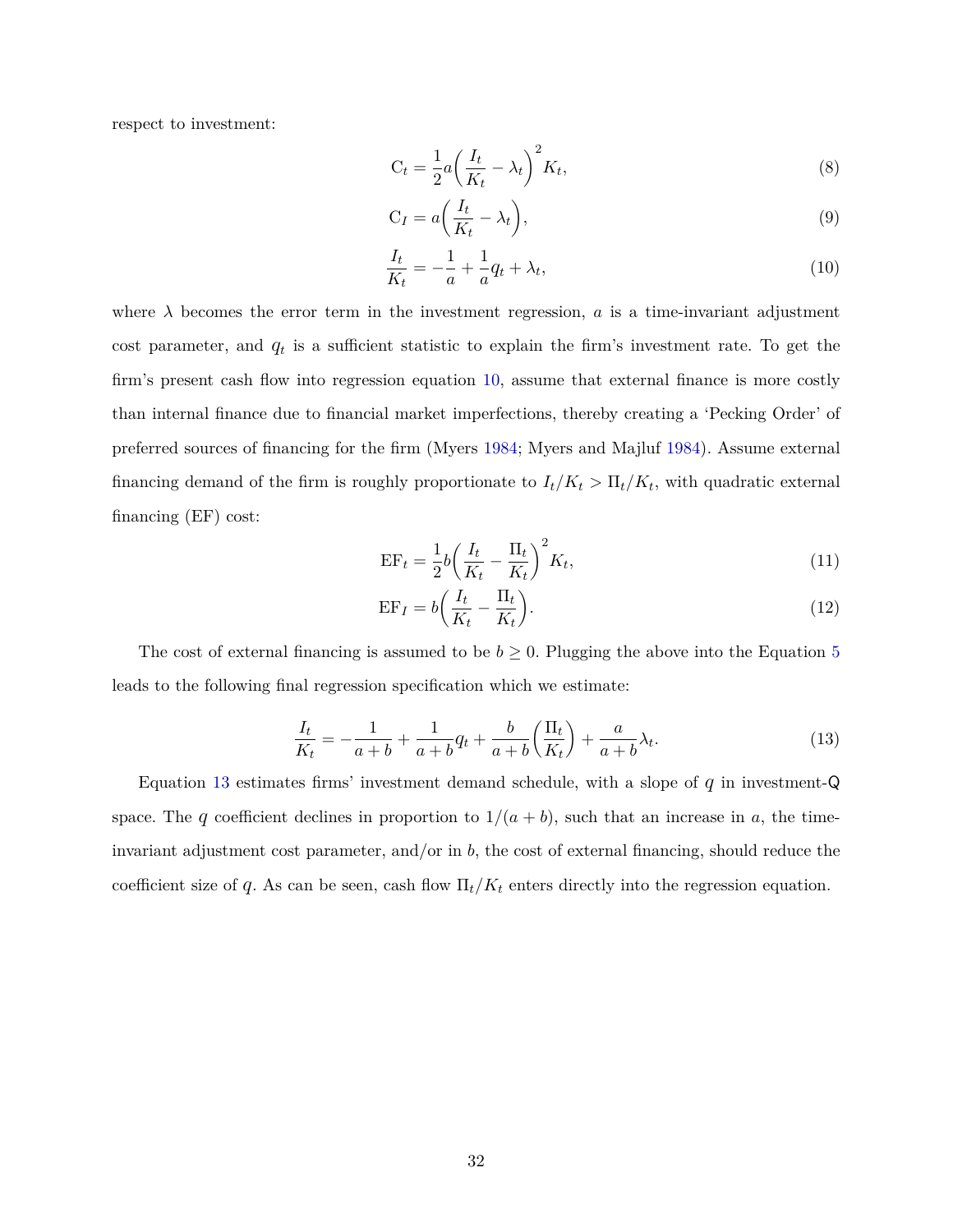## <span id="page-33-0"></span>**B Bayesian Hierarchical Model**

### **B.1 Technical Model Specification**

Equation [3](#page-12-0) can formally be written in a hierarchical form as:

$$
\log(y_i) \sim \mathbf{t}_{\nu}(\mu, \sigma_y^2, \nu_y),\tag{14}
$$

<span id="page-33-3"></span><span id="page-33-2"></span><span id="page-33-1"></span>
$$
\mu_{[i]} = X_i^0 \beta^0 + X_i \beta_{t,c,j[i]} + \rho \epsilon_{i,t-1}, \qquad \text{for } i \in 1 : n
$$
\n(15)

$$
\beta_{t,c,j} \sim \text{MVN}(M_{\beta}, \Sigma_{t,c,j}^{\beta}), \qquad \text{for } t, c, j \in 1 : T, C, J,
$$
 (16)

Equation [14](#page-33-1) shows that our regression model is specified in log-level form. By making our dependant variable roughly normal, this dramatically improves sampling efficiency and reduces heteroskedasticity.<sup>35</sup> We use a symmetric student-t distribution  $t_{\nu}$ , with the degree of freedom  $\nu$ , as our likelihood function.<sup>36</sup>

The mean of the investment function (eq[.15\)](#page-33-2) is the location parameter  $\mu$  of the t-likelihood, and estimated as the combination of the fixed effect and random effect coefficients.  $X_i^0$  are the fixed effect predictors, with parameter estimates  $\beta^0$  from the pooled, population-level regression.  $X_i$  are the 3 random, group-level, predictors with parameter estimates  $\beta_{t,c,j[i]}$ , varying for each 'cluster' within each group of countries and years (and country:years). The time- and country-level group regressions contain 24 and 18 clusters, respectively, such that  $T = 24$  and  $C = 18$ , and the country: year level contains  $J = 24 \times 18 = 432$  clusters. The country: year group coefficients are country-specific time effects (or equivalently time-specific country effects).<sup>37</sup> For each of the three groups  $(t, c, j)$ ,  $\beta_{t, c, j}$  is a vector of length 3 random effects corresponding to the  $t^{th} c^{th}$  or  $j^{th}$ row of *β*. Finally,  $\epsilon_{i,t-1}$  is the error term at time  $t-1$ , where *ρ* represents the estimated AR(1) error process. This estimates the degree of auto-correlation in the error term, and, therefore, the

 $35$ This can be seen by running simple quantile investment regressions of  $log(Q)$  on investment, and plotting the fits across quantiles (Koenker and Hallock [2001;](#page-28-21) Deaton [1997\)](#page-26-16).

<sup>&</sup>lt;sup>36</sup>Although the student-t distribution becomes 'normal' shaped as  $\nu_y \to \infty$ , its longer tails allow it to accommodate outlying observations. A 't-likelihood' also effectively adjusts for a particular model of heteroskedastic normal errors (Arnold [2019\)](#page-26-17).

 $37$ This structure implies that firms are 'cross-classified', with each firm belonging to only a single country, but to more than one year, and more than one 'country:year' cluster. We describe this as a non-nested model. However, 'country-country' clusters are nested *within* year clusters and country clusters (rather than the other way around), in the same way as students are nested within classes.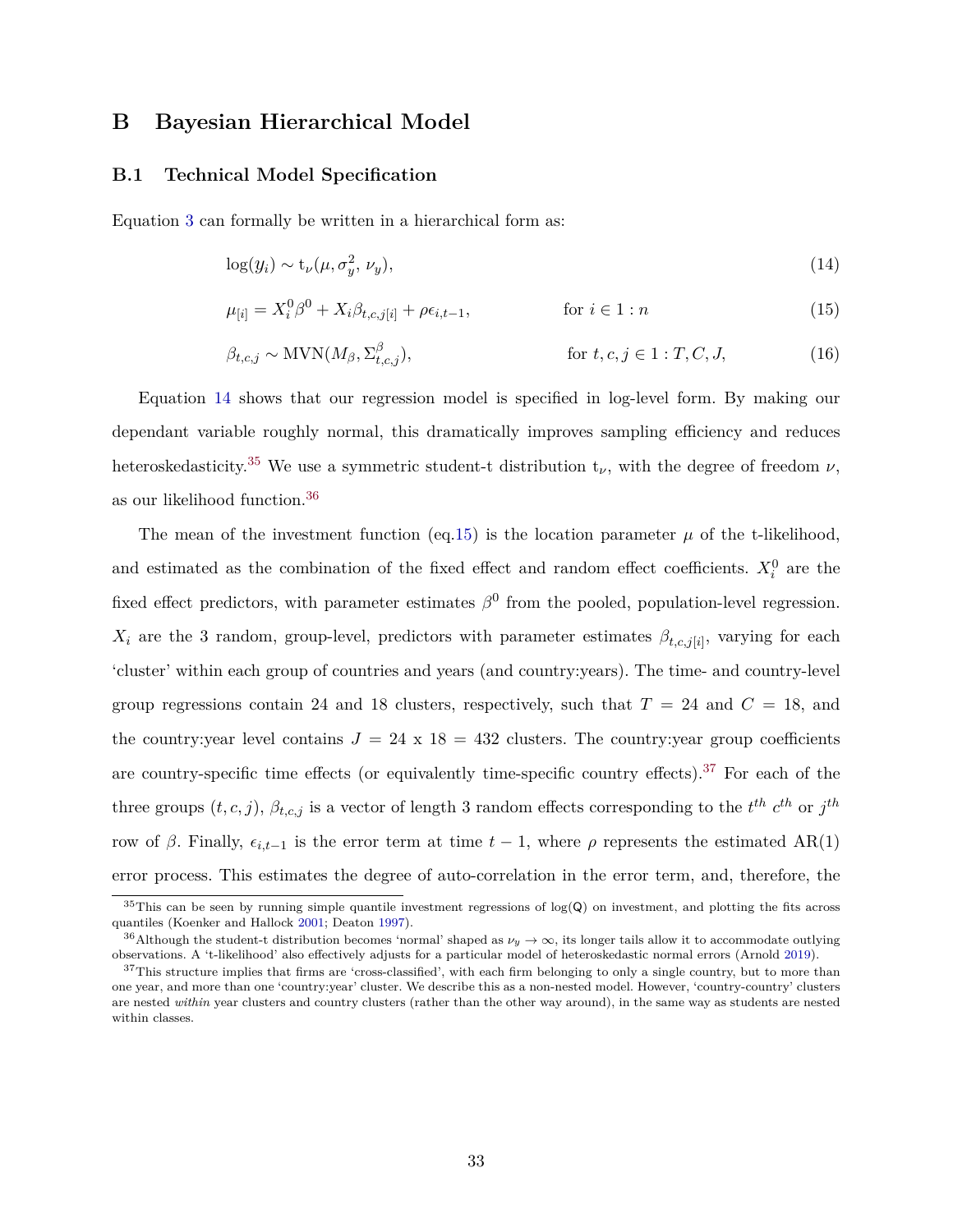state-dependence of the investment rate over time.<sup>38</sup>

For each group  $t, c, j$ , eq. [16](#page-33-3) estimates the 3 random effects of our model  $\beta_{t,c,j}$ , as deviations around  $M_{\beta} = {\mu_{\alpha}, \mu_q, \mu_{cf}}$ , the grand mean of each of our 3 random effect predictors, drawn from a common multivariate normal (MVN) distribution.<sup>39</sup> The variance-covariance matrix  $\Sigma_{\beta}$ , is estimated separately for each  $t, c, j$  group of random effect parameters, with the 3 variance parameters in each group  $\sigma_{\alpha,q,cf}$ , determining the extent of variability in parameter estimates across countries, years, or country:years.

As the key quantities of interest of our investment model, *cash flow*, Q (Market-to-book or MTB ratio), and the *intercept* are estimated as both *fixed effects* and *random effects*, as recommended by Schmidt-Catran and Fairbrother [\(2015\)](#page-29-17), among others. They are included in every level of our model and are the only predictors for the country, year, and country:year group regressions. In our 'fixed' population regression level, we also include a firm size dummy, an industry dummy, and a capacity utilization dummy (a capital-output ratio). $40$ 

### <span id="page-34-0"></span>**B.2 Extension for Inclusion of Group-Level Predictors**

When including log leverage as a group predictor, we select the median value of leverage within each year. This allows it to explain variation between years, while being constant within each country.

This amounts to our hierarchical model being extended to also predict the mean of the intercept coefficient distribution  $M^{\alpha}_{\beta}$  for each year group *t*:

$$
\beta_t \sim \text{MVN}(M_{\beta}^{\alpha}, \Sigma_{\beta_t}) \tag{17}
$$

$$
M^{\alpha}_{\beta} \sim \mathcal{N}(\gamma_0 + \gamma_1 \mu, \sigma_{\alpha}). \tag{18}
$$

 $\mu$  is estimated just for the year group  $t$ , using data points running from 1 to 21, i.e. the number

<sup>&</sup>lt;sup>38</sup>For computational reasons, we do not apply the error structure to the covariance matrix. This is also why we do not use a higher order AR process, since model improvement, judged by Bayesian  $R^2$ , is minimal while computational time increases considerably. Also, note that this auto-correlation structure is not independent from the random effects components, even though they are defined in separate parts of the model specification. This is because the fixed effects, random effects, and auto-correlation components all go into the same regression for *Y* , and so are estimated together.

<sup>&</sup>lt;sup>39</sup>Later we use group predictors to model  $\mu_{\alpha} = \gamma_0^{\alpha} + \gamma_1^{\alpha} \mu$ , where  $\mu$  will vary for each group  $\{t, c, j\}$ .  $X_i$  matrix is, therefore, able to contain group-level predictors too.

<sup>&</sup>lt;sup>40</sup>For computational purposes, the actual model is implemented and estimated using a non-centered parameterization to improve convergence and reduce bias. It does not affect the interpretation of parameters, and so is not discussed further. Under a non-centered parameterization, our population means  $\mu_{\alpha}$  enter the population regression, leaving the prior on the random effects with a mean of zero. The random effects are also transformed into z-scores, *Zt,c,j* , giving them a fixed prior that is unit normal. As a result the estimated population-level fixed effect parameters of cash flow, Q, and the intercept,  $\beta_{cf}^0$ ,  $\beta_q^0$ ,  $\beta_\alpha^0$ , would be indistinguishable from their estimated population means in the random effects distribution  $\mu_{\alpha}, \mu_q, \mu_{cf}$ . As a result,  $X_i^0 \beta^0$ only contains the fixed effects that have no random effect counterpart. For details see: Betancourt and Girolami [\(2015\)](#page-26-18).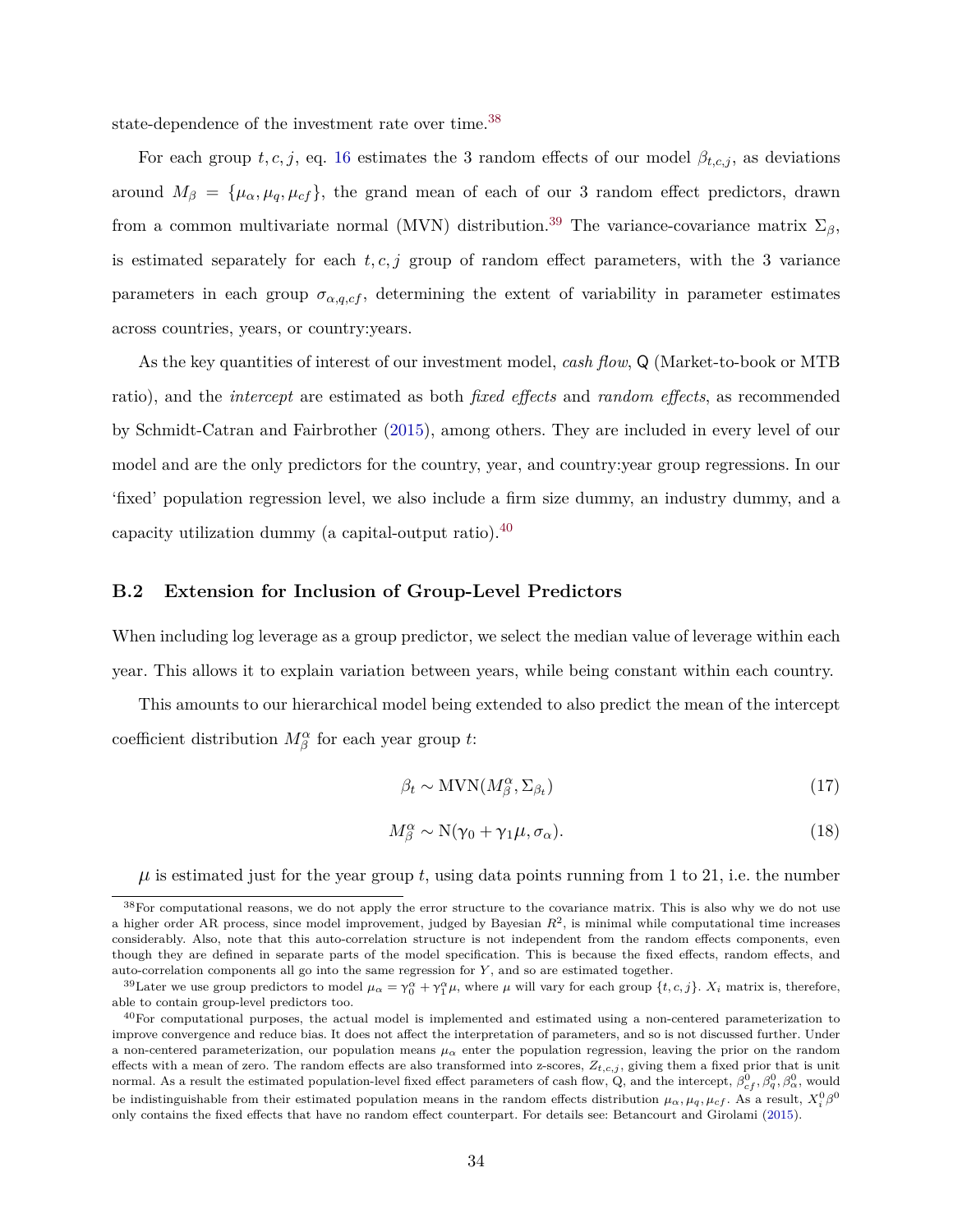of estimated random effect intercept coefficients within the year group.

### **B.3 Hierarchical Priors and Variance-Covariance Structure**

Below we write our variance-covariance structure more explicitly, beginning with the random effects being drawn from a wider population distribution, governed by hyper-parameters  $(M_\beta, \Sigma^\beta_{t,c,j})$ :

$$
\begin{pmatrix}\n\alpha_{t,c,j} \\
\beta_{t,c,j}^q \\
\beta_{t,c,j}^{cf}\n\end{pmatrix}\n\sim \text{MVNormal}\n\begin{pmatrix}\n\mu_{\alpha} \\
\mu_{q} \\
\mu_{cf}\n\end{pmatrix}, \quad \Sigma_{t,c,j}^\beta,
$$
\n(19)

Each group  $t, c, j$  has its own variance-covariance matrix (though we do not write it out 3 times). Within each group, the variance-covariance matrix (eq. [20\)](#page-35-0) is  $\Sigma^{\beta} = D(\sigma) \Omega D(\sigma)$ , where  $D(\cdot)$  has the standard deviation of each of the 3 random effect variables along the diagonal:

$$
\Sigma_{t,c,j}^{\beta} = \begin{pmatrix}\n\sigma_{\alpha_{t,c,j}} & 0 & 0 \\
0 & \sigma_{\beta_{t,c,j}^q} & 0 \\
0 & 0 & \sigma_{\beta_{t,c,j}^c}\n\end{pmatrix}\n\Omega\n\begin{pmatrix}\n\sigma_{\alpha_{t,c,j}} & 0 & 0 \\
0 & \sigma_{\beta_{t,c,j}^q} & 0 \\
0 & 0 & \sigma_{\beta_{t,c,j}^c}\n\end{pmatrix}.
$$
\n(20)

 $\Omega$  shows the correlation between the random effect coefficients for different variables, such that we have:

<span id="page-35-0"></span>
$$
\Omega_{t,c,j} = \begin{pmatrix}\n1 & \rho_{\alpha_{t,c,j},\beta^q} & \rho_{\alpha_{t,c,j},\beta_{t,c,j}^{cf}} \\
\rho_{\alpha_{t,c,j},\beta_{t,c,j}^q} & 1 & \rho_{\beta_{t,c,j}^q, \beta_{t,c,j}^{cf}} \\
\rho_{\alpha_{t,c,j},\beta^{cf}} & \rho_{\beta_{t,c,j}^q, \beta_{t,c,j}^{cf}} & 1\n\end{pmatrix}.
$$
\n(21)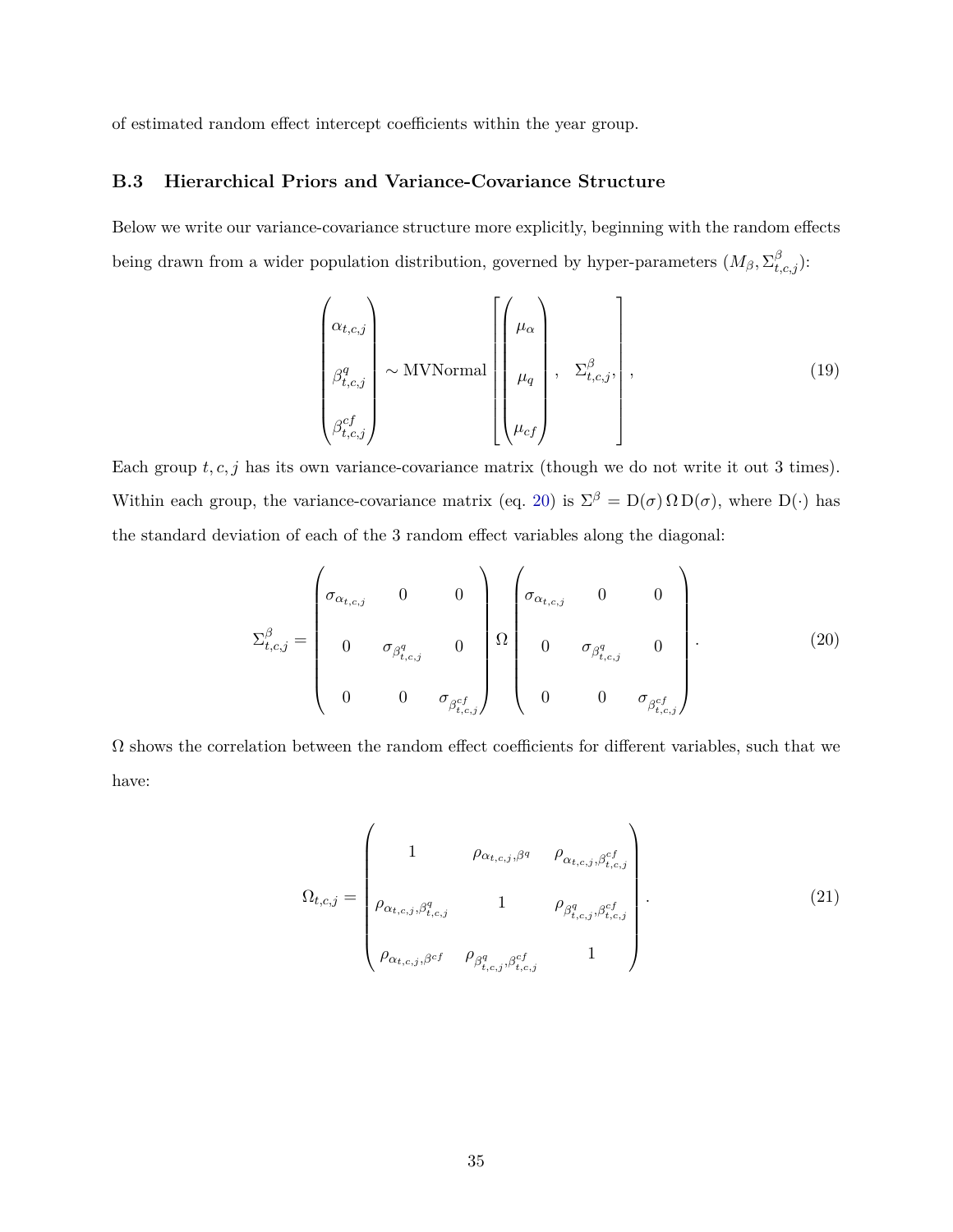### <span id="page-36-0"></span>**B.4 Priors**

#### **Priors**

We put a loose LKJ prior on the covariance matrix of the multivariate *normal* distribution, with  $\eta = 5$ , such that prior independence between coefficients — a diagonal co-variance matrix — is the default. Our list of hyper-priors are:

$$
M_{\beta} \sim \mathcal{N}(0, 0.5),\tag{22}
$$

$$
\sigma_{\alpha_{t,c,j}}, \sigma_{\beta_{t,c,j}^q}, \sigma_{\beta_{t,c,j}^{cf}} \sim \text{Cauchy}(0, 2),\tag{23}
$$

$$
\Omega_{t,c,j} \sim \text{LKJcorr}(5) \,. \tag{24}
$$

The prior for the variables' population means  $M_{\beta}$ , follows a normal distribution centered at zero with a reasonably informative standard deviation of 0.5. This allows for an equal probability of negative and positive parameter values. Our model is not sensitive to the priors chosen. This is because our priors are only informative enough to help aid in the convergence properties of the model. Our other priors are:

$$
M_{\beta} \sim \mathcal{N}(0, 0.5),\tag{25}
$$

$$
\alpha^0 \sim \mathcal{N}(0, 1.5),\tag{26}
$$

$$
\beta^0 \sim \mathcal{N}(0, 0.5),\tag{27}
$$

$$
\log(Q)^0 \sim \mathcal{N}(0.3, 0.3),\tag{28}
$$

$$
\nu \sim \text{Gamma}(2, 0.1),\tag{29}
$$

$$
\sigma_y, \sigma_{\alpha,q,cf \in t}, \sigma_{\alpha,q,cf \in c}, \sigma_{\alpha,q,cf \in j} \sim \text{Cauchy}(0,2),\tag{30}
$$

$$
\mathbf{R} \sim \text{LKJcorr}(5) \,. \tag{31}
$$

**On the LKJ prior**: The multivariate normal density and LKJ prior on correlation matrices both require their matrix parameters to be factored. This is achieved by parameterizing the model directly in terms of Cholesky factors of correlation matrices using the multivariate version of the non-centered parameterization. The Cholesky decomposition is:  $\Sigma^{\beta} = LL^{T}$ , where L is a lower-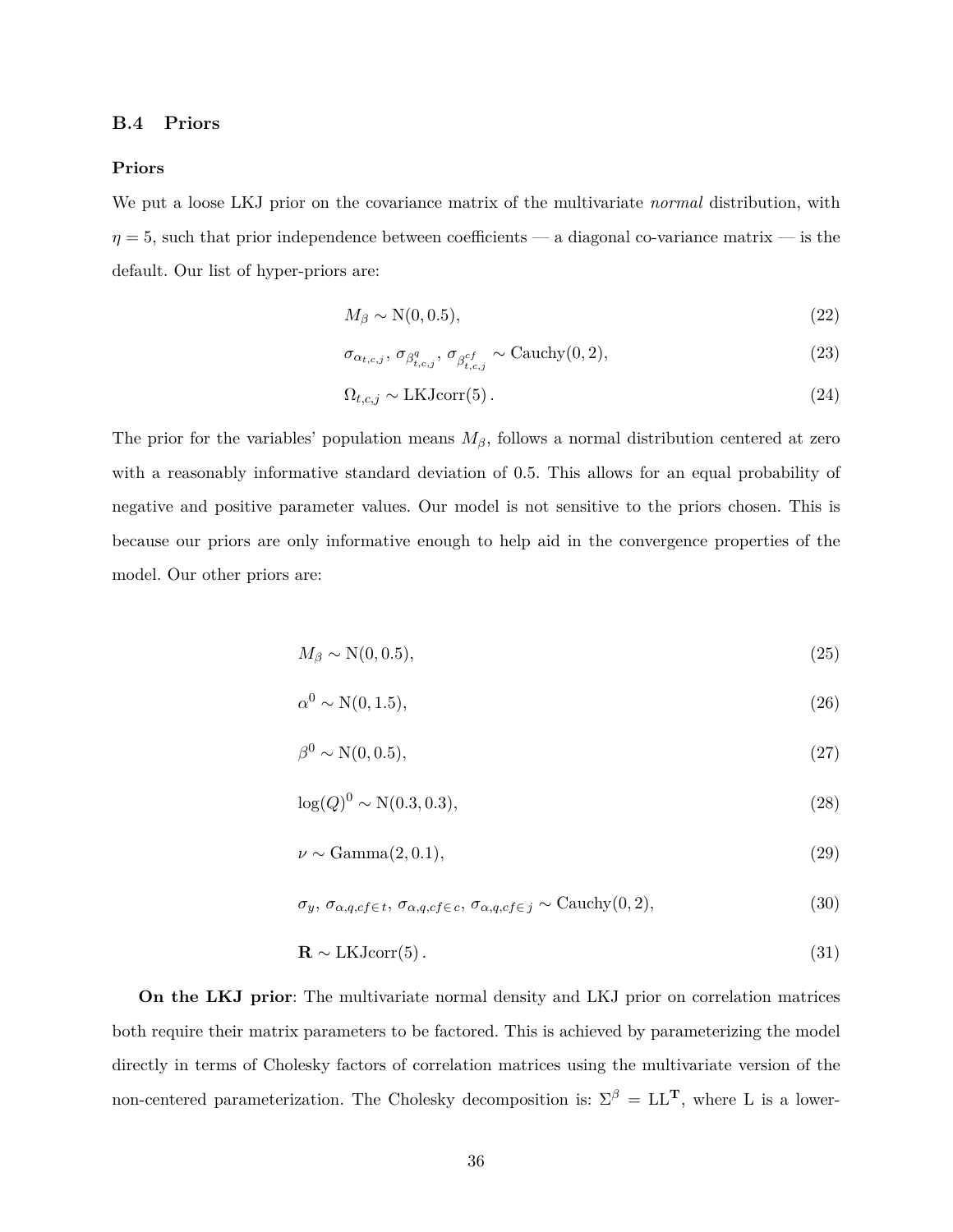triangular matrix. Inverting  $\Sigma^{\beta}$  is numerically unstable and inefficient. This is the preferred modern Bayesian prior (Stan Development Team [2019\)](#page-29-18). The LKJ distribution for correlation matrices is LKJcorr $(\Omega|\eta) \propto \det(\Omega)^{\eta-1}$ , where  $\eta > 0$  determines the degree of correlations (Lewandowski et al. [2009\)](#page-28-22). The LKJ distribution behaves similarly to the beta distribution for scalars.  $\eta = 1$  is a special form of a non-informative uniform distribution on correlation,  $\eta > 1$  leads to less correlation between group-level coefficients, with more mass concentrated around the identity matrix, while *η <* 1 leads to stronger prior correlation between group-level coefficients as more mass is concentrated in the other directions. We use a loose LKJ prior with  $\eta = 5$ , such that prior independence between coefficients — a diagonal co-variance matrix — is the default. This helps with convergence for some of the models we run, such as the measurement error model. For robustness we run the models with  $\eta = 1$ , and the results are essentially the same.

## <span id="page-37-0"></span>**C Data and Variable Description**

Familiarity with IFRS accounting models can help one understand differences and similarities in variables across countries (for example PWC [2018\)](#page-29-19). Our variables are reported gross, i.e. before amortization and depreciation, but after tax, unless stated otherwise. All dates and plots are for the fiscal year rather than the calendar year. We first look at and clean the combined sample of Compustat North America and Compustat Global before selecting our developing economy subsample.

### **C.1 Data Cleaning**

Assets values and capital expenditure values less than or equal to zero we replace with 'NA'. We replace 'NA' values found in intangibles, goodwill, and exchange rate adjustments (cash-flow statement) with zero. For intangibles this follows Peters and Taylor [\(2017\)](#page-29-13).

*The first round of data processing* limits the dataset to firms with positive values for all three of the following: gross capital stock, capital expenditure, and revenue. We exclude firms working in gardens, zoos, museums, non profit organisations, and utilities, but keep gas production and distribution. We remove financial companies but keep real estate and certain other related companies. This amounts to removing SIC codes 491, 84, 86, 493-499, 60-64, and 66-69.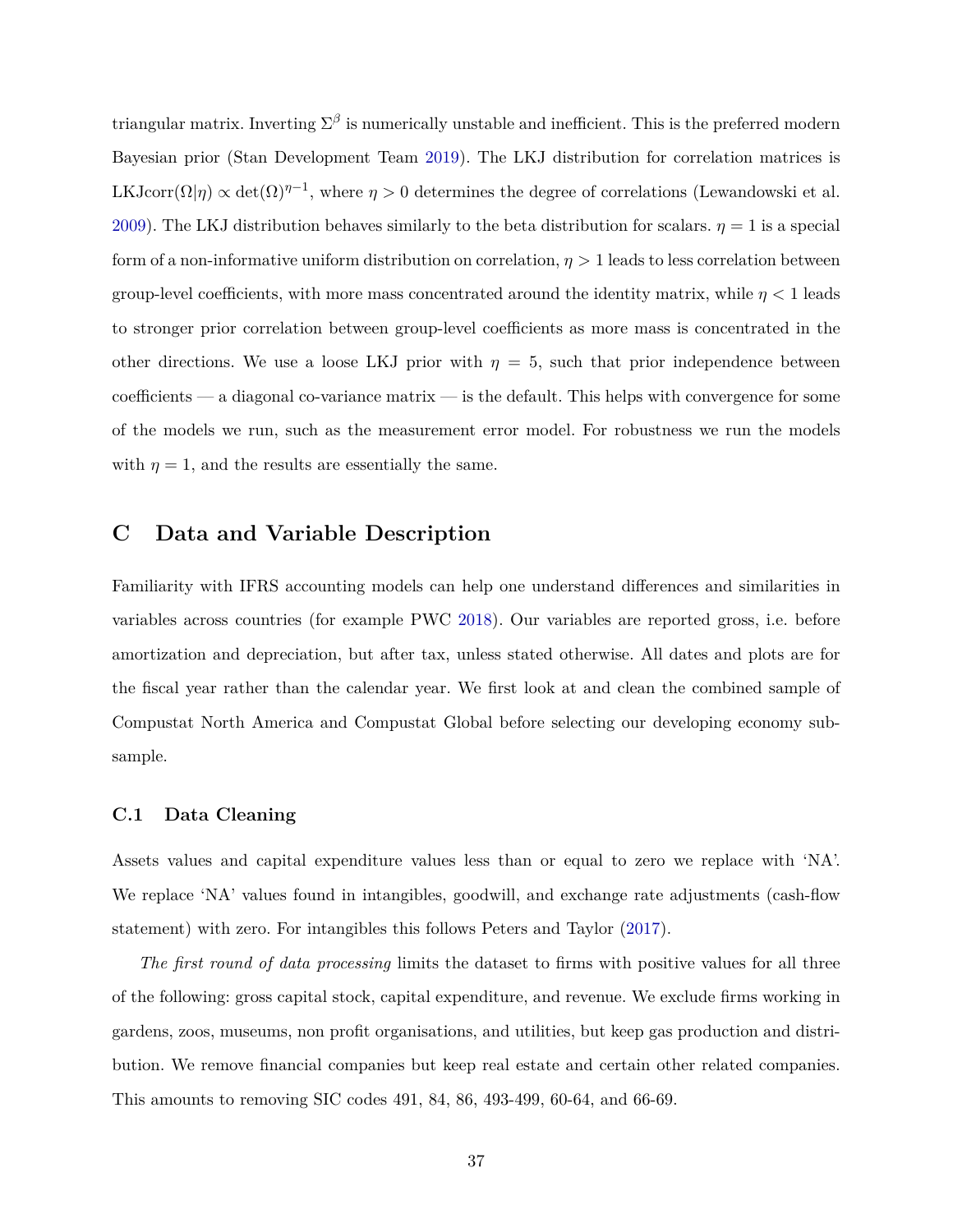*The second round of data processing:* We trim (i.e. remove) the bottom 0.5% of observations by capital stock. This sets a minimum capital stock value of 0.299 and is done because capital stock serves as the denominator for the key quantities of interest. We trim the bottom 0.5% of observations by capital expenditure. Next we keep only observations with values greater than or equal to zero for key variables RECT, CHE, XINT, and DLC and strictly greater than zero for LCT. We then trim the top  $0.1\%$  of the quick ratio variable (defined as  $ACT/LCT$ ), and we trim the top and bottom 0.5% of cash flow rate observations.

### **C.2 Variable Definitions and Discussion**

Key ratios we tend to modestly winzorise and trim. Ratios are sensitive to the denominator.

**Capital Stock**: Is defined gross (i.e. before depreciation and amortisation) as PPEGT + INTAN + INVT which is the sum of gross property, plant and equipment, intangible assets, and inventories. Our preferred capital stock measure includes intangibles and inventories, though our findings are not dependant on them. The BEA measure of capital stock now includes intangible assets (including software, R&D, and some intellectual property). Studies tend to include intangibles in their capital stock measure or at least adjust for it now (Fernald et al. [2017;](#page-27-7) Peters and Taylor [2017\)](#page-29-13). See also: Haskel and Westlake [\(2018\)](#page-27-21). However, intangible assets are measured net. Various simple methods of adjustment can be undertaken but did not appear to materially impact the results. More complex adjustment can be found in Peters and Taylor [\(2017\)](#page-29-13), who notes a positive impact on Q coefficient values from the inclusion of intangible assets. Gross investment rates are recommended rather than 'net' for cross-country comparisons for national accounts and firm-level data (Lequiller and Blades [2014\)](#page-28-23). GAAP and IFRS contain important differences in depreciation rules, implied by how development costs are capitalized differently, and also differences in how impairment losses and component depreciation are treated.

**'Rates' and Capital-Output Ratio**: all 'rates' are defined over the firms (gross) capital stock as the denominator. This includes the following variables: investment rate, cash flow rate, profit rate, and the capital-output ratio (which is defined as sales over the firms capital stocks).

**Cash Flow**: is defined as **OANCF** off the cash flow statement. The variable is measured gross, after taxes and interest payments, after making adjustments for changes in working capital and other non-operating income. See Compustat Balancing Models excel documents for a moderately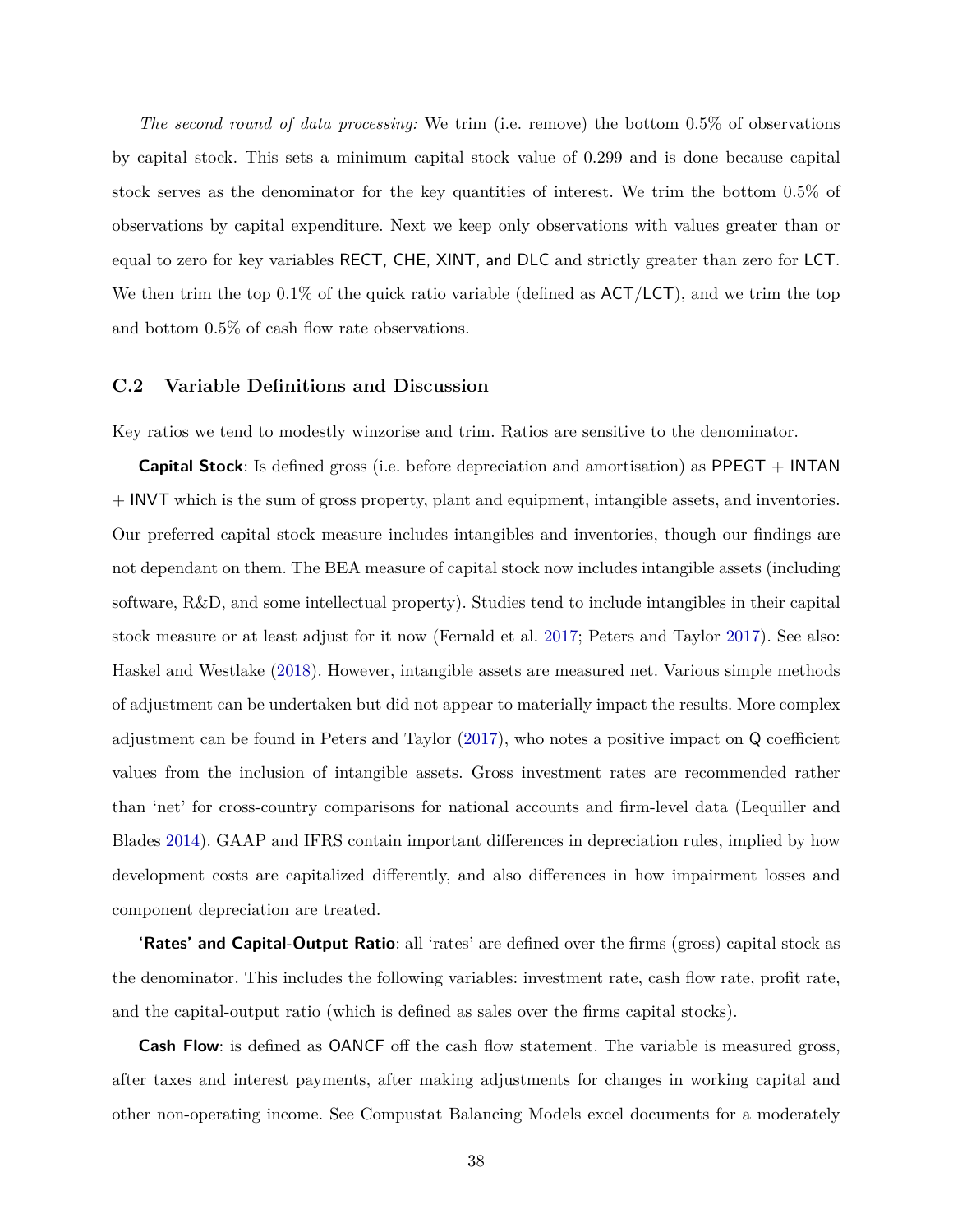detailed definition. Cash flow rates on fixed capital will be exaggerated in Compustat since OANCF includes dividends received by the firm, for example, but does not deduct dividends made.

**Profit:** We define profit from the income statement as OIBDP - TXT - XINT or gross operating income before depreciation and amortization after deducting taxes, interest payments and income.

**Binned Variables and Dummies**: All binned variables are made using the *cut2()* function in R. This ensures that an equal number of observations are in each bin unless this would not be ideal for the optimisation algorithm. The mean value in each bin is used as the bin label.

**Leverage**: is defined as total debt relative to total equity value, (DLTT + DLC)/SEQ.

**Inverse Interest Coverage Ratio**: is defined as interest and related expenses divided by earnings before interest and taxes, XINT/EBIT.

**Tobin's Q**: We calculate the firm's market-to-book ratio (MTB). Books values, the denominator, is calculated in the same manner across all countries in our sample. Market value calculations differ, however, between Compustat Global and Compustat North America. *For Compustat North America* this calculation is relatively easy, and is equal to the market capitalization of the firm's equity plus the book value of the firms debt:  $(CSHO * PRCC_F * AJEX) + (DLC + DLTT)$ , while the book value of assets is AT. We adjust (i.e. multiply) CSHO by AJEX, which accounts for stock splits and stock dividends.

*For Compustat Global*, from which our sample in this paper comes from, the process of calculating the 'equity market capitalization' component is somewhat more involved and requires making additional assumptions. Data is downloaded for the last available month of the year ('end of month' filter) and when 'earnings participation flag' is equal to 'yes'. The company may have market values on several exchanges globally. Market capitalization is calculated across each exchange before being aggregated across, whereby we have  $QCSHOC = ((CSHOC*QUNIT)/1,000,000)$ , marketcap  $=$  PRCCD<sup>\*</sup>QCSHOC and marketcap<sub>*T*</sub>  $=$ sum(marketcap), across all exchanges, where shares outstanding are CSHOC, and PQUNIT represents the size of the block in which the shares are quoted on the exchange. In particular see Compustat [\(2009\)](#page-26-19) for further details. Our calculation excludes non-traded shares.

The literature tends to define Q as Market Value of Fixed Capital / Book Value of Capital. Erickson and Whited [\(2006\)](#page-26-8) finds this performs better than other measures, such as market-to-book value of the firm, but not by much. We use the firm's market-to-book ratio (MTB) as our proxy for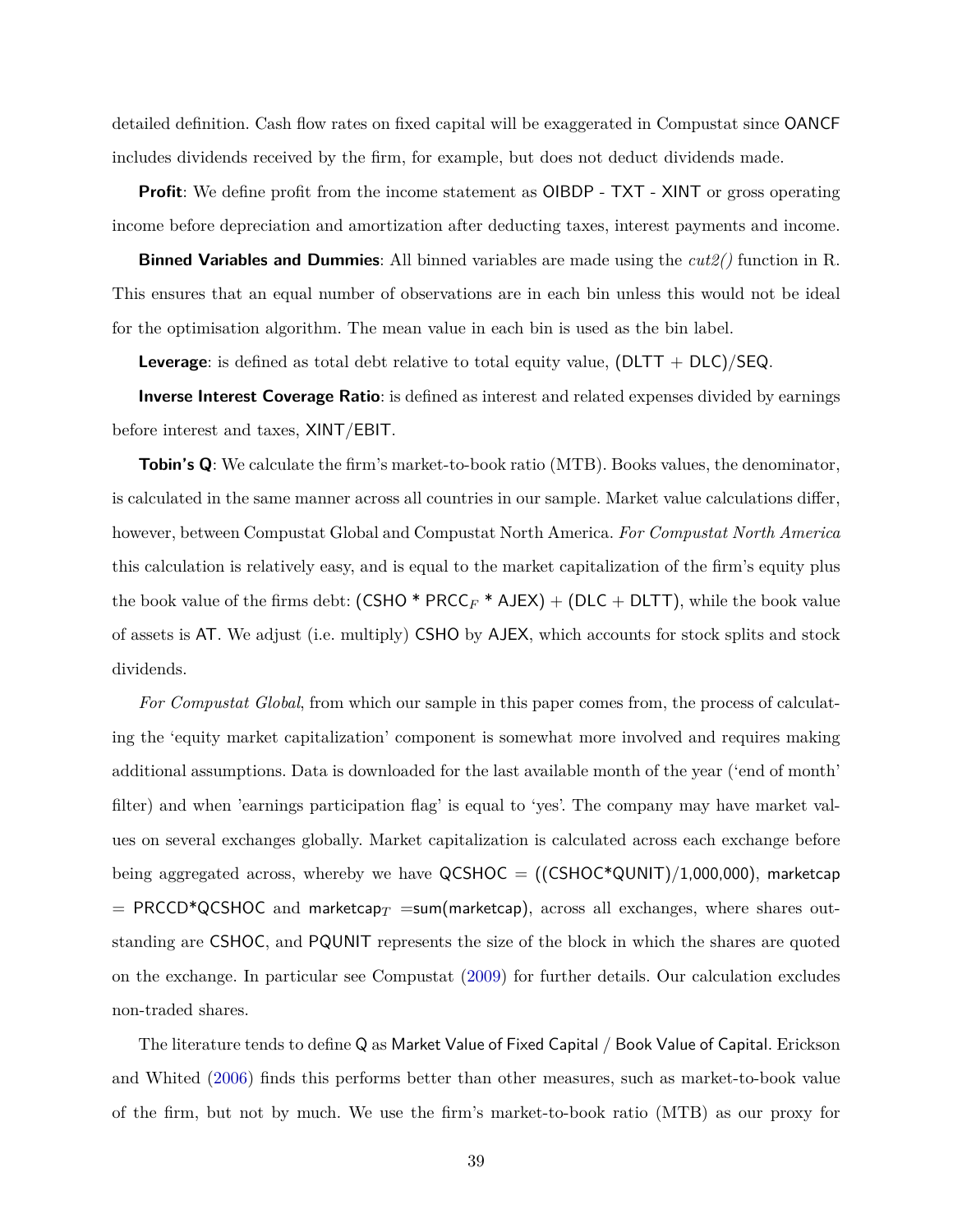Tobin's Q. MTB likely captures average rather than margin Q though, which is only equal under restrictive assumptions (Hayashi [1982\)](#page-27-22). Damodaran [\(2013\)](#page-26-20) notes in particular that non-traded shares, management options, non-traded debt, off-balance sheet debt, trapped cash, and convertible securities can all lead to measurement error in enterprise value which ideally one should adjust for. In particular, cross-holdings in other companies may upwardly bias the (consolidated market) value of the enterprise.

From a computational perspective, using a variable which can only take on positive have considerable benefits too - especially in a Bayesian model. This allows us to log the variable which makes the sampling process several times quicker. Secondly, it helps reduce heteroskedasticity considerably. This can be seen by running simple quantile investment regressions of Q on investment and plotting the fits across quantiles (Koenker and Hallock [2001\)](#page-28-21). See also (Deaton [1997\)](#page-26-16). Thirdly, Q becomes lognormal when logged. This is related to Q being roughly log-normal. Finally, a log interpretation of Q is empirically more sensible since in general Q values tend to have quite a high variance (rather than in theory, where they are assumed to generally be between zero and one). A firm with a Q value of 20 we would expect to react differently to a one unit change in its value than a firm with a Q value of 0.5 or 1.

### **C.3 Country Selection and Categorisation**

Country location of firm is based on foreign incorporation code (FIC) rather than country of headquarter or country of listing. We have 11 countries in total across 21 years. Country inclusion is based first on average GDP per capita (nominal) US\$ between 1997-2017 of \$15,000 or less. To be included in the fina sample the country then needed to have 1,400 or more observations in the Compustat file between 1997-2017. This gives us 11 developing economies in our sample covering the majority of GDP of developing economies. This includes: Brazil ("BRA" - 1,475 observations), China ("CHN" - 24,486), Indonesia ("IDN" - 2,729), Korea ("KOR" - 12,579), Malaysia ("MYS" - 8,832), Pakistan ("PAK" - 2,254), Poland ("POL" - 1,601), Thailand ("THA" - 5,212), Taiwan ("TWN" - 15,411), and South Africa ("ZAF" - 2,196).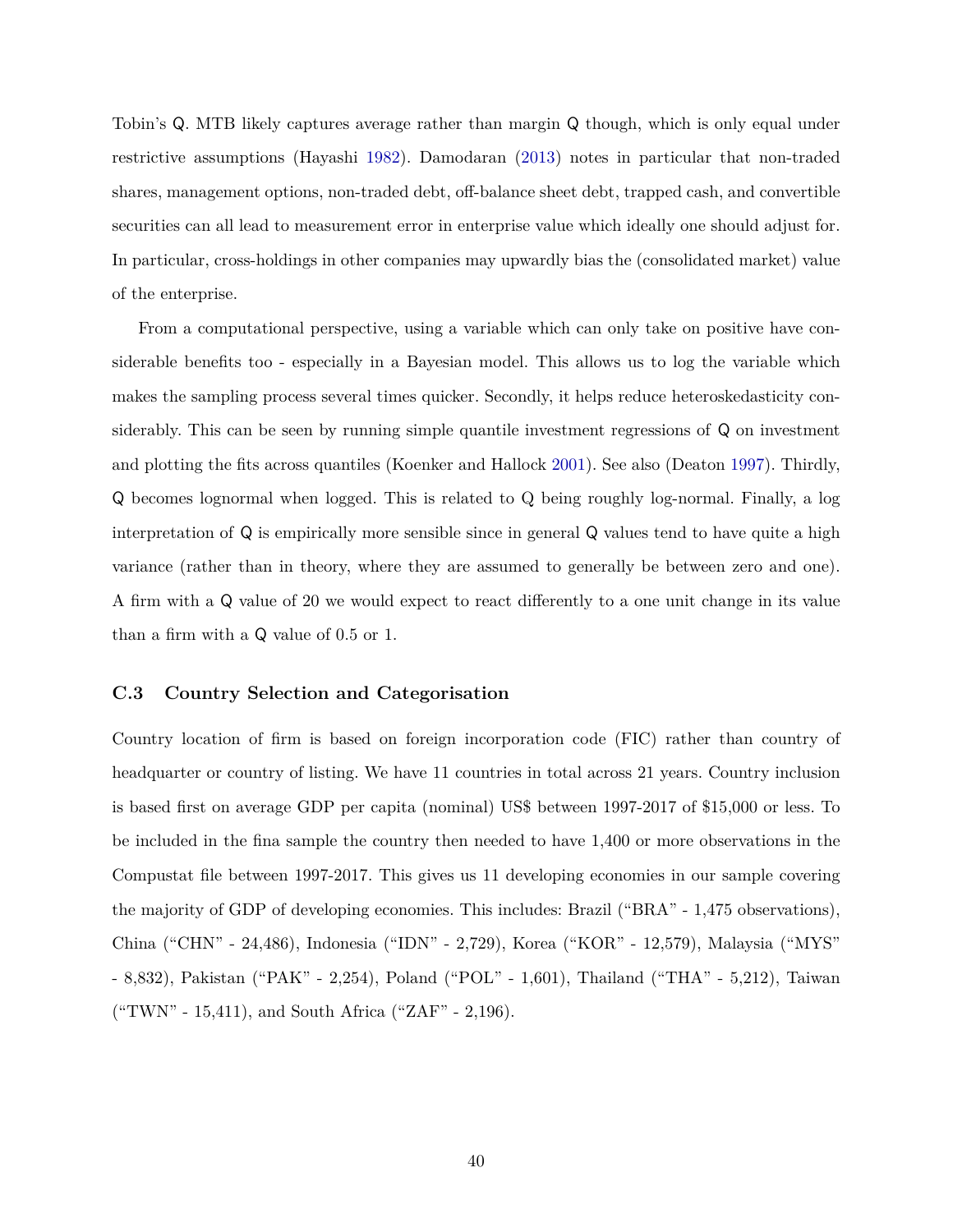| Country Group | 1997-2002 | 2003-2008 | 2009-2017 |
|---------------|-----------|-----------|-----------|
| $\rm{AFC}$    | 5,767     | 8,461     | 15,124    |
| China         | 1,779     | 6,206     | 16,501    |
| Others        | 2,820     | 10,828    | 23,583    |

Table 2. Data Sample Summary

Note: *Showing number of data points in our sample, by year and country grouping.*

## <span id="page-41-0"></span>**C.4 Developing Economy Firm Sample Compared to Advanced Economy Firm Sample in Compustat**

Below we compare our sample of firms to a sample of developed economy firms from Compustat. They both cover the same years, 19978-2017, and come from the sample combined sample, in effect prepared together with the same trimming and imputations. Developed economy firms include: "USA", "JPN", "GBR", "CAN", "AUS", "CYM", "FRA", "DEU", "SGP", "BMU", "SWE", "ISR", "CHE", "ITA", "NLD", "NOR", "DNK", "FIN". 182,062 observations are in the advanced economy sample and 91,069 in the developing economy sample.

| Country Group            | Median MAD P10 P30 P70 |                      |  | <b>P90</b> |
|--------------------------|------------------------|----------------------|--|------------|
| Advanced Economy Firms   | 215                    | 296 12 68.2 676 3914 |  |            |
| Developing Economy Firms | 122                    | 143 18.8 55.1        |  | 291 1275   |

Table 4. Size of Developing Economy Firms Compared to Developed in Compustat

Note: *Size is the gross capital stock, defined as property, plant, and equipment, inventory, and intangible assets. MAD stands for median absolute deviation.*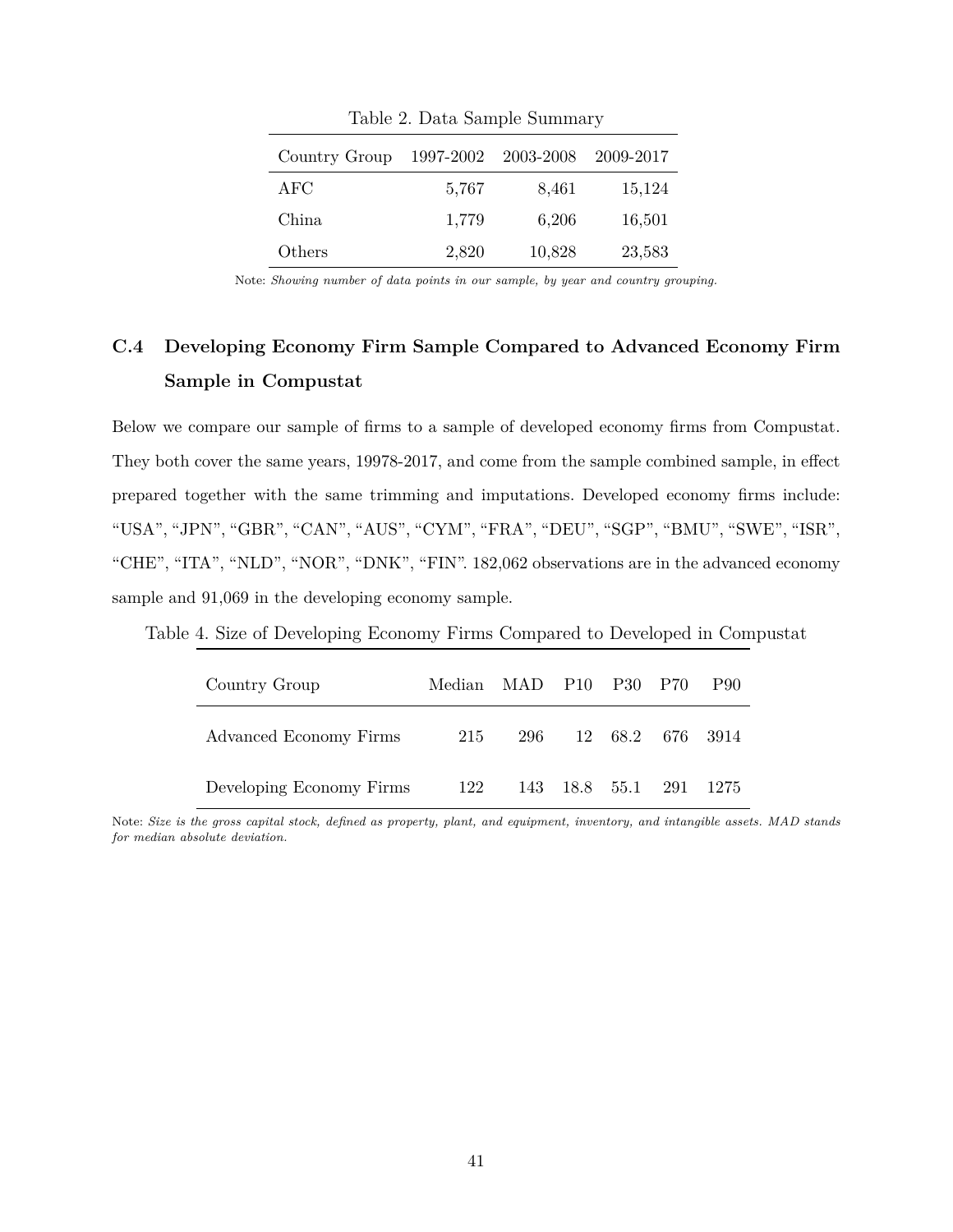| Year       | <b>BRA</b>     | CHN                | <b>IDN</b> | <b>IND</b>        | <b>KOR</b> | <b>MYS</b> | PAK      | POL               | <b>THA</b> | <b>TWN</b> | ZAF     |
|------------|----------------|--------------------|------------|-------------------|------------|------------|----------|-------------------|------------|------------|---------|
| 1997       | $\overline{2}$ | 8                  | 139        | $\boldsymbol{92}$ | 203        | $377\,$    | $54\,$   | $\mathbf{1}$      | 189        | 86         | $52\,$  |
| 1998       | 6              | 17                 | 148        | 103               | $201\,$    | 366        | 56       | 7                 | 173        | 97         | $54\,$  |
| 1999       | $\overline{7}$ | 19                 | 142        | 97                | 216        | 369        | 61       | 9                 | 185        | 121        | 61      |
| 2000       | 10             | 22                 | 135        | 103               | $214\,$    | 374        | 70       | $\,6\,$           | 135        | 140        | 75      |
| 2001       | $18\,$         | 811                | 150        | $215\,$           | $301\,$    | 396        | $59\,$   | $8\,$             | 179        | 173        | $74\,$  |
| $\,2002\,$ | 23             | 902                | 166        | 283               | $315\,$    | 484        | 45       | $11\,$            | 210        | 455        | 86      |
| $\,2003\,$ | $26\,$         | $\boldsymbol{995}$ | 176        | 347               | 351        | 545        | $63\,$   | $21\,$            | $252\,$    | 647        | $84\,$  |
| 2004       | $38\,$         | 1094               | 175        | 409               | $377\,$    | 602        | 67       | $36\,$            | $253\,$    | 696        | $98\,$  |
| $\,2005\,$ | 44             | 1078               | 161        | 497               | 411        | 647        | $\rm 92$ | $58\,$            | 296        | 758        | $125\,$ |
| $\,2006\,$ | 61             | 1126               | 145        | 619               | 447        | 565        | 102      | $77\,$            | 241        | 967        | 130     |
| $2007\,$   | 108            | 915                | 86         | 857               | 611        | 450        | 117      | $89\,$            | $247\,$    | 963        | 130     |
| $\,2008\,$ | 112            | 998                | 94         | 949               | 679        | 416        | 109      | 102               | 234        | 1104       | 126     |
| $\,2009\,$ | 118            | 844                | 88         | 978               | 628        | $379\,$    | 119      | $\boldsymbol{99}$ | $221\,$    | 1082       | 131     |
| $2010\,$   | $127\,$        | 1522               | 100        | 1102              | 672        | $391\,$    | 111      | $82\,$            | $257\,$    | 1164       | 131     |
| $2011\,$   | 125            | 1725               | 121        | 1147              | 835        | $387\,$    | 124      | $101\,$           | $257\,$    | 1221       | 133     |
| $2012\,$   | 125            | 1788               | 105        | 1187              | 897        | 363        | 159      | 113               | 274        | 1229       | 119     |
| $\,2013$   | 117            | 1778               | 125        | 1130              | 975        | 343        | 165      | 128               | $297\,$    | $727\,$    | 125     |
| 2014       | 110            | 1908               | 118        | 1068              | 977        | 354        | 173      | 154               | 312        | 917        | 120     |
| 2015       | 108            | 2098               | 113        | 1081              | 1053       | 347        | 162      | 176               | 319        | 958        | 116     |
| 2016       | 94             | 2261               | 109        | 1010              | 1085       | 341        | 168      | 166               | 333        | 950        | 117     |
| 2017       | 96             | 2577               | 133        | 1020              | 1131       | 336        | 178      | 157               | 348        | 956        | 109     |

Table 3. Detailed Data Sample Summary by Country and Year

Figure 8. Density of Firm Size by Sample: Developed vs. Developing Economy in Compustat



Note: *Kernel density estimate of distribution of firm size by capital stock for developed vs. developing economy Compustat firm samples for the period 1997-2017.*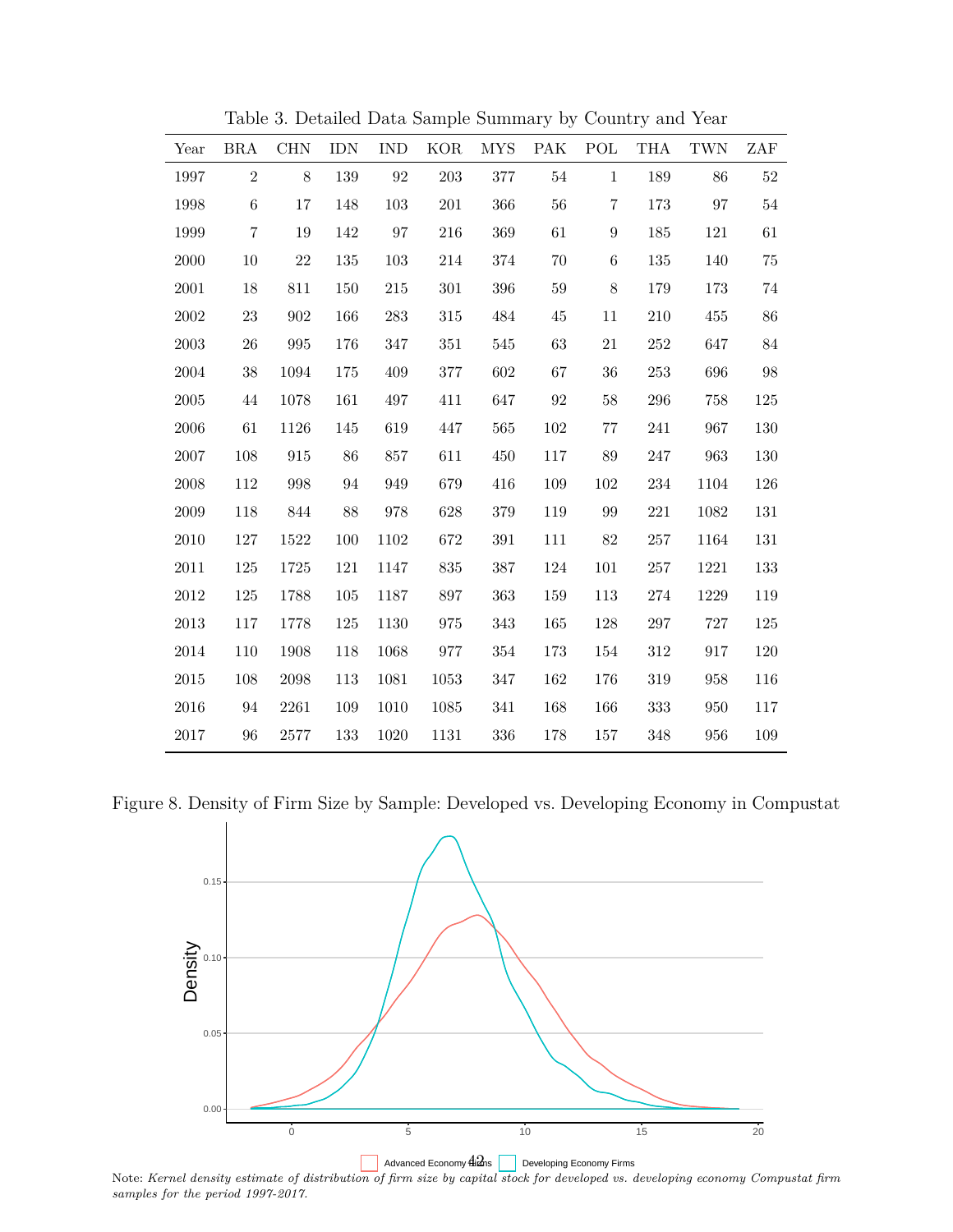Figure 9. Industry Structure of Firms by Sample: Developed vs. Developing Economy in Compustat



Note: *Showing percentage for the period 1997-2017 based on SIC2 codes. Codes: 01, 02, 07, 08, 09, 10, 12, 13, 14, 20, 22, 28, 29, 30, 32, 33, 34 are for the "Primary Sector", while all other codes are for the "Not Primary" sector.*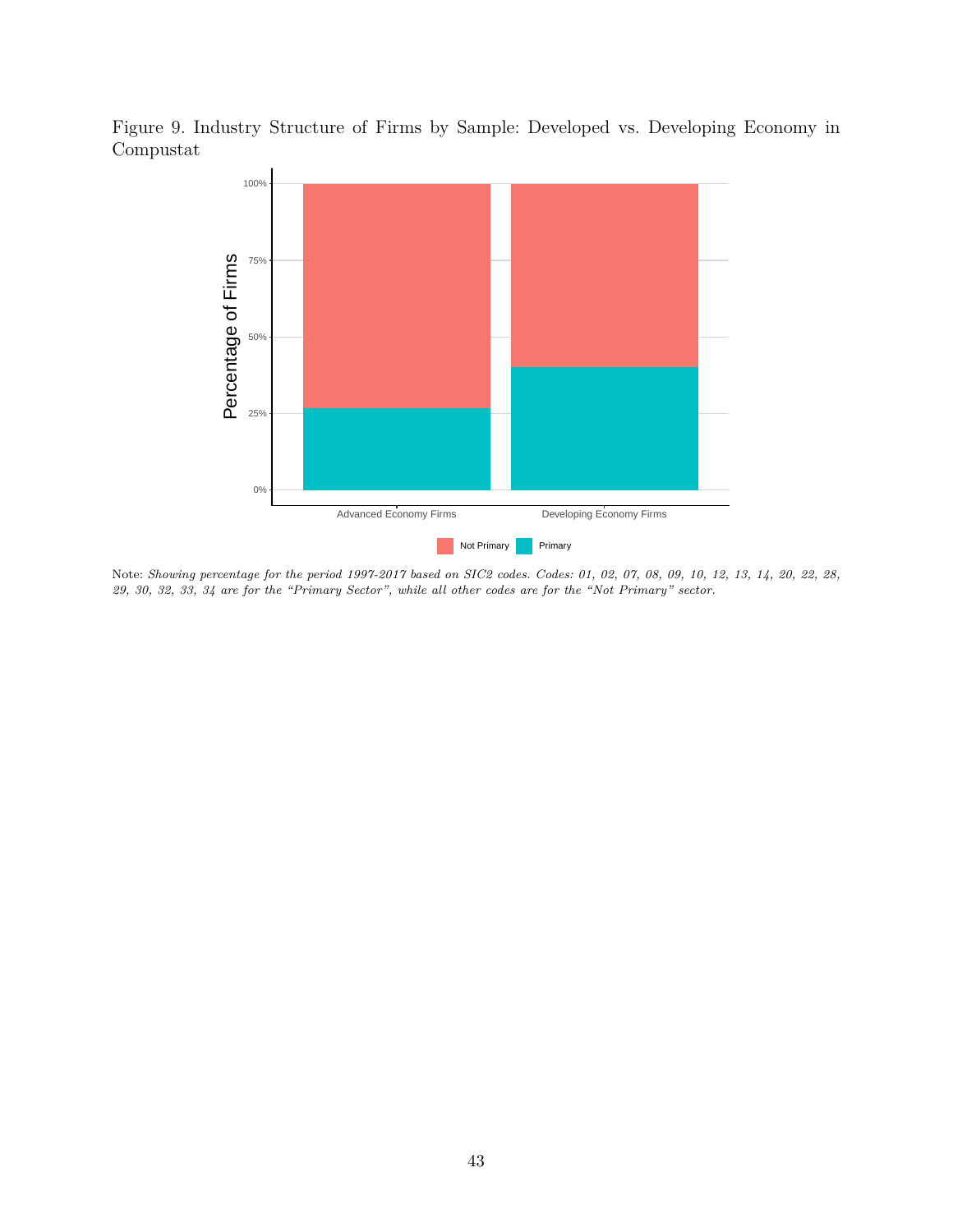### <span id="page-44-1"></span>**C.5 Movement of Key Variables by Time and Country Group**

<span id="page-44-0"></span>



Note: *Kernel density approximation of log2() firm gross investment rates for 11 advanced economies. Black-orange dashed line is for the first year in each year group (1997, 2003, 2009). For first time period (smaller sample size): sharp shift inward to the left after 1997, and then somewhat back out as investment recover from the 1997 Asian Financial Crisis. For second time period: investment rates extend outwards to the right after 2003, increasing (becoming darker). For the final time period: we see a positive shift to the right after 2009 (orange lines) as some initial recovery occurs assisted by China, before shifting inwards to the left (yellow lines) since around 2014/2015. Median investment rate for each year group written above.*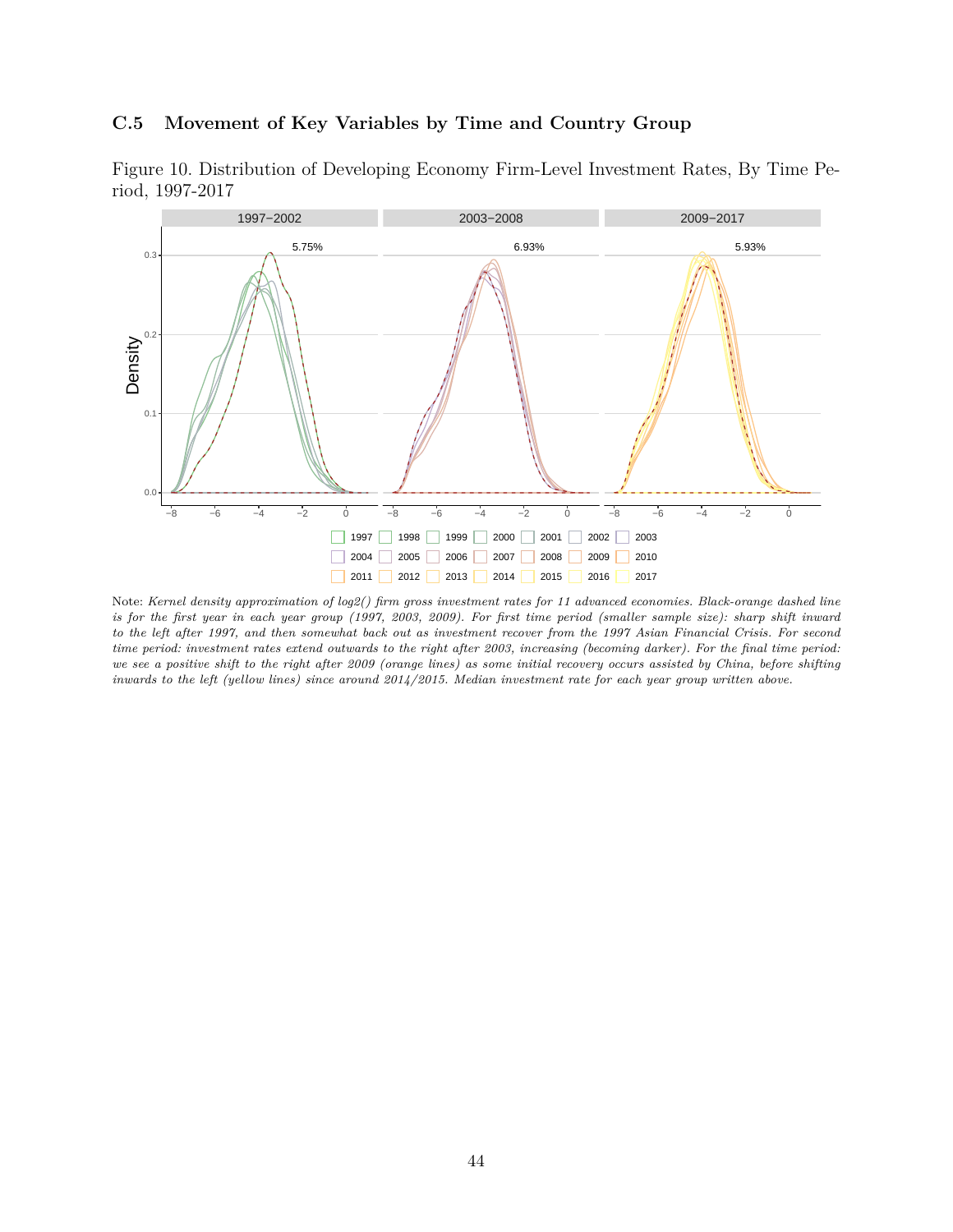| Country    | Time Period Min. P25 |      |      | P50  | Mean | P75  | Max. | MAD  |  |  |
|------------|----------------------|------|------|------|------|------|------|------|--|--|
| <b>AFC</b> | 1997-2002            | 0.01 | 0.02 | 0.05 | 0.08 | 0.10 | 0.89 | 0.05 |  |  |
| <b>AFC</b> | 2003-2008            | 0.01 | 0.03 | 0.06 | 0.08 | 0.11 | 0.89 | 0.05 |  |  |
| AFC        | 2009-2017            | 0.01 | 0.03 | 0.05 | 0.07 | 0.09 | 0.89 | 0.04 |  |  |
| China      | 1997-2002            | 0.01 | 0.04 | 0.09 | 0.12 | 0.15 | 0.89 | 0.08 |  |  |
| China      | 2003-2008            | 0.01 | 0.04 | 0.08 | 0.10 | 0.14 | 0.89 | 0.07 |  |  |
| China      | 2009-2017            | 0.01 | 0.04 | 0.07 | 0.10 | 0.13 | 0.89 | 0.06 |  |  |
| Others     | 1997-2002            | 0.01 | 0.03 | 0.06 | 0.09 | 0.12 | 0.89 | 0.06 |  |  |
| Others     | 2003-2008            | 0.01 | 0.04 | 0.08 | 0.11 | 0.14 | 0.89 | 0.07 |  |  |
| Others     | 2009-2017            | 0.01 | 0.03 | 0.06 | 0.08 | 0.10 | 0.89 | 0.05 |  |  |

Table 5. Investment Rate by Country and Year Group

Note: *Investment rates are cyclical, declining after the 2008 global financial crisis for most countries, years, and percentiles.*

| 1997-2002 |         |                                                      | 0.08                                                                                                              |                          |              | 0.10                                                                                                                                    |
|-----------|---------|------------------------------------------------------|-------------------------------------------------------------------------------------------------------------------|--------------------------|--------------|-----------------------------------------------------------------------------------------------------------------------------------------|
| 2003-2008 |         |                                                      |                                                                                                                   |                          |              | 0.10                                                                                                                                    |
| 2009-2017 |         |                                                      |                                                                                                                   |                          |              | 0.10                                                                                                                                    |
| 1997-2002 |         | 0.08                                                 | 0.07                                                                                                              |                          |              | 0.08                                                                                                                                    |
| 2003-2008 |         | 0.08                                                 | 0.08                                                                                                              |                          | 1.67         | 0.08                                                                                                                                    |
| 2009-2017 |         |                                                      |                                                                                                                   |                          |              | 0.10                                                                                                                                    |
| 1997-2002 | $-3.29$ | 0.09                                                 | 0.11                                                                                                              |                          | 1.84         | 0.10                                                                                                                                    |
| 2003-2008 |         | 0.10                                                 | 0.13                                                                                                              |                          | 1.83         | 0.12                                                                                                                                    |
|           |         |                                                      | 0.12                                                                                                              |                          | 1.84         | 0.10                                                                                                                                    |
|           |         | $-2.17$ 0.02<br>$-2.69$ 0.02<br>0.03<br>$-3.81$ 0.03 | $-3.79$ 0.01 0.07<br>$-3.54$ 0.01 0.07<br>$-3.89$ 0.02 0.08<br>$-3.86$ 0.01 0.07<br>$2009-2017$ $-3.52$ 0.04 0.10 | Time Period Min. P25 P50 | 0.20<br>0.18 | Mean P75 Max. MAD<br>$0.14$ 1.86<br>$0.07$ $0.14$ $1.85$<br>$0.09$ $0.16$ $1.85$<br>$0.14$ 1.20<br>0.14<br>$0.07$ $0.14$ $1.77$<br>0.17 |

Table 6. Cash Flow Rate Percentiles by Country and Year Group

Note: *Cash flow rates increase for most countries and most years.*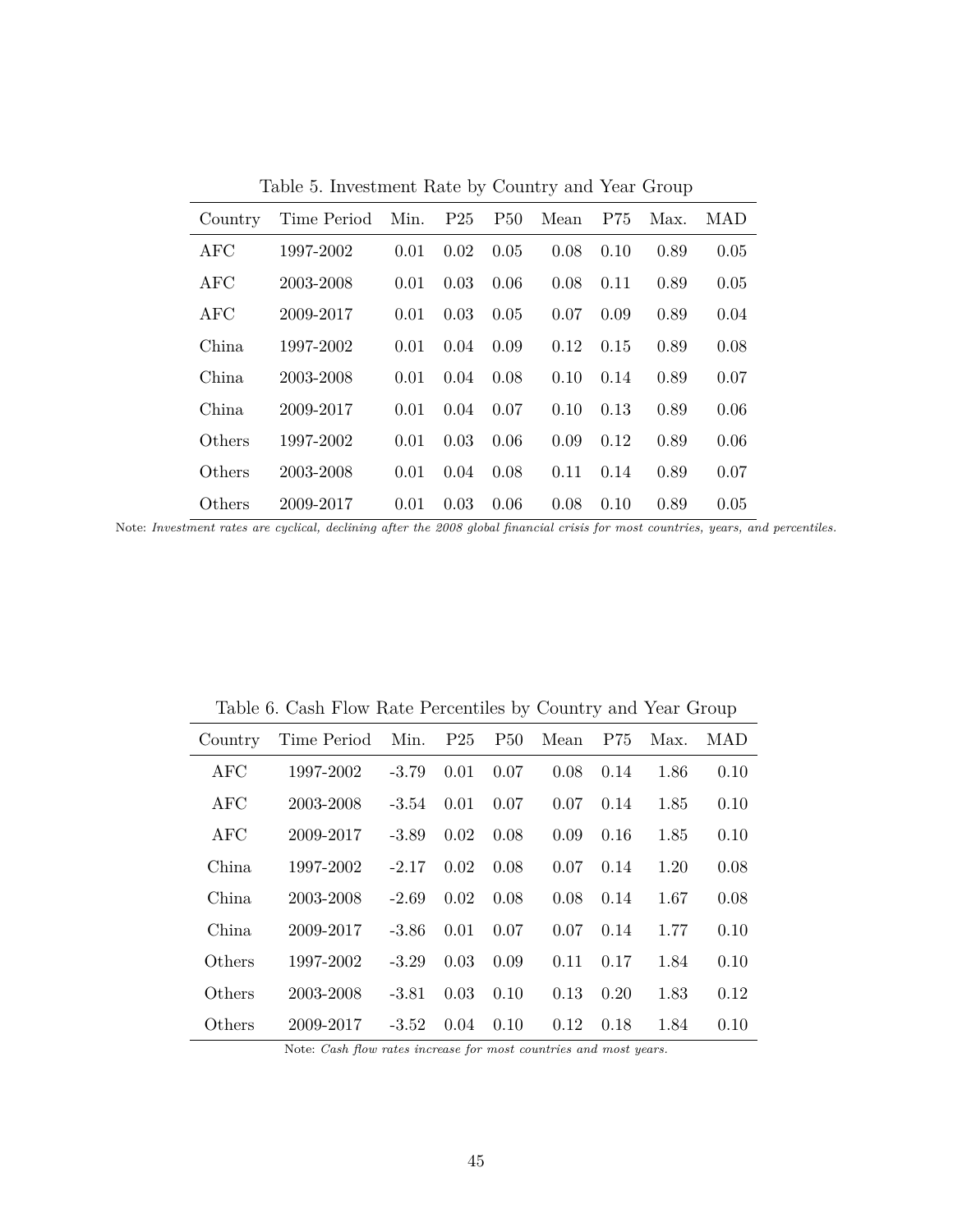Table 7. Q (Book) Value Percentiles by Country and Year Group

| Country | Time Period | Min. $P25$ |      | P50  | Mean | P75  | Max.  | MAD  |
|---------|-------------|------------|------|------|------|------|-------|------|
| AFC     | 1997-2002   | 0.08       | 0.54 | 0.72 | 0.85 | 0.94 | 14.54 | 0.28 |
| AFC     | 2003-2008   | 0.09       | 0.54 | 0.73 | 0.94 | 1.04 | 18.16 | 0.33 |
| AFC     | 2009-2017   | 0.08       | 0.62 | 0.86 | 1.23 | 1.34 | 33.35 | 0.44 |
| China.  | 1997-2002   | 0.08       | 1.40 | 1.96 | 2.27 | 2.83 | 10.35 | 0.98 |
| China   | 2003-2008   | 0.09       | 0.89 | 1.24 | 1.63 | 1.87 | 20.71 | 0.63 |
| China.  | 2009-2017   | 0.09       | 1.17 | 1.85 | 2.41 | 2.99 | 33.60 | 1.20 |
| Others  | 1997-2002   | 0.08       | 0.55 | 0.74 | 1.10 | 1.12 | 25.43 | 0.35 |
| Others  | 2003-2008   | 0.08       | 0.68 | 0.94 | 1.29 | 1.47 | 27.89 | 0.48 |
| Others  | 2009-2017   | 0.08       | 0.68 | 0.92 | 1.33 | 1.45 | 33.02 | 0.46 |

Note: *Q values are increasing for most of our sample for most years.*

| Country Group 1997-2002 2003-2008 2009-2017 |       |       |      |
|---------------------------------------------|-------|-------|------|
| A FC                                        | 0.755 | 0.962 | 1.02 |
| China                                       | 0.941 | 0.726 | 1.05 |
| Others                                      | 0.810 | 0.958 | 1.01 |

Table 8. Quick Ratios by Country and Year Groups

Note: *Quick ratio is defined as short-term assets over short-term liabilities, using Compustat terminology (che + rect)/(lct). China's sample prior to 2001 is small and so estimates are less reliable for it prior to then.*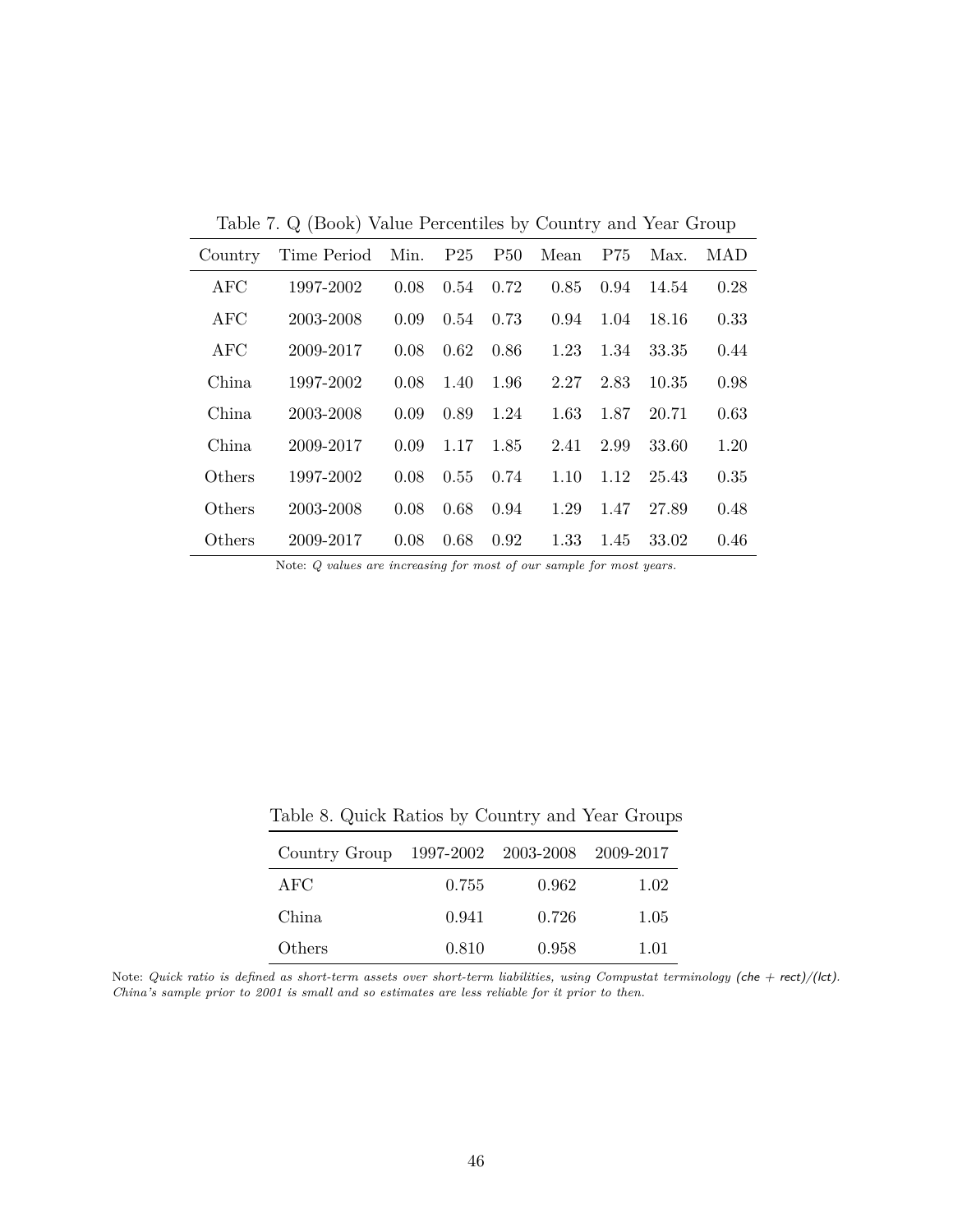

Figure 11. Key Debt Measures (Median), Pooled Sample, Log2 scale, 1997-2017

Note: *Debt composition shifts away from long-term debt and towards short-term debt since 2009. At lower interest costs and lower total relative debt levels (leverage) this sees a decline in the inverse interest coverage ratio (interest costs relative to* EBIT*). Leverage is total debt over total equity.*

<span id="page-47-0"></span>Figure 12. Estimated Mean Group Investment Rate Plotted against Inverse Interest Coverage Ratio, 1997-2017, Log Scale.



Note: *Fitted LOESS line between the intercept coefficients – the regression data to be explained – and median IICR. Explains 1997-1999 poorly. 90% credible interval shown as vertical line. Inverse interest coverage ratio (IICR) is defined as interest and related expenses divided by earnings before interest and taxes,* xint/ebit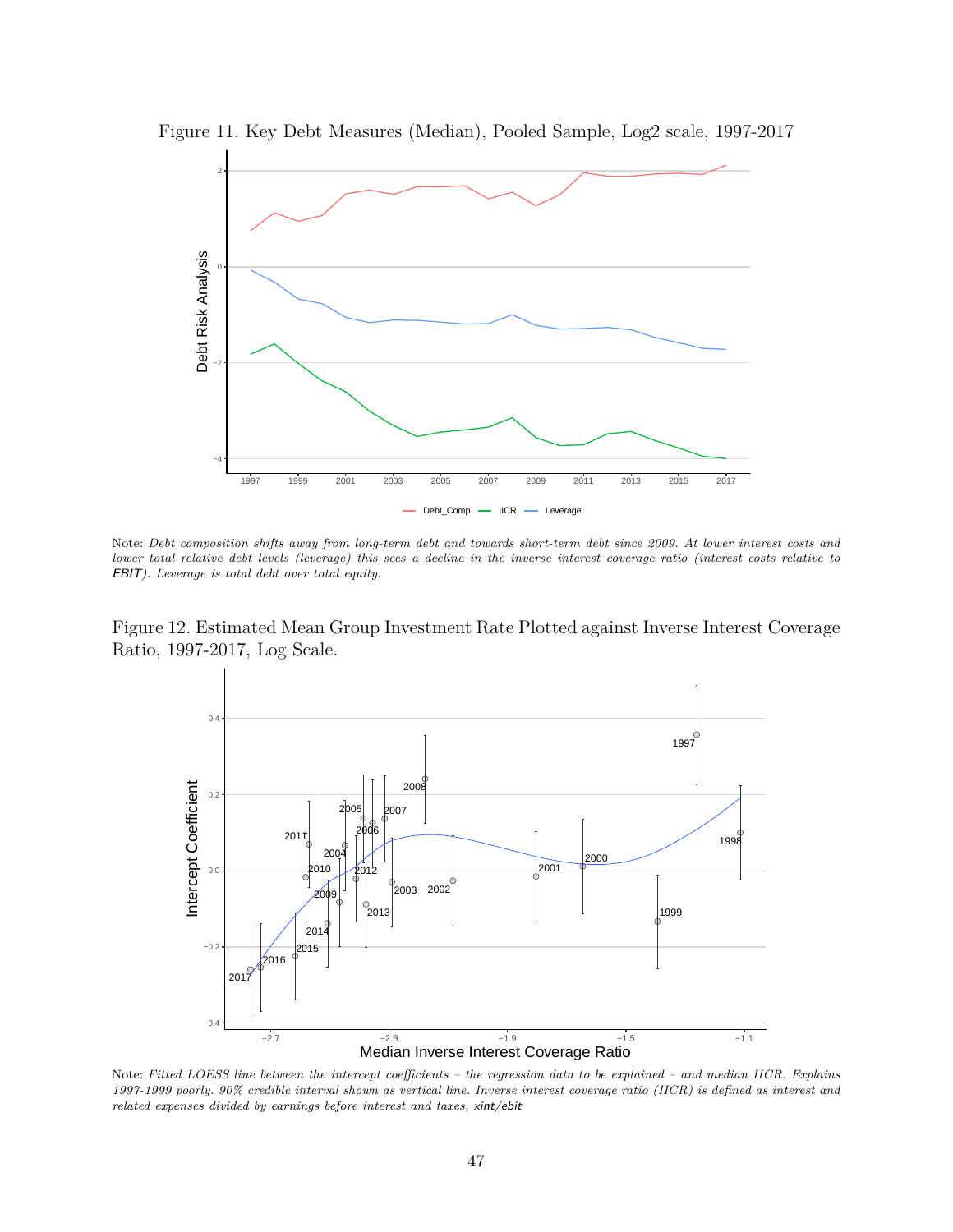## **C.6 Further Model Results and Fit**



Figure 13. Intercept Coefficients of All Random Effects Combined, 1997-2017

Note: *Plot the exponentiated random effects intercepts from all three levels of our model combined. Investment rates decline for advanced economies as a secular tendency. When random effects intercept dips below one (dotted pink line) indicates declining investment rates.*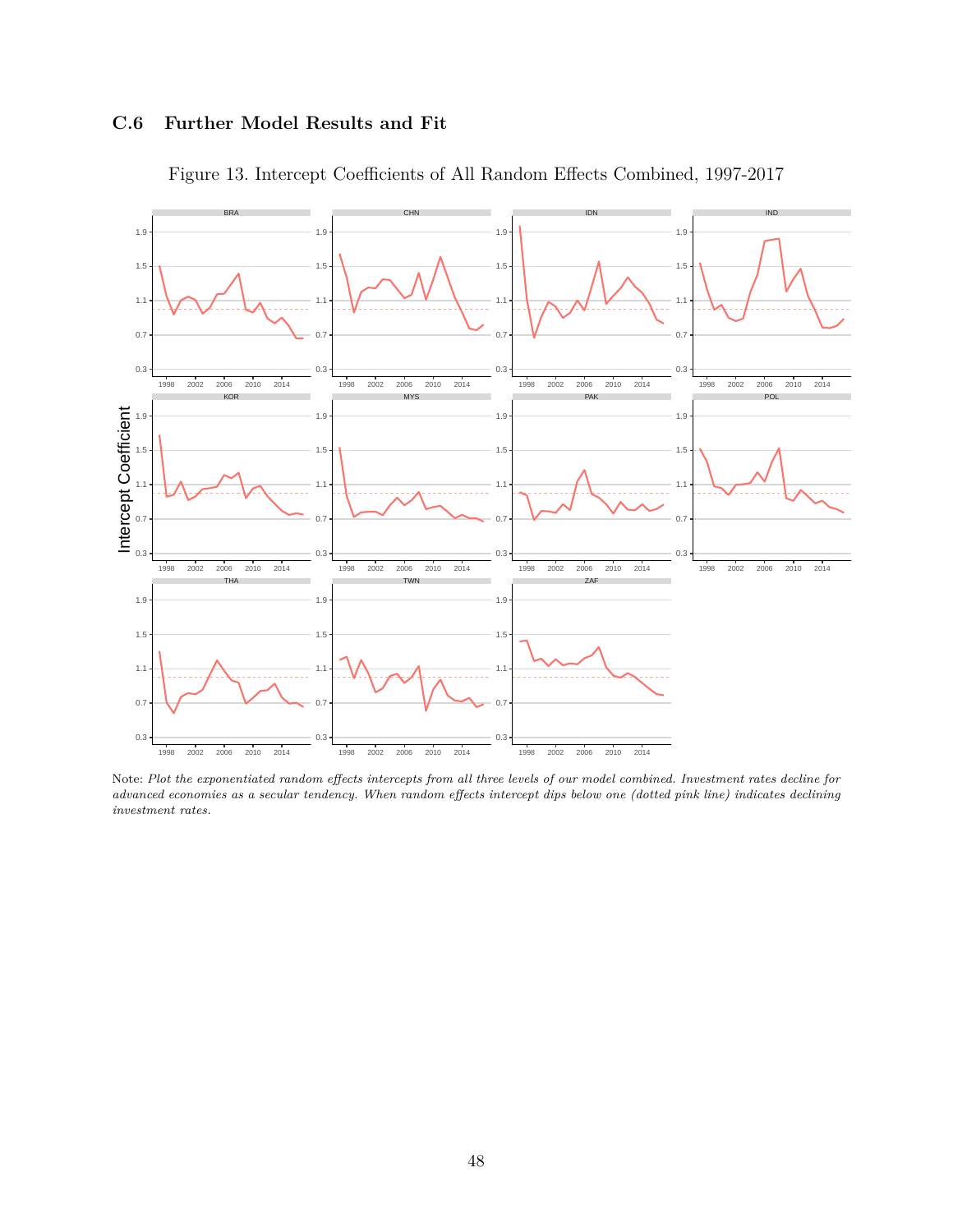| Year | R2         | Est.Error | Q2.5     | Q97.5 | Country    | R <sub>2</sub> | Est.Error | Q2.5     | Q97.5      |
|------|------------|-----------|----------|-------|------------|----------------|-----------|----------|------------|
| 1997 | 0.07       | 0.01      | 0.05     | 0.09  | <b>IND</b> | 0.36           | 0.00      | 0.35     | 0.36       |
| 1998 | 0.10       | 0.01      | 0.08     | 0.12  | <b>CHN</b> | 0.33           | 0.00      | 0.33     | 0.34       |
| 1999 | 0.11       | $0.01\,$  | $0.09\,$ | 0.13  | TWN        | 0.34           | 0.00      | 0.34     | $\rm 0.35$ |
| 2000 | 0.09       | 0.01      | 0.07     | 0.11  | <b>MYS</b> | 0.32           | 0.00      | 0.32     | 0.33       |
| 2001 | $\rm 0.12$ | 0.01      | 0.11     | 0.14  | <b>KOR</b> | $0.30\,$       | 0.00      | 0.30     | 0.31       |
| 2002 | 0.12       | 0.01      | 0.11     | 0.14  | THA        | 0.35           | 0.00      | 0.35     | 0.36       |
| 2003 | 0.11       | 0.01      | 0.10     | 0.13  | <b>IDN</b> | 0.35           | 0.01      | 0.34     | 0.36       |
| 2004 | 0.09       | 0.01      | 0.08     | 0.11  | POL        | 0.33           | 0.01      | $0.31\,$ | 0.34       |
| 2005 | 0.08       | 0.01      | 0.07     | 0.09  | <b>PAK</b> | 0.30           | 0.00      | 0.29     | 0.31       |
| 2006 | 0.12       | 0.01      | 0.11     | 0.13  | ZAF        | 0.40           | $0.01\,$  | 0.39     | 0.42       |
| 2007 | 0.12       | 0.01      | 0.11     | 0.13  | <b>BRA</b> | 0.40           | $0.01\,$  | 0.38     | $\rm 0.42$ |
| 2015 | 0.08       | 0.00      | 0.07     | 0.09  |            |                |           |          |            |
| 2016 | 0.08       | 0.01      | 0.07     | 0.09  |            |                |           |          |            |
| 2008 | 0.10       | 0.01      | 0.09     | 0.12  |            |                |           |          |            |
| 2009 | 0.13       | 0.01      | 0.11     | 0.14  |            |                |           |          |            |
| 2010 | 0.11       | 0.01      | 0.10     | 0.12  |            |                |           |          |            |
| 2011 | 0.12       | 0.01      | 0.11     | 0.13  |            |                |           |          |            |
| 2012 | 0.13       | 0.01      | 0.12     | 0.14  |            |                |           |          |            |
| 2013 | 0.11       | 0.01      | 0.10     | 0.12  |            |                |           |          |            |
| 2014 | 0.09       | 0.01      | 0.08     | 0.10  |            |                |           |          |            |
| 2017 | 0.09       | 0.01      | 0.08     | 0.10  |            |                |           |          |            |

Table 9. Model Fit: Bayesian *R*<sup>2</sup> by Country and Year Groups

Note: *The mean (R*<sup>2</sup> *), Standard deviation (Est.Error) and the 90% credible interval are reported for each Bayes R*<sup>2</sup> *. We see that R*<sup>2</sup> *for the year-level prediction is substantially lower than for the country-level. This is reflected graphically in wider credible intervals at the year level.*

## <span id="page-49-0"></span>**D Robustness: Measurement Error Model**

Attenuation bias is a common concern in investment regression specifications and has shown to be significant: materially impacting the size and significance of cash flow coefficients (downwards) and Q coefficients (upwards) (Erickson and Whited [2000\)](#page-26-12).

We apply a Bayesian measurement error correction to both the fixed effects and the random effects of observed Q. This draws on the analysis in Strauss and Yang [\(2020\)](#page-29-11) and the model details are not repeated here. The results are shown in Table [10.](#page-50-0)

As expected the size of the fixed effect value of  $\mathsf{Q}, \beta^q$ , increases as the value of  $\tau$  increases. Of interest is that the measurement error corrected model, with assumed weak measurement error  $(\tau = 0.1)$ , produces a smaller Q coefficient at 0.09, than our non-measurement error baseline model, at 0.25. Only with  $\tau > 0.5$  does the measurement error model fixed effect estimate of Q overtake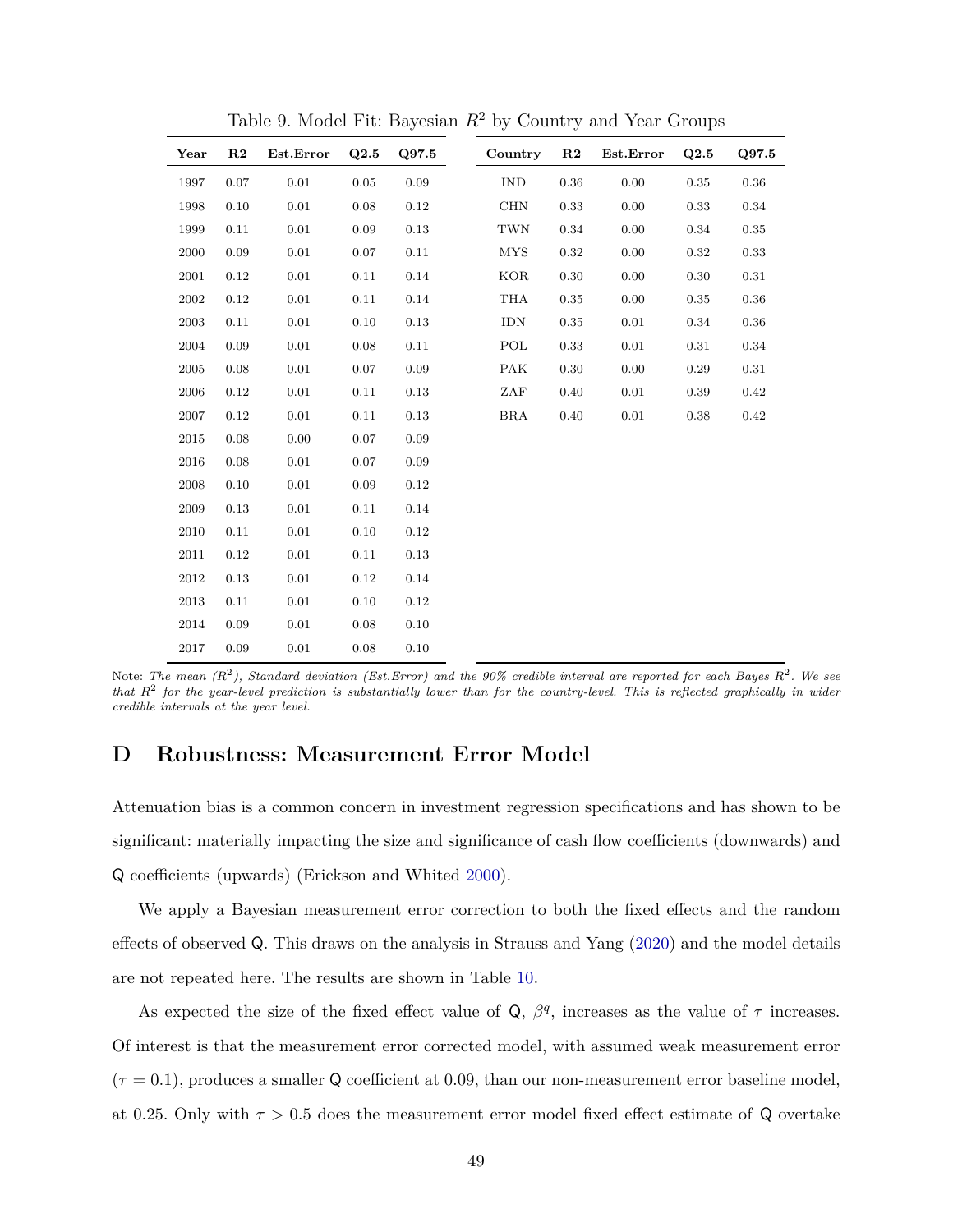|                                |                         |         | Non ME   |         | ME.1     |         | ME.3     |         | ME.5     |         | ME.7     |  |
|--------------------------------|-------------------------|---------|----------|---------|----------|---------|----------|---------|----------|---------|----------|--|
|                                | Variable                | Est.    | Est.Err. | Est.    | Est.Err. | Est.    | Est.Err. | Est.    | Est.Err. | Est.    | Est.Err. |  |
|                                | $\alpha$                | $-3.00$ | 0.08     | $-3.00$ | 0.08     | $-3.01$ | 0.08     | $-3.03$ | 0.08     | $-3.15$ | 0.09     |  |
|                                | $\beta^{cf}$            | 0.19    | 0.04     | 0.19    | 0.04     | 0.19    | 0.05     | 0.19    | 0.05     | 0.20    | 0.04     |  |
| <b>Fixed Effect</b>            | $\beta^q$               | 0.25    | 0.03     | 0.09    | 0.01     | 0.11    | 0.01     | 0.20    | 0.03     | 0.66    | 0.09     |  |
|                                | $\sigma_{\alpha_c}$     | 0.15    | 0.04     | 0.14    | 0.04     | 0.14    | 0.04     | 0.15    | 0.04     | 0.20    | 0.05     |  |
| Country<br>Random Effect       | $\sigma_{\beta_c^{cf}}$ | 0.11    | 0.04     | 0.11    | 0.04     | 0.12    | 0.04     | 0.12    | 0.04     | 0.10    | 0.04     |  |
|                                | $\sigma_{\beta_c^q}$    | 0.09    | 0.02     | 0.09    | 0.03     | 0.13    | 0.03     | 0.26    | 0.07     | 0.82    | 0.23     |  |
|                                | $\sigma_{\alpha_t}$     | 0.17    | 0.03     | 0.17    | 0.03     | 0.18    | 0.03     | 0.18    | 0.03     | 0.14    | 0.03     |  |
| Year<br>Random Effect          | $\sigma_{\beta_t^{cf}}$ | 0.07    | 0.03     | 0.07    | 0.03     | 0.07    | 0.03     | 0.07    | 0.03     | 0.06    | 0.03     |  |
|                                | $\sigma_{\beta_t^q}$    | 0.02    | 0.01     | 0.02    | 0.01     | 0.02    | 0.01     | 0.13    | 0.03     | 0.38    | 0.08     |  |
|                                | $\sigma_{\alpha_j}$     | 0.14    | 0.01     | 0.14    | 0.01     | 0.14    | 0.01     | 0.14    | 0.01     | 0.16    | $0.01\,$ |  |
| Country: Year<br>Random Effect | $\sigma_{\beta_j^{cf}}$ | 0.13    | 0.02     | 0.13    | 0.02     | 0.13    | 0.02     | 0.14    | 0.02     | 0.15    | 0.02     |  |
|                                | $\sigma_{\beta_j^q}$    | 0.04    | 0.01     | 0.04    | 0.01     | 0.05    | 0.01     | 0.12    | 0.01     | 0.37    | 0.03     |  |
| Student-t                      | $\sigma$                | 0.68    | 0.00     | 0.68    | 0.00     | 0.67    | 0.00     | 0.63    | 0.00     | 0.54    | 0.01     |  |
| Parameters                     | $\nu$                   | 8.24    | 0.24     | 8.23    | 0.24     | 8.04    | 0.23     | 7.21    | 0.21     | 6.15    | 0.19     |  |

<span id="page-50-0"></span>Table 10. Sensitivity Analysis of Hierarchical Model to Differing Degrees of Attenuation Bias

Note: *Comparison of posterior estimates for baseline mixed hierarchical model (but with only one level of random effects) and with the addition of a measurement error model for Q. Three different values of τ are tested. For each coefficient, the mean (Est.) and the standard deviation (Est.Err) are reported. As τ increases the size of the fixed effects and random effects Q coefficients increase, but non-linearly.*

the non-measurement error value. The effects of assumed attenuation bias on the estimate of Q are strongly non-linear, as  $\beta^q$  more than triples in size from 0.2 ( $\tau = 0.5$ ) to 0.66 ( $\tau = 0.7$ ).

The variation in all the random effects of Q,  $\sigma_{\beta_j^q,t,c}$ , increases strongly too as  $\tau$  increases, indicating that the lack of variability in Q across time and country might be an artifact of measurement error.

Of interest is that the fixed effect and random effects cash flow coefficients show no real movement downward, as would be the case if Q and cash flow were correlated. This may be due to only a weak correlation existing between cash flow and Q; or due to the correlation between our random effects being modeled in advance; or due to us not including an 'exposure model' into our measurement error model, which explicitly models Q as a a function of cash flow. Correlation coefficients of various types and a generalised additive model (GAM) - a non-parametric spline fit - shows a poor relationship between  $log(Q)$  and cash flow across our sample and various sub-samples though.

From a Bayesian perspective, correcting for attenuation is only beneficial if it improves the